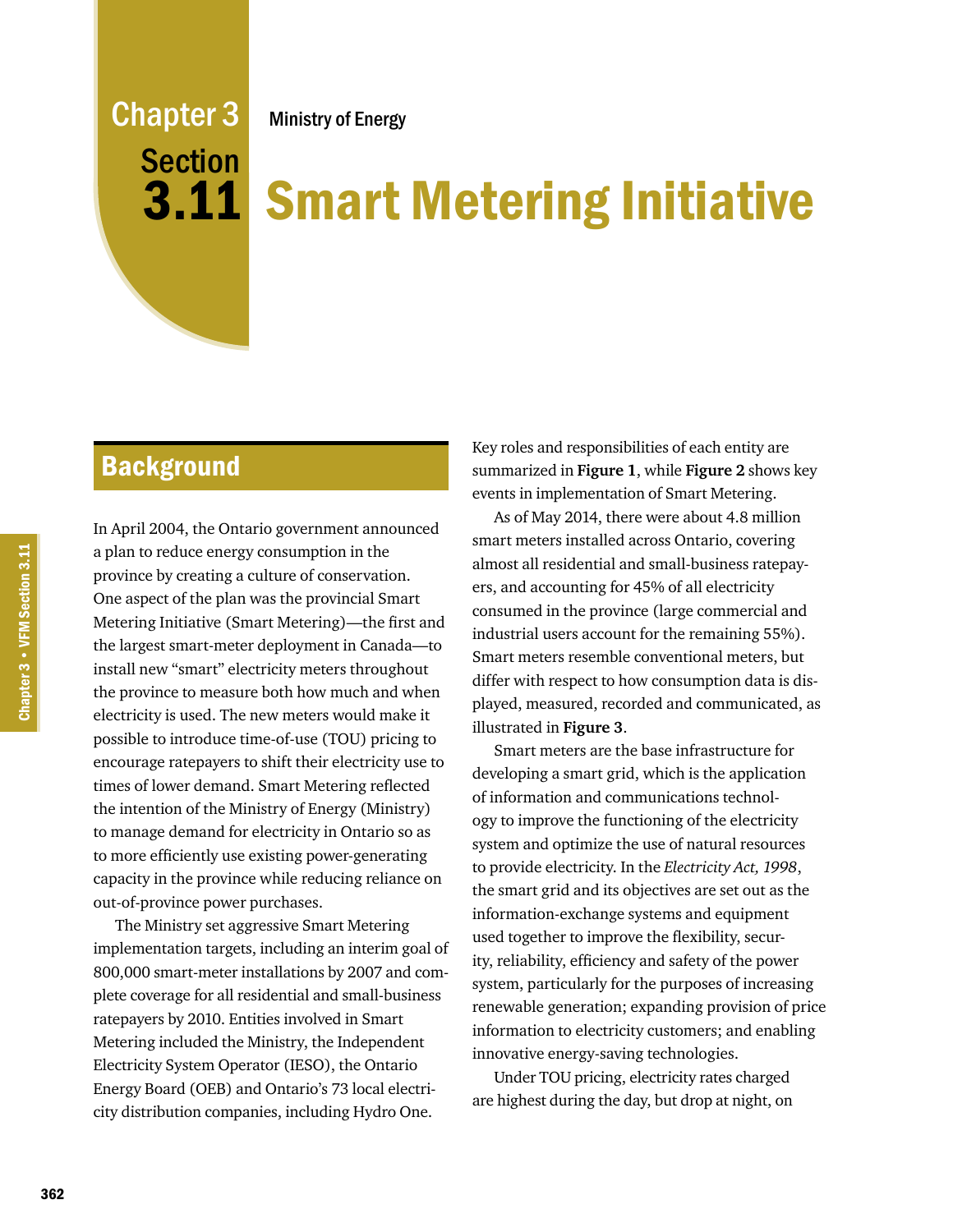#### Figure 1: Key Roles and Responsibilities of Entities Involved in the Provincial Smart Metering Initiative

Prepared by the Office of the Auditor General of Ontario



weekends and holidays. The combination of smart meters and TOU pricing was expected to encourage electricity conservation and reduce demand during peak times by providing ratepayers with information and incentives to manage their electricity use by:

- moving consumption from peak to off-peak times (for example, running the dishwasher or dryer at night rather than in the afternoon); and
- reducing consumption during peak times (for example, setting the air conditioner a few degrees warmer on summer afternoons).

The Ministry set several targets to reduce peak electricity demand: a 1,350MW reduction by 2007; a further 1,350MW drop by 2010; and an additional 3,600MW reduction by 2025. The

potential reduction in peak demand was intended to lighten the burden on electricity infrastructure, which in turn could reduce the need to build new power plants, expand existing ones, or enter into additional power-purchase agreements. It was also expected to help bring about the closing of coalfired power plants, which were typically only used during periods of peak demand.

# Audit Objective and Scope

Our audit objective was to assess whether effective systems and procedures were in place to: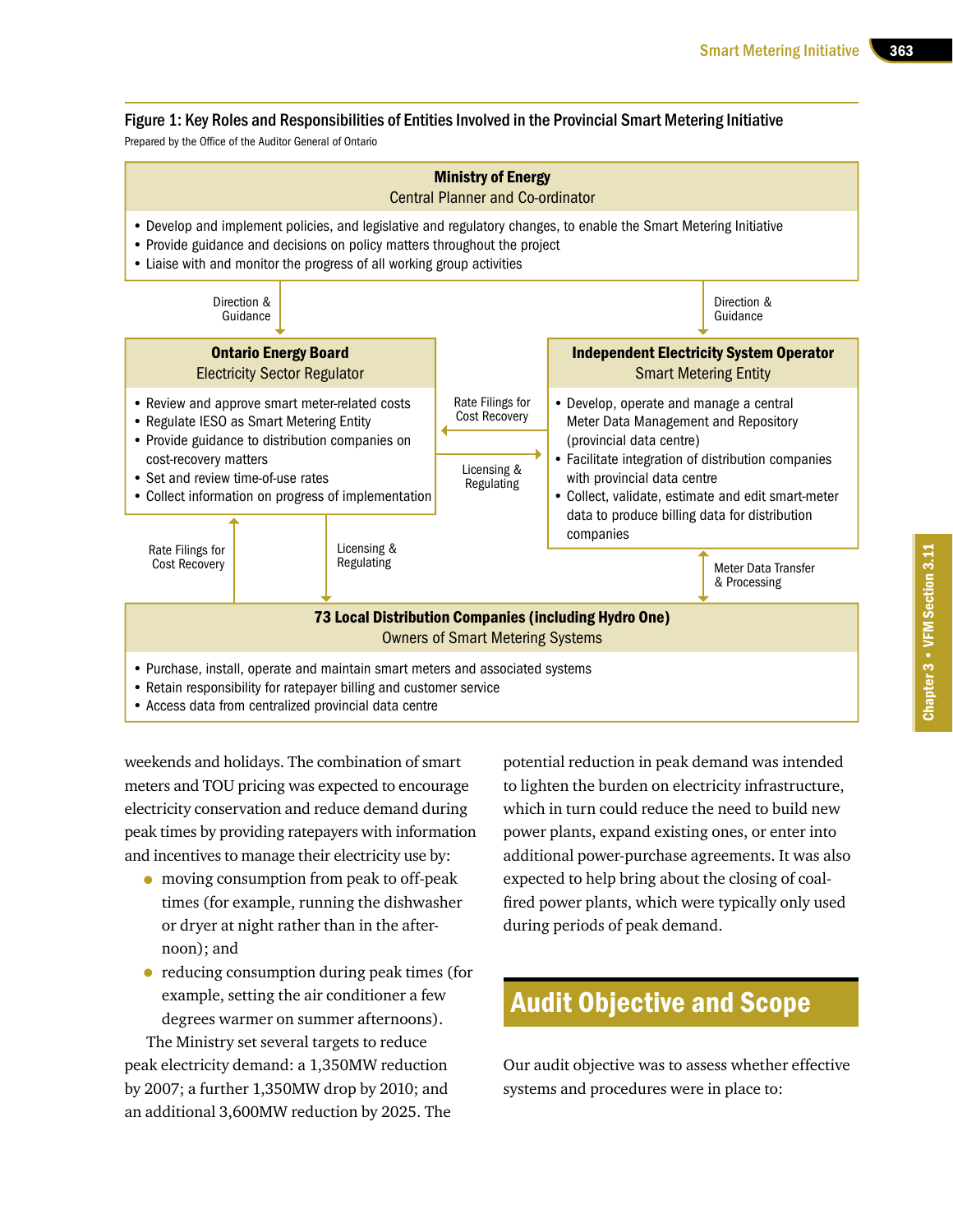#### Figure 2: Timeline of Key Events Relating to Implementation of the Provincial Smart Metering Initiative

Prepared by the Office of the Auditor General of Ontario



- ensure that the Smart Metering Initiative (Smart Metering) was planned, implemented and managed economically and efficiently, and in compliance with applicable policies and requirements; and
- measure and report on whether the objectives of Smart Metering were met in a cost-effective way.

Senior management at the Ministry of Energy (Ministry), the Independent Electricity System Operator (IESO) and the Ontario Energy Board (OEB) reviewed and agreed to our objective and

associated audit criteria. We conducted this audit from October 2013 to May 2014.

In conducting our audit, we reviewed applicable legislation, regulations, policies, studies and other documents; analyzed electricity consumption and billing data; and interviewed appropriate staff at the Ministry, the IESO and the OEB. We surveyed 60 of Ontario's 73 distribution companies, with a response rate of over 70%, and interviewed staff from the remaining 13 distribution companies, including Hydro One, the only distribution company owned by the province. **Appendix 1** contains the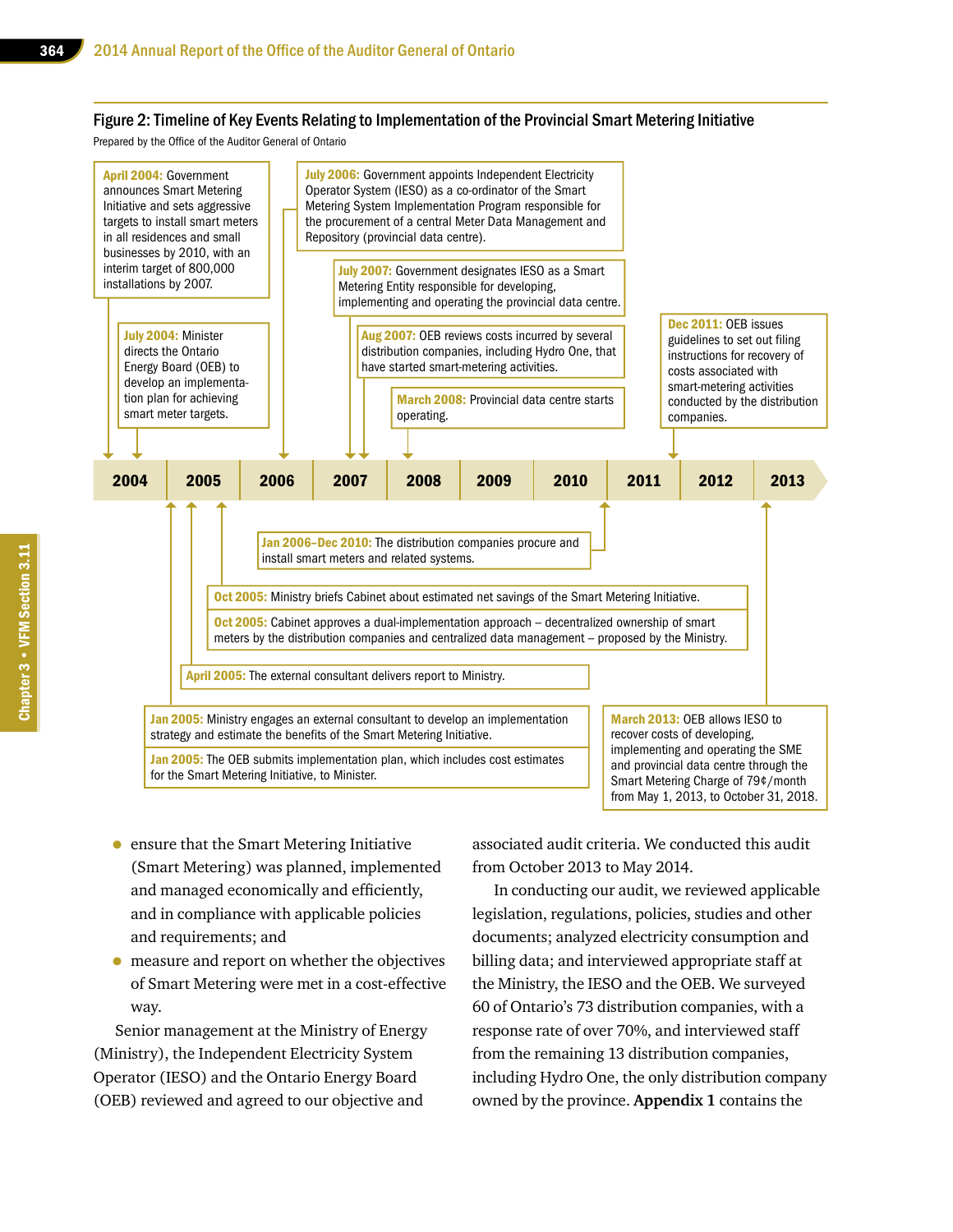#### Figure 3: Comparison of Smart Meter and Conventional Meter

Prepared by the Office of the Auditor General of Ontario

|                  | <b>Smart Meter</b>                                                                                                                                  | <b>Conventional Meter</b>                                                                                                                               |
|------------------|-----------------------------------------------------------------------------------------------------------------------------------------------------|---------------------------------------------------------------------------------------------------------------------------------------------------------|
|                  | <b>J2000000</b><br>Trilliant                                                                                                                        |                                                                                                                                                         |
| <b>Display</b>   | Digital meter with numerical display                                                                                                                | Analog meter with spinning dials                                                                                                                        |
| Measure          | How much and when electricity is used (typically<br>hourly with date and time stamp)                                                                | How much electricity is used over a billing period<br>(typically one or two months)                                                                     |
| <b>Recording</b> | Automated meter reading: meters send data<br>electronically to distribution companies through a<br>wireless network*                                | Manual meter reading: distribution company staff<br>physically visit ratepayer premises to record data                                                  |
| Communication    | Two-way communication between meters and<br>distribution companies*                                                                                 | No communication capability                                                                                                                             |
| Pricing          | Time-of-use pricing (a three-tiered rate structure:<br>on-peak, mid-peak, and off-peak) to reflect changing<br>electricity costs throughout the day | Two-tiered pricing, with one rate applied to<br>consumption up to a threshold and a second rate<br>for electricity consumed in excess of this threshold |

See Figure 11 for data flow between the distribution company's smart-metering system and the IESO's provincial data centre.

questions posed to the distribution companies we interviewed and surveyed, and summarizes their responses. We also reviewed data and studies from the Ontario Power Authority, which has been involved in co-ordinating and assessing provincewide energy conservation efforts, including time-ofuse (TOU) pricing enabled by smart meters. As well, we met with the Electricity Distributors Association, which represents all distribution companies across the province. In addition, we conducted research on smart-metering programs in other jurisdictions to identify best practices, and we engaged on an advisory basis the services of an independent expert with knowledge of smart metering.

# **Summary**

The Ontario government's Smart Metering Initiative (Smart Metering) is a large and complex project that required the involvement of the Ministry of Energy (Ministry), the Ontario Energy Board (OEB), the Independent Electricity System Operator (IESO), and 73 distribution companies, including Hydro One. Our audit found that Smart Metering was rolled out with aggressive targets and tight timelines, without sufficient planning and monitoring by the Ministry, which had the ultimate responsibility to ensure that effective governance and project-management structures were in place to oversee planning and implementation. As yet, many of the anticipated benefits of Smart Metering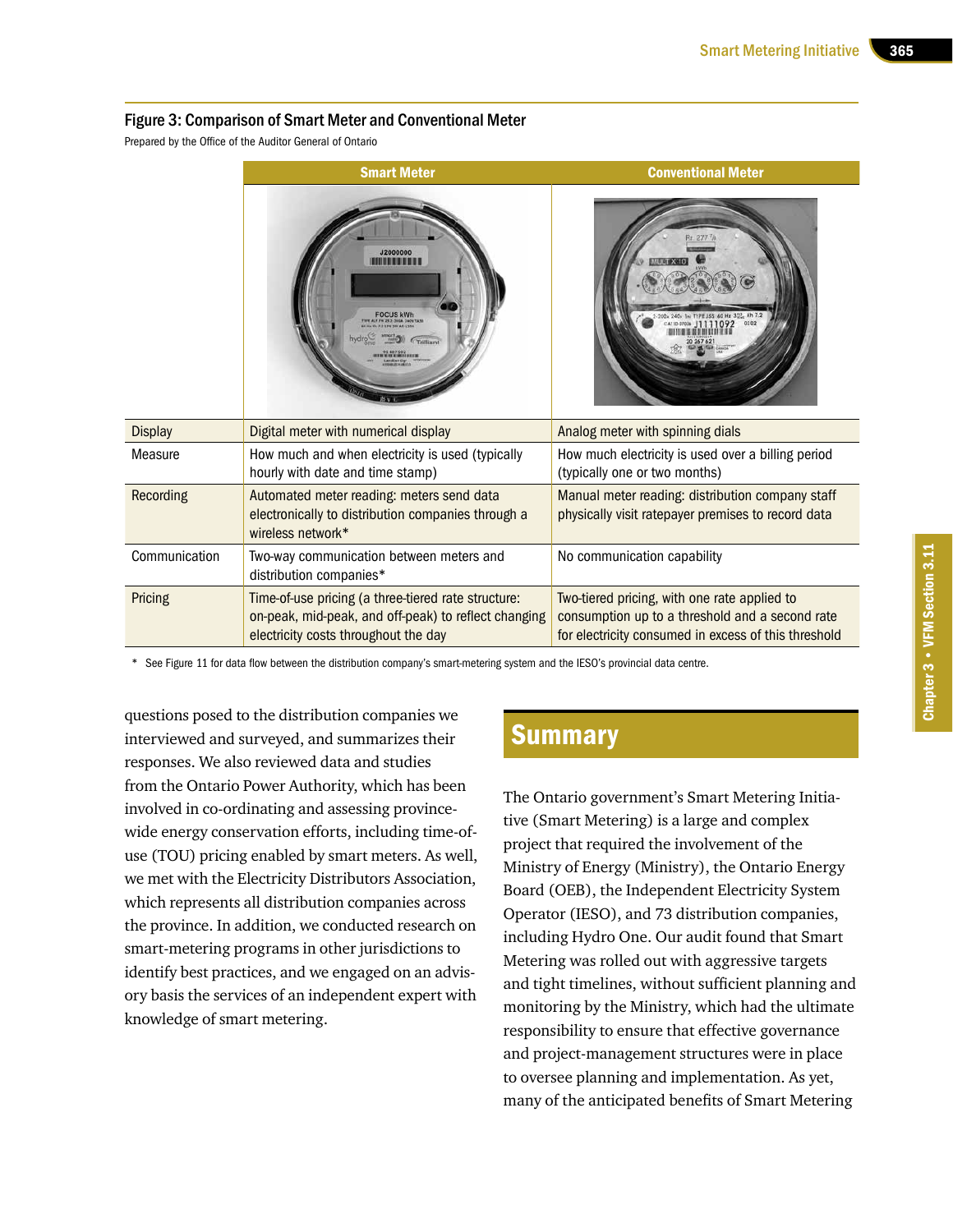have not been achieved and its implementation has been much more costly than projected.

Our report highlights the difficulties that have been experienced in rolling out Smart Metering, which represents an initial step towards creating a smart grid—using information and communications technology to improve the functioning of the electricity system and optimize the use of natural resources to provide electricity. We hope that lessons learned from implementing smart meters can be applied to the government's ongoing efforts to develop a smart grid in Ontario.

Some of our key observations related to Smart Metering are as follows:

#### Decision to Mandate Smart Metering Not Supported by Appropriate Cost-benefit Study

The government announced Smart Metering in April 2004, and shortly thereafter the Minister of Energy issued a directive to the OEB under the *Ontario Energy Board Act, 1998*. The directive required the OEB to develop an implementation plan to achieve the government's targets of 800,000 smart-meter installations by 2007 and complete coverage for all residential and small-business ratepayers by 2010. The Ministry did not complete any cost-benefit analysis or business case prior to making the decision to mandate the installation of smart meters. This is in contrast to other jurisdictions, including British Columbia, Germany, Britain and Australia, which all assessed the cost-effectiveness and feasibility of their smart-metering programs. As well, even though the electricity market in Ontario continued to change, the Ministry never adjusted the smart-meter implementation plan.

#### Subsequent Cost-benefit Study Flawed

After the government announced the rollout of Smart Metering in April 2004, the Ministry prepared a cost-benefit analysis of Smart Metering, and submitted it to Cabinet in October 2005. However, the analysis was flawed; its projected net benefits of approximately \$600 million over 15 years were significantly overstated by at least \$512 million because it excluded an annual net

increase in the projected operating costs of distribution companies. In other words, the projected net benefits should have been reflected as only \$88 million over 15 years.

#### Smart Metering Costs to Date Exceed Projected Costs and Benefits

The Ministry has neither updated the projected costs and benefits of Smart Metering, nor tracked its actual costs and benefits, to determine the actual net benefits being realized. Up to the end of 2013, our analysis shows that total smart meteringrelated costs incurred only by the distribution companies had already reached \$1.4 billion—well in excess of the Ministry's initial total projected costs of \$1 billion. When costs of the Ministry, the OEB and the IESO are included, we noted that total costs relating to implementation of Smart Metering had reached almost \$2 billion at the time of our audit. Additional costs are expected in the future because some distribution companies had not yet incorporated all of their implementation costs into their charges to ratepayers (these additional costs will be subject to OEB review and approval). As well, the benefits of Smart Metering in reducing distribution companies' operating costs and reducing electricity bills to ratepayers were so far limited: Of the distribution companies we consulted, 95% said they realized no savings and their operating costs actually rose, and over half said they received a high volume of ratepayer complaints about "increased bills with no savings."

#### Significant Smart Metering System Development and Integration Challenges Encountered

In other jurisdictions, mass deployment of smart meters was carried out by only a few distribution companies, or even just one. The challenge in Ontario was that 73 distribution companies were each separately responsible to purchase, install, operate and maintain smart meters, as well as to bill ratepayers. This made it difficult to ensure a cost-effective implementation of Smart Metering. Three-quarters of the distribution companies we consulted ranked data management and system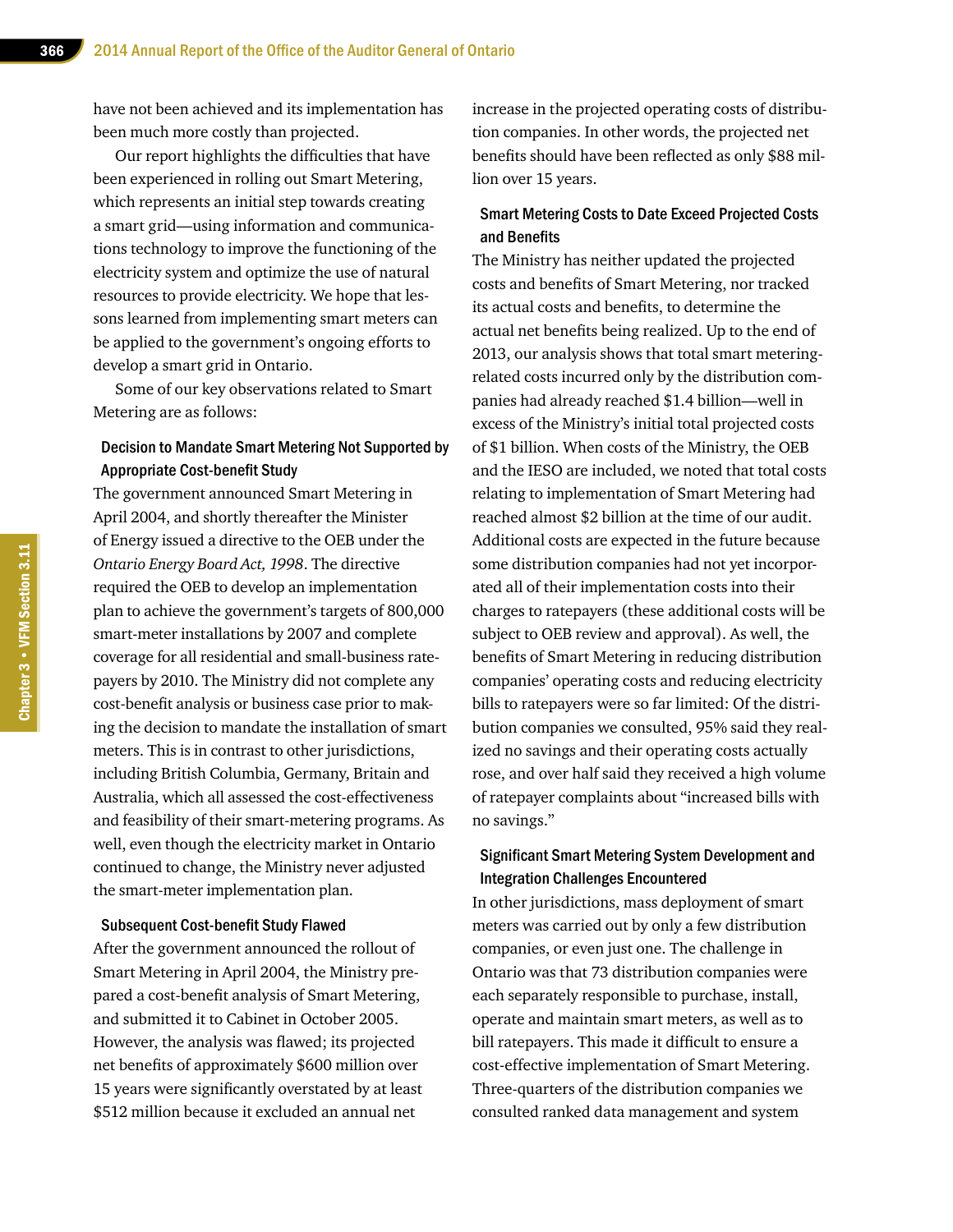integration as one of the top three challenges of Smart Metering, and 83% said it was difficult and costly to integrate their systems with the provincial data centre. There have been many system upgrades, including changes made in order for Ontario to comply with Measurement Canada's billing disclosure requirements after smart meters were installed.

#### Peak-demand Reduction Targets Not Met

The purpose of Smart Metering was to enable time-of-use (TOU) pricing, which was expected to reduce electricity demand during peak periods. The Ministry set several targets to reduce peak electricity demand (a 1,350MW reduction by 2007, a further 1,350MW drop by 2010, and an additional 3,600MW reduction by 2025). However, the initial target of reducing peak demand by 1,350MW was irrelevant to Smart Metering anyway because it was supposed to be achieved by 2007, three years before full installation of smart meters was to be completed. With respect to the second target of an additional 1,350MW reduction by 2010, peak electricity demand did not fall, but actually rose slightly by about 100MW between 2004 and 2010.

#### Ontario's Surplus Power Exported to Other Jurisdictions at Less than Cost

The reduction of electricity demand during peak times was intended to delay the need to expand power-generating capacity in Ontario, along with the related costs. In the decade since the Ontario government announced Smart Metering, peak demand has remained essentially unchanged, but the Ministry has approved significant increases in new power generation, such as renewable energy, creating power surpluses in Ontario. The overall financial impact has been that other jurisdictions are able to buy this surplus power from Ontario at a price considerably lower than what it actually cost Ontario to produce this power. The total cost of producing the exported power was about \$2.6 billion more than the revenue Ontario received from exporting that power between 2006 and 2013.

#### Electricity Billing Amounts Varied by Distribution **Company**

Ratepayers pay different amounts for the same power usage depending on where they live in Ontario, mainly due to different delivery costs of the 73 distribution companies. For example, a typical residential electricity bill could vary anywhere between \$108 and \$196 a month, mainly due to the variation in delivery costs ranging from \$25 to \$111 a month charged by different distribution companies to ratepayers. Implementation of Smart Metering significantly impacted the costs for each of the distribution companies, which chose different smart meters and IT solutions for their in-house systems. The cost per meter therefore varied with each distribution company, ranging from \$81 per meter to \$544 per meter, depending mainly on geography and the amount of upfront costs. For example, Hydro One, the only distribution company owned by the province, incurred significant costs to implement its smart-metering project. By the end of 2013, Hydro One accounted for \$660 million, or almost 50%, of the \$1.4-billion implementation costs incurred by all 73 distribution companies. However, it installed 1.2 million smart meters, which represented only about 25% of the 4.8 million smart meters installed in Ontario.

Of the \$660 million spent by Hydro One, more than \$125 million went to a private-sector vendor with whom it signed multiple contracts for services, such as system integration and project management, and approved a number of change orders. Hydro One selected this vendor based on several criteria, including price. However, pricing evaluation was not based on the overall contract cost. Hydro One explained the contract cost could not be fixed due to the "unknown nature of all the business requirements at the time of the Request for Proposal (RFP)." Granting a contract through the RFP process without acquiring enough knowledge about the business requirements would lead to risks of significant cost increases due to change orders.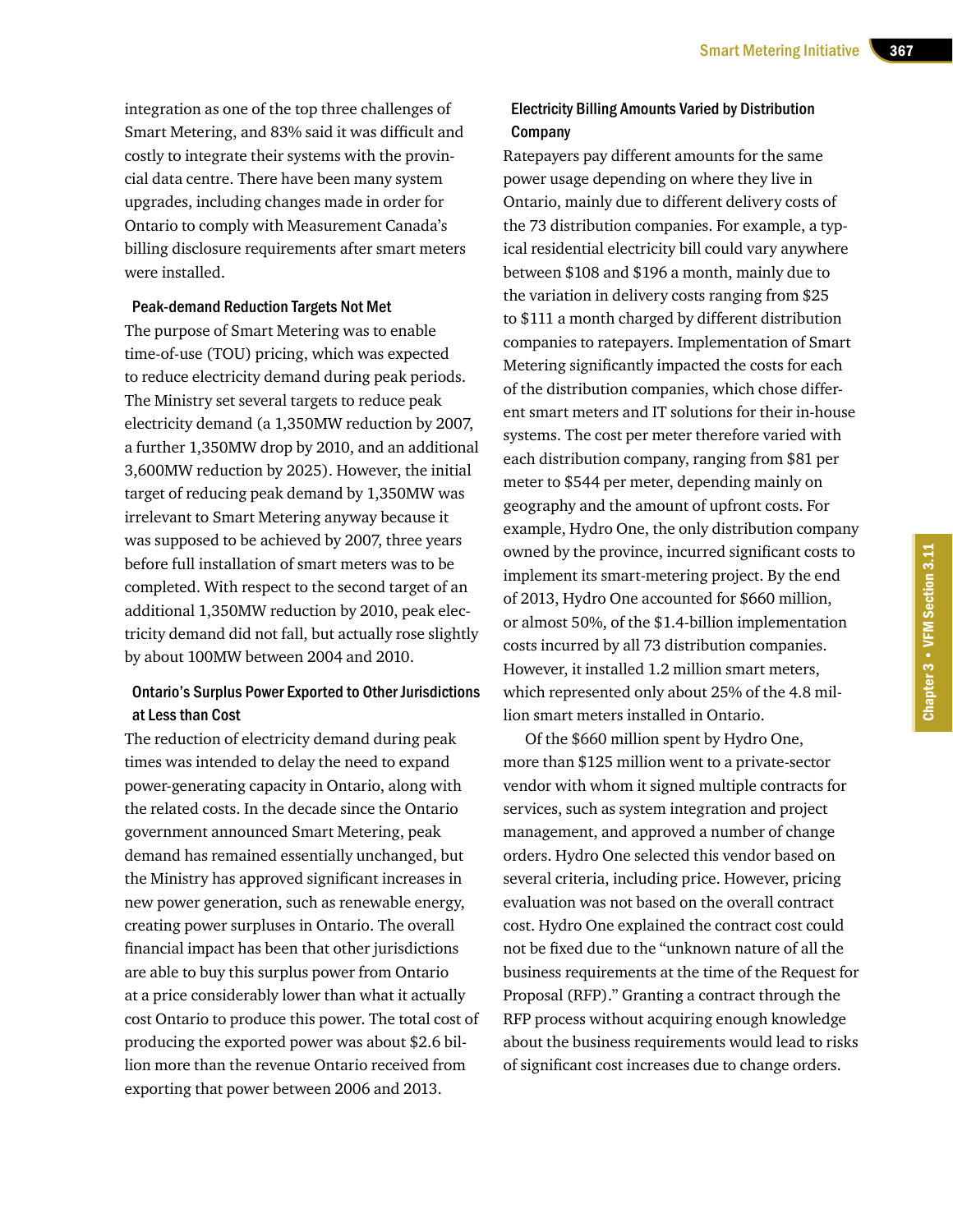#### Time-of-use (TOU) Pricing Model Has Had Minor Impact on Reducing Peak Demand

Smart Metering was undertaken to enable the introduction of time-of-use (TOU) rates to encourage people to shift power use to Off-Peak periods. However, TOU rates and periods may not be designed effectively to reduce peak demand as intended. Specifically:

- The difference between the On-Peak and Off-Peak rates has not been significant enough to encourage a change in consumption patterns. When TOU rates were introduced in 2006, the On-Peak rate was three times higher than Off-Peak; by the time of our audit, that differential had fallen to 1.8 times, due to significant increases in the Global Adjustment, another component of electricity bills in Ontario. In particular, the Off-Peak rate increased the most, by 114%, while On-Peak increased the least, by 29%. As a result, the difference between On-Peak and Off-Peak rates has narrowed, thus undermining TOU pricing as an incentive for ratepayers to shift power use to Off-Peak periods.
- The distribution of On-Peak, Mid-Peak and Off-Peak periods does not fully reflect actual patterns of electricity demand. In particular, in response to amendments to Ontario Regulation 95/05, the OEB moved the start of Off-Peak in 2010 from 9 p.m. to 7 p.m. on weeknights, making the early evening hours of 7 p.m. to 9 p.m. Off-Peak, even though demand at those times is high.

In 2013, separate studies released by the Ontario Power Authority and the OEB indicated that TOU pricing had a modest impact on residential ratepayers, reducing their peak demand by only about 3%, but a limited or unclear effect on small businesses, and none at all on energy conservation. Our review also found that:

• Of about 1.8 million ratepayers on TOU rates that we reviewed, only 35% of residential ratepayers and 19% of small businesses reduced their consumption during On-Peak periods,

while a majority of them (65% of residential and 81% of small businesses) did not.

• About 77,000 ratepayers with smart meters paid set rather than TOU rates because they signed fixed-price contracts with electricity retailers, who do not charge based on time of use. Consumption patterns of retail and TOU ratepayers were about the same, suggesting that TOU pricing provided no more incentive to change usage behaviour than retail contracts.

#### Significant Impact of Global Adjustment on TOU Rates Not Transparent to Ratepayers

The Electricity Charge on ratepayer electricity bills is composed of two parts: the electricity market price and the Global Adjustment, added to the market price mainly to cover the guaranteed prices paid to contracted power generators in Ontario. From 2006 to 2013, the Global Adjustment increased almost 1,200%, while the average market price actually dropped 46%. The impact of the Global Adjustment has been significant on ratepayer electricity bills as follows:

- The total Global Adjustment paid by Ontario ratepayers has grown from \$654 million in 2006 to \$7.7 billion in 2013. More contracted generators, especially producers of higherpriced renewable power, will soon be coming online, so the total Global Adjustment is expected to increase even more. Between 2006 and 2015, the 10-year cumulative actual and projected Global Adjustment stands at about \$50 billion, equivalent to almost five times the 2014 provincial deficit of \$10.5 billion. In essence, the \$50 billion is an extra payment covered by ratepayers over and above the actual market price of electricity.
- The vast majority of residential and smallbusiness ratepayers pay for electricity based on the three TOU rates—Off-Peak, Mid-Peak and On-Peak—which were seen as critical in encouraging ratepayers to shift power use to times of lower demand. The Global Adjustment now accounts for about 70% of each of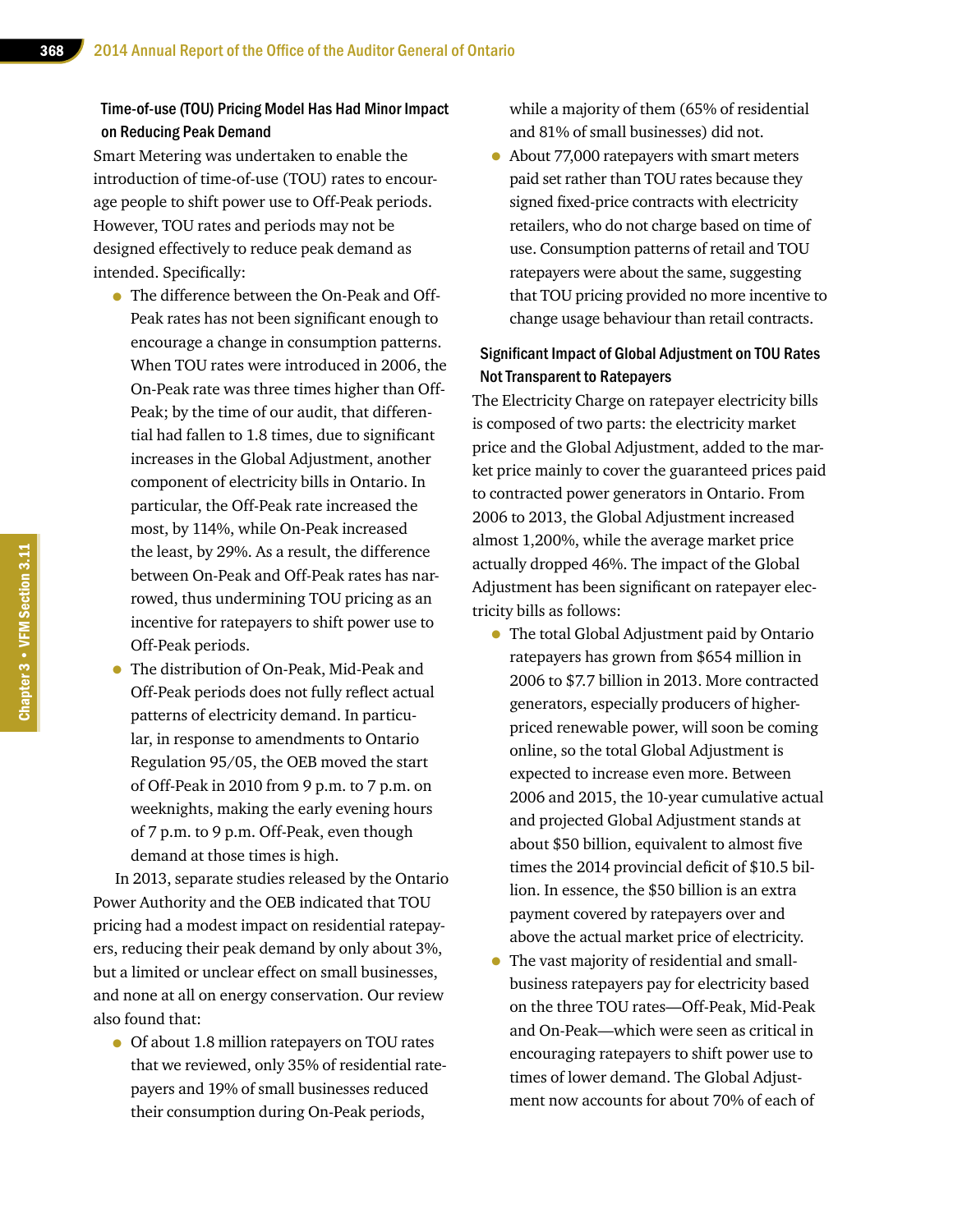the three TOU rates. While the Global Adjustment has increased significantly and accounts for a substantial proportion of TOU rates, its impact is not transparent to ratepayers because it is embedded in TOU rates and does not appear as a separate line on most electricity bills (the Global Adjustment appears separately only on bills of those ratepayers who have signed contracts with electricity retailers, who do not offer TOU rates).

#### Ratepayer Complaints Stemmed from Time-of-use (TOU) Rates and Billing Errors

Many distribution companies did not track or log the nature or type of complaints they received. They were therefore unable to quantify the volume of complaints they received before and after smartmeter implementation; nor could they separate smart meter-related concerns from billing-system issues. Without proper tracking and monitoring of ratepayer concerns, key information could not be collated to identify and resolve common or recurring problems on a timely basis. Those distribution companies that did track complaints found that most ratepayers were upset about TOU pricing, which they believed resulted in higher electricity bills than previously. Our work at Hydro One also noted complaints from ratepayers about estimated bills or no bills for extended periods due to Hydro One's billing-system problems and connectivity issues between smart meters and associated communication systems; and about bills based on errors arising from smart meters connected to incorrect addresses.

Duplication of Services by Provincial Data Centre and Local Distribution Companies' In-house Systems Under Smart Metering, the IESO is recovering the cost of its \$249-million provincial data centre, called the Meter Data Management and Repository (provincial data centre), from all residential and small-business ratepayers through a Smart Metering Charge of 79¢ per month that began in May 2013 and was set to end in October 2018. These costs were not included in the initial cost

projection of \$1 billion made by the OEB for implementing Smart Metering.

Of the 4.8 million smart meters installed across the province, approximately 812,000 have not transmitted any data to the provincial data centre for processing. Although these ratepayers have never benefited from the provincial data centre, they still have to pay the monthly Smart Metering Charge of 79¢, totalling about \$42.1 million up to October 2018.

The IESO has exclusive authority to develop and operate a provincial data centre in which to process smart-meter data for the province. However, the goal of operating the provincial data centre as a central system to ensure standard and cost-effective data processing has not been met because most distribution companies have used their own systems to process smart-meter data (before transmitting it to, or after receiving it from, the provincial data centre) for billing purposes. The provincial data centre was not available when some distribution companies started to roll out smart meters. Of the distribution companies we consulted, 88% indicated that the provincial data centre and their own systems have similar functions, resulting in redundancy. The costs of this duplication—one system at the provincial level and another locally—are passed on to ratepayers. The monthly operating cost for the local systems is, on average, about 21¢ per meter, which is being borne by ratepayers on top of the 79¢-a-month Smart Metering Charge.

#### Limitations of Provincial Data Centre and Distribution Companies in Processing Smart-Meter Data

Several limitations in processing smart-meter data by the provincial data centre and the business processes at the distribution companies have affected the quality and usefulness of smart-meter data, which in turn can affect billings to ratepayers. These limitations were associated with situations such as meter replacements and power blackouts. Also, half the distribution companies we consulted indicated that the provincial data centre has limited capabilities for data retrieval and querying. In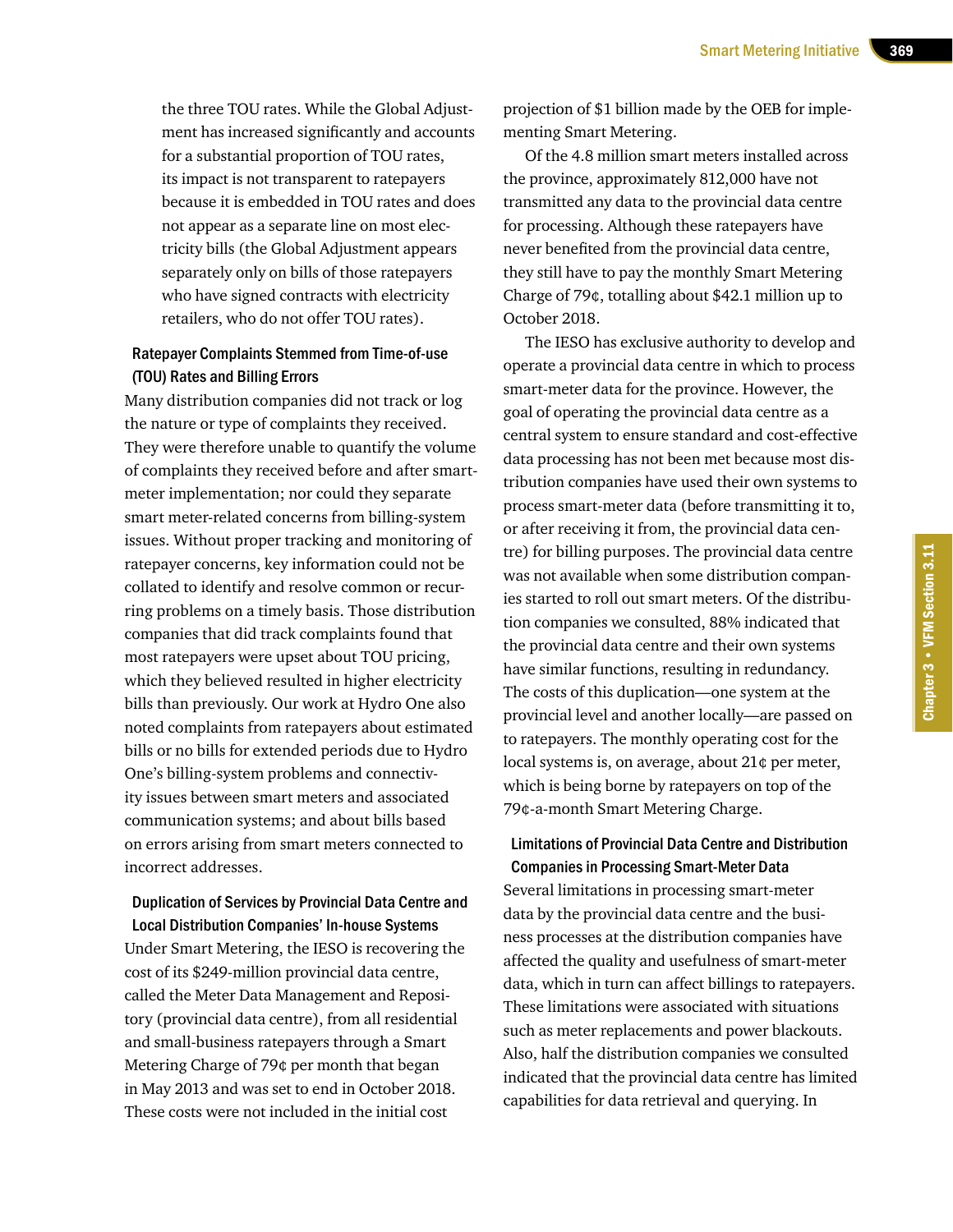August 2013, the IESO reported to its board that the provincial data centre was able to manage data queries during its early stage of implementation, but it was not designed to support the expected increases in volume of data-retrieval requests from distribution companies.

#### Contract Terms for Operating Fee of Provincial Data Centre Not Clear

The IESO and a private-sector vendor signed a fiveyear contract in 2006, with an option to extend for another two years, for developing, implementing and operating the provincial data centre. The IESO paid the vendor \$81.7 million for services up to March 2013. However, the \$13.4-million-a-year contract fee for the two-year extension period was almost double the \$6.8-million-a-year cost of the previous five years. The IESO attributed a portion of the fee increase to the additional costs associated with changes made to the provincial data centre and the higher number of meters being put in service during the two-year extension period. We found that the fee increase was due mainly to an error stemming from a contract amendment that did not clarify the fee for the two-year extension period. The IESO noted that this was an oversight on the part of the vendor, the IESO and their counsels, and that since the vendor incurred losses on the contract, the error offered the vendor an opportunity to improve its commercial position.

#### Monitoring of Smart Metering-related Fire Safety Risk Not Sufficient

There have been cases of fires arising from smart meters in Ontario and in other jurisdictions. However, no accurate and complete information on smart meter-related fires was available in Ontario to determine and monitor the scope and extent of the problem across the province. Only anecdotal evidence was available, which indicated three possible root causes for the fires: improper installation of smart meters, defective smart meters and problems with old meter bases where smart meters are mounted.

# OVERALL MINISTRY RESPONSE

Electricity systems around the world are adapting to meet the new and complex demands of technology advances and customer expectations. In 2004, the province took a critical step towards modernizing Ontario's electricity grid with the announcement of the Smart Metering Initiative.

The Ministry acknowledges that given the ambitious timeline to install smart meters by 2010 and the inherent structure of the distribution industry, with over 70 local distribution companies, that the initiative was both complex and challenging.

Faced with these challenges, the Ministry, the IESO, the OEB and local distribution companies worked collaboratively to make Ontario one of the first jurisdictions in North America to roll out smart meters.

The deployment of 4.8 million smart meters has brought a number of benefits to the province, including the ability of consumers to respond to price signals. Going forward, smart meters, as the base technology for a modern grid that enables emerging technologies and applications like electric vehicles, electricity storage and innovations to make Ontario homes smarter, will continue to deliver value to Ontario.

The Ministry will incorporate the recommendations of the Auditor General's report when working in partnership with our agencies and the broader sector to deliver future smart meter initiatives and related investments.

# Detailed Audit Observations

# Governance and Oversight of Planning and Implementation

In April 2004, the Ontario government announced the Smart Metering Initiative (Smart Metering) the first and the largest smart-meter deployment in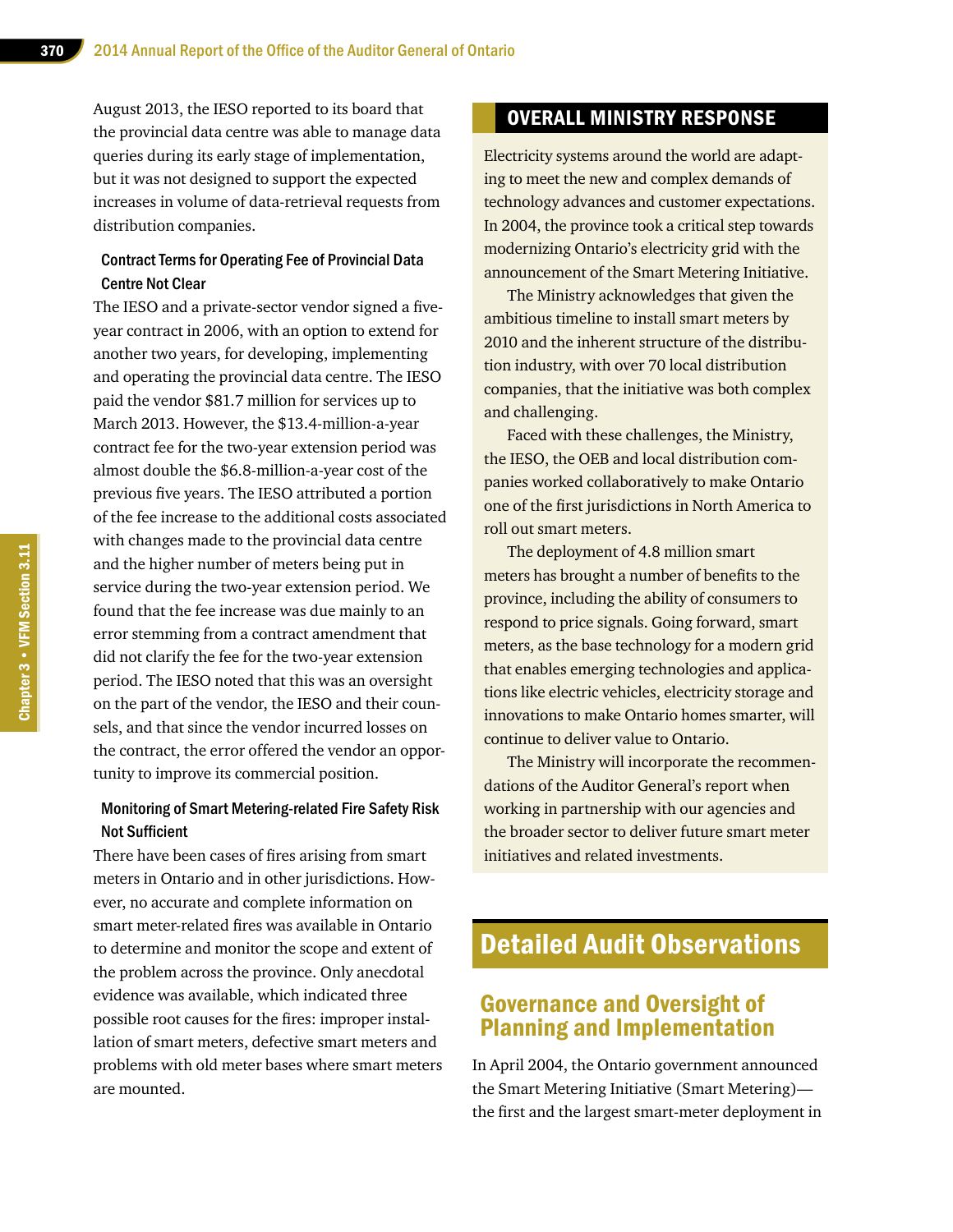Canada—and set aggressive targets to install smart meters at the premises of all residential and smallbusiness ratepayers by 2010, with an interim target of 800,000 installations by 2007. Given the size and complexity of Smart Metering, the Ministry of Energy (Ministry) had, and continues to have, an ongoing and ultimate responsibility as a central planner to ensure that effective governance and project management are in place to monitor planning and implementation.

# Insufficient Justification and Planning for Smart Metering

A key principle of effective governance and project management is the use of comprehensive and relevant information about costs, benefits and risks to assess whether a proposed project is cost-effective and viable on an ongoing basis. This helps ensure that money is invested only if there is a continuing net benefit. Typically, cost-benefit analyses and business cases are two ways to evaluate the cost-effectiveness of a project, ensure that prudent decisions are made, and determine how stakeholders, and in this case electricity ratepayers, could be affected. As noted in the following sections, we found that the justification and planning for Smart Metering were insufficient.

#### Cost-benefit Analysis Not Done Before Public Announcement of Smart Metering

All key parties involved in implementing Smart Metering, including the Ministry, the Ontario Energy Board (OEB) and the Independent Electricity System Operator (IESO), confirmed to us that no cost-benefit analyses or business-case studies were done before the government announced Smart Metering in April 2004. Specifically, the OEB said it did not undertake any cost-benefit study because the Minister directed it only to develop an implementation plan (see **Figure 2**). The OEB plan noted, however, that many stakeholders and ratepayers expressed concern about the lack of a

cost-benefit analysis and felt that, in particular, smart meters would not be justified for ratepayers using low volumes of electricity. In addition, senior IESO management asked the Ministry several times for a business case to support Smart Metering, but never got one.

From our research, we noted that other jurisdictions have initially and continuously assessed the cost-effectiveness and feasibility of their smartmetering programs. For example:

- British Columbia began a smart metering program in 2011 after BC Hydro developed a business case in 2006, which it updated in 2010 because of the continued evolution of the smart-metering industry and technologies. The business case summarized the cash flows for costs and benefits over a 20-year term, and estimated the annual impact on electricity bills. In response to ratepayers who did not want smart meters, BC Hydro announced in July 2013 that anyone could opt out of the smart-metering program by paying a monthly fee to cover the cost of manual meter readings.
- The government in Victoria, Australia, commissioned two cost-benefit studies in 2004 and 2005 that became the basis for its 2006 decision to mandate the rollout of smart meters to all homes and small businesses. However, the Australian Government Productivity Commission concluded in 2012 that inadequate cost-benefit analysis had been done and that, overall, the decision to roll out smart meters appeared to be premature and/ or poorly planned, with inadequate knowledge about smart-meter technologies, their costs and associated risks.
- In Germany, the government published a study in July 2013 that analyzed the costs and benefits of a full rollout of smart meters. The study concluded that smart meters were not cost-efficient for small ratepayers because they would cost more to buy, install and operate for average households than the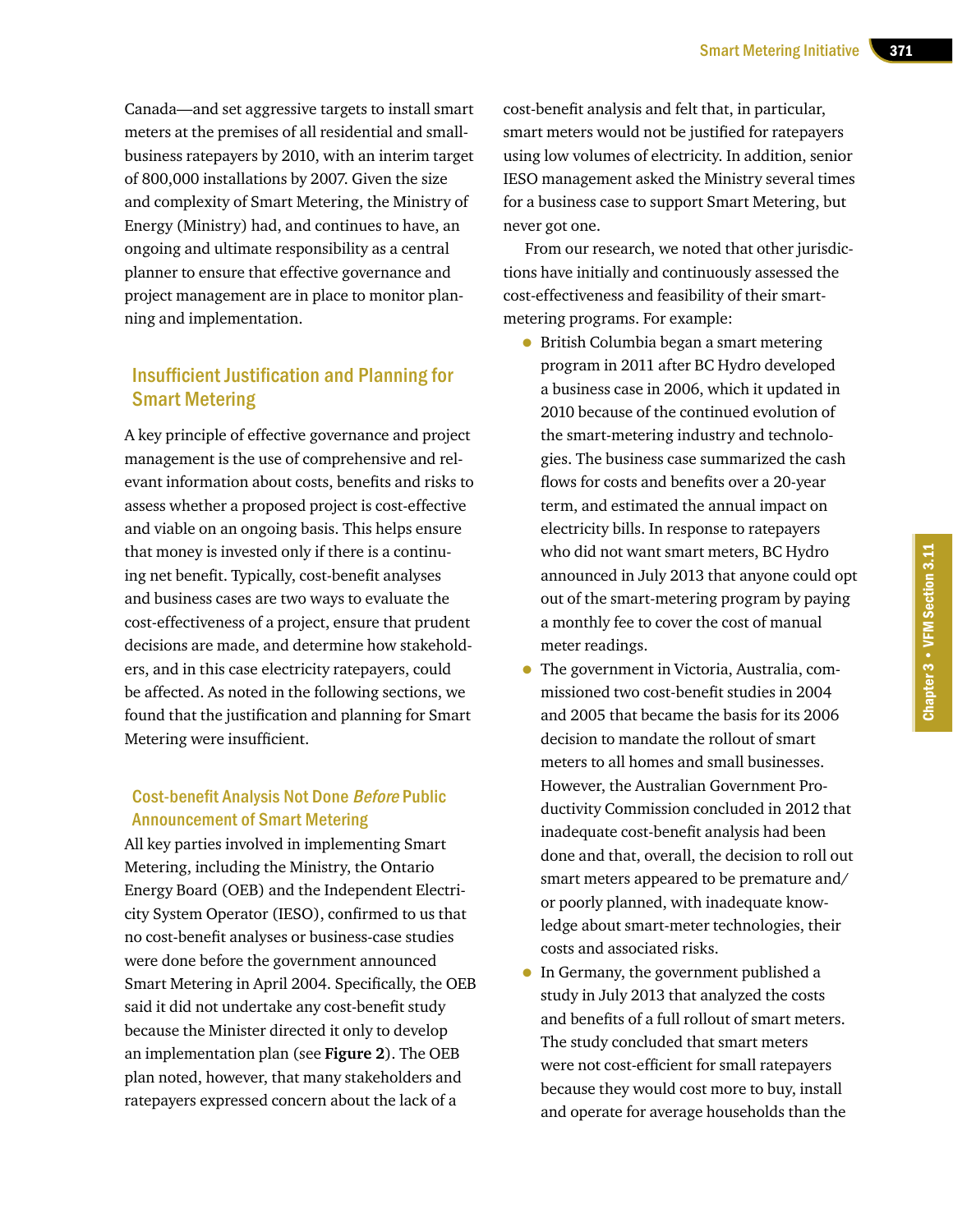potential savings they would generate. The German government concluded it was not in the interest of ratepayers to implement a 2009 European Union recommendation that member states provide smart meters to 80% of ratepayers by 2020, and suggested instead a rollout tailored to different ratepayer groups, based on how much electricity they consume.

• The British government began preparatory work on its smart-metering program in 2009 and a business case was approved two years later. The government conducted further assessments in January 2014 to update the initial cost and benefit estimates, and it developed an overall strategy in mid-2014 to install smart meters in all homes and small businesses by 2020.

Compared to the experience in these other jurisdictions, the implementation of Smart Metering in Ontario without proper cost-benefit analysis to support the initial decision to install smart meters significantly exposed the province to unanticipated risks and unknown costs.

#### OEB's Role as Independent Regulator Set Aside

Shortly after the government announced Smart Metering in April 2004, the Minister of Energy (Minister) issued a directive to the OEB under the *Ontario Energy Board Act, 1998* (Act), requiring it to develop an implementation plan to achieve the government's smart-meter targets. Under the Act, the Minister has the authority to direct the OEB to promote electricity conservation in a manner consistent with government policy. The Ministry also contracted with an external consultant in January 2005 to analyze different implementation strategies and to estimate the benefits of Smart Metering.

Both the Act and the directive essentially provided the Minister with the authority to set aside the regulatory role of the OEB (an independent Crown corporation responsible for regulating Ontario's electricity and natural-gas sectors in the public interest) in Smart Metering. The OEB's

mandate includes protecting the interests of ratepayers with respect to electricity prices. However, instead of conducting a cost-benefit analysis to justify its decision, and submitting the analysis to the OEB for independent review and objective evaluation, the Ministry, as a proponent of Smart Metering, directed the OEB to develop the implementation plan and project the costs of Smart Metering, as noted in the following section.

#### Cost-benefit Analysis, Prepared After Public Announcement of Smart Metering, Flawed

In the implementation plan it submitted to the Ministry in January 2005, the OEB projected the total cost of implementing Smart Metering at \$1 billion, plus a net increase of \$50 million a year to the operating costs of the province's distribution companies. A separate consultant's report, delivered to the Ministry three months after the OEB submitted its implementation plan, projected total benefits of Smart Metering would be approximately \$1.6 billion over 15 years from four sources as shown in **Figure 4**, which indicated that about half of the projected benefits would result from a reduction in distribution companies' operating costs and a reduction in ratepayers' energy costs, and half

# Figure 4: Summary of Projected Net Benefits of Smart Metering Initiative (\$ billion)

Source of data: Ministry of Energy

|                                                                             | <b>Approximate</b><br><b>Amount</b> |
|-----------------------------------------------------------------------------|-------------------------------------|
| Reduction in distribution companies'<br>operating costs                     | 0.4                                 |
| Reduction in ratepayers' energy costs                                       | 0.4                                 |
| Avoidance of expanding power generating<br>capacity                         | 0.6                                 |
| Deferral or avoidance of expanding<br>transmission and distribution systems | 0.2                                 |
| <b>Total Projected Benefits<sup>1</sup></b>                                 | 1.6                                 |
| <b>Total Projected Implementation Cost<sup>2</sup></b>                      | (1.0)                               |
| <b>Projected Net Benefits</b>                                               | 0.6                                 |

1. Benefits projected by an external consultant engaged by the Ministry.

2. Cost projected by the OEB.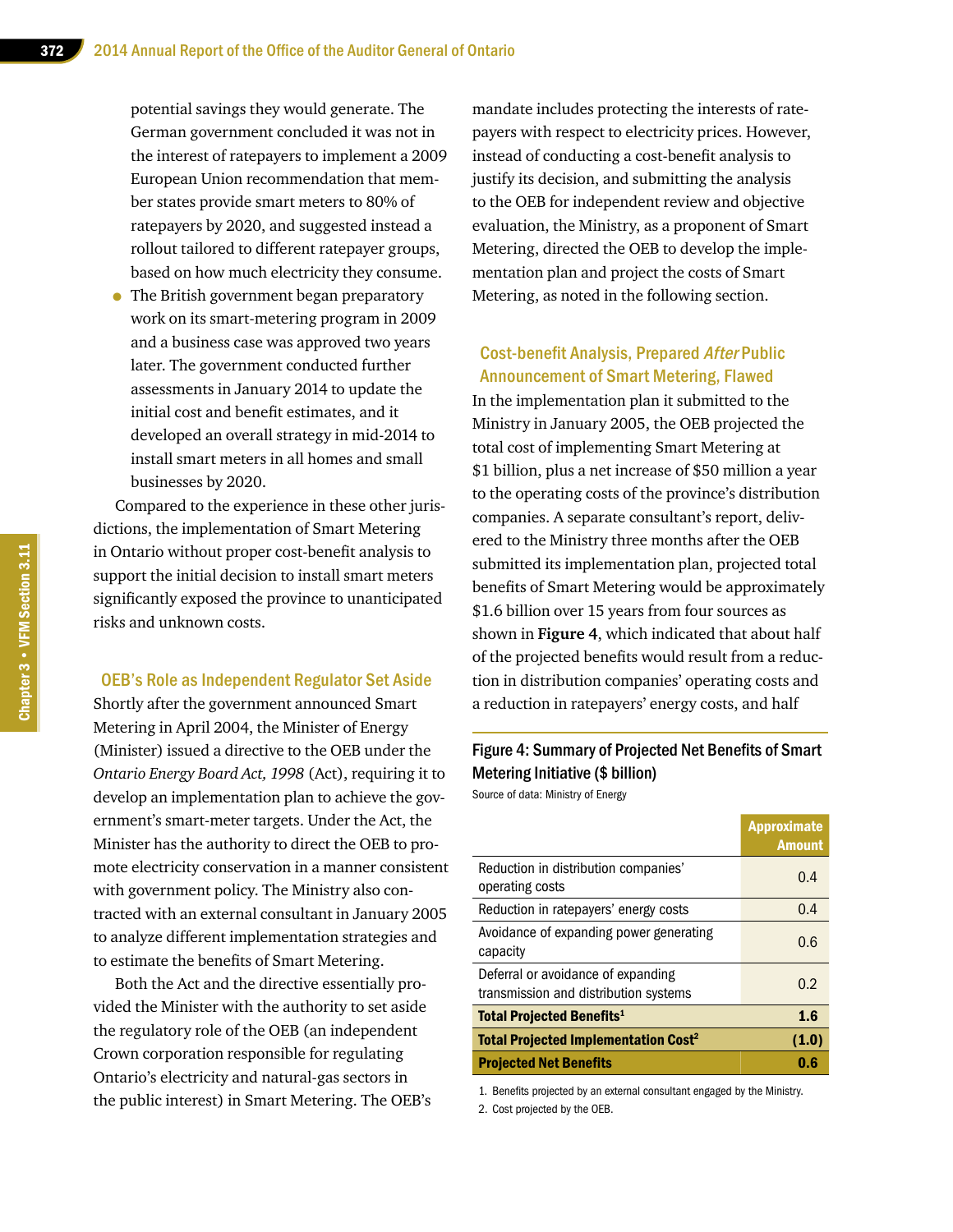from deferring or avoiding the expansion of power generating capacity as well as transmission and distribution systems.

After considering the OEB's implementation plan and the separate consultant's report, as well as consulting the distribution companies, the Ministry requested Cabinet approval to proceed with smart metering based on a dual-implementation approach: decentralized ownership of smart meters by the distribution companies, and centralized data management by a provincial agency (see **Figure 2** and the section **Smart-meter Data Processing Systems and Costs**). In its October 2005 request to Cabinet, the Ministry indicated to Cabinet that Smart Metering could yield net benefits of close to \$600 million over 15 years. As shown in **Figure 4**, the Ministry arrived at this number simply by subtracting the projected implementation cost of \$1 billion in the OEB plan from the projected benefits of \$1.6 billion over 15 years in the consultant's report. However, we found that the \$600 million in net benefits was overstated, because it did not include the OEB plan's projected net increase of \$50 million a year to distribution companies in operating costs. By taking the \$50-million-a-year figure into account, we calculated that the projected net benefits over 15 years would be reduced seven-fold, from \$600 million to \$88 million in today's dollars.

### Ineffective Implementation and Oversight of Smart Metering

Given the large scale of Smart Metering and the high risk associated with new technology, its implementation should have warranted strong governance and oversight. However, we identified the following issues regarding the targets of reducing peak electricity demand, the assessment of changes in the electricity market, and the monitoring of costs and benefits of Smart Metering.

#### Peak-demand Reduction Targets Not Met

The key objective of Smart Metering was to reduce peak electricity demand, and therefore defer the need to expand power-generation capacity in Ontario. In the decade since Smart Metering was announced, the province approved significant increases in new generation, including renewable energy, and the supply of power actually rose 12%. During this same period, average electricity demand also dropped 8% due to a slowing economy and other conservation efforts, including, for example, newer energy-efficient appliances. Despite the reduction of average demand, peak demand has remained essentially unchanged over the same period.

The Ministry indicated that Smart Metering was only a component of the government's overall electricity conservation plan, and so there was no other specific target for Smart Metering. Instead, the Ministry set several peak-demand reduction targets to measure overall electricity conservation, including a 1,350MW reduction by 2007, an additional 1,350MW drop by 2010, and a further 3,600MW reduction by 2025. We found that:

- The initial 1,350MW targeted reduction in peak demand was irrelevant to Smart Metering anyway because it was supposed to be achieved by 2007, three years before full installation of smart meters was to be completed.
- The second target of reducing peak demand by an additional 1,350MW by 2010, for a total reduction of 2,700MW, was also irrelevant to Smart Metering, which had not been fully implemented by 2010. While approximately 4.6 million ratepayers had smart meters installed by the end of 2010, only about onethird (or 1.6 million) of them were being billed based on time-of-use (TOU) pricing. Actual peak demand in fact rose slightly by about 100MW, from 24,979MW in 2004 to 25,075MW in 2010. In measuring against the target, the Ministry indicated that as of December 31, 2010, peak demand was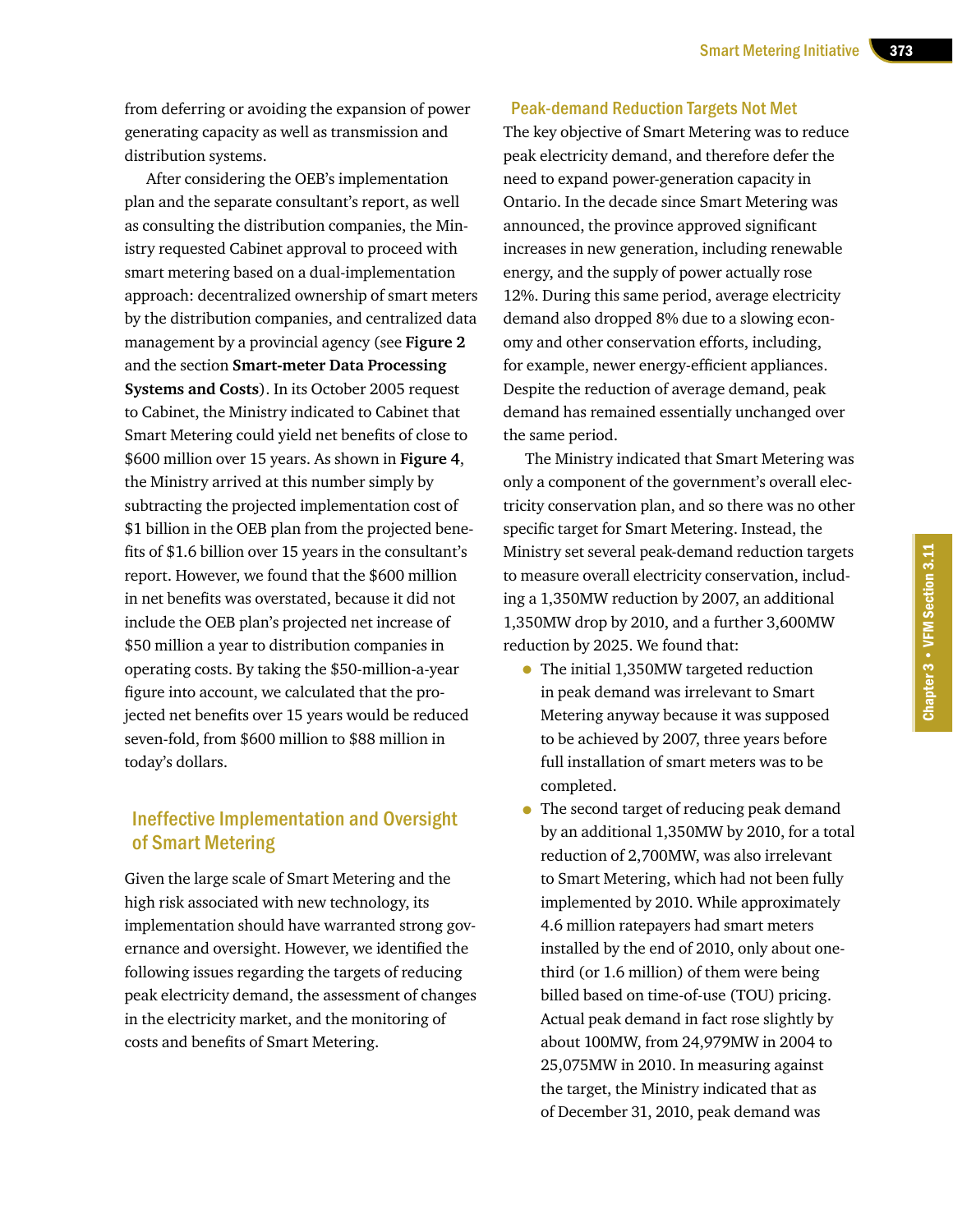reduced by about 1,800MW when measured against forecast and weather-adjusted peak demand data rather than actual demand data, but the 2010 reduction target of 2,700MW still was not met. Since 2010, actual peak demand has remained relatively stable.

#### Ongoing Changes in Electricity Market Not Properly Assessed or Addressed

The pace of change in the electricity sector has been rapid, so proper and adequate planning, with ongoing assessment and monitoring of plans, is important to prepare for potential risks and costs in implementation of any new electricity initiative. However, we noted that Smart Metering was implemented without sufficient periodic re-evaluation of Ontario's electricity supply and demand positions throughout the implementation period.

During the early implementation stage of Smart Metering in 2006, demand for electricity fell in Ontario as a result of an economic recession and other conservation efforts. However, instead of adjusting to this fall in demand, the province approved significant new increases in powergeneration capacity to replace coal, and maintained the aggressive timelines set for implementation of Smart Metering. As a result, the supply of available power has steadily increased, and has been consistently higher than peak demand, thereby reducing the effectiveness of Smart Metering and other conservation programs. Although the IESO is required to maintain an operating reserve of between 1,300MW and 1,600MW for contingencies and other uncertainties, we noted that since 2009, the available surplus power of between 4,000MW and 5,900MW was considerably more than the required reserve. The IESO expected that the surpluses will continue in 2015, but could decline in the latter half of this decade when several nuclear plants will be refurbished or retired.

Ontario has been exporting most of its surplus power to the United States through the transmission grid connecting it to neighbouring jurisdictions, including New York, Michigan and Minnesota. We noted that net exports have grown by 158%, from 5.2TWh in 2006 to 13.4TWh in 2013, representing 3% and 9% of Ontario's total generation, respectively.

However, the export price has been well below the actual cost of generating this power. On average, other jurisdictions paid only about three to four cents per kWh for power that cost Ontario ratepayers more than 8¢ per kWh to produce because of the Global Adjustment, an extra charge on top of the electricity market price (see the section **Significant Impact of Global Adjustment on Timeof-use Rates Not Transparent to Ratepayers**). The total cost of producing the exported power was about \$2.6 billion more than the revenue Ontario received from exporting that power between 2006 and 2013. However, given that Ontario ratepayers would still have to pay for the production of surplus power even if that power was not exported, revenue from exports did help Ontario ratepayers pay for part of the Global Adjustment.

#### Costs and Benefits Not Monitored

The Ministry has neither updated the projected costs and benefits prepared in early 2005 during evolution of the implementation process, nor tracked the actual costs and benefits in order to monitor the amount of net benefits realized. We conducted our own analysis to determine the actual costs and benefits to date, and found as follows:

• With respect to costs, the OEB confirmed that there was no process to check or update its projected implementation cost of \$1 billion and compare it against actual costs because the Minister never formally approved the OEB's implementation plan. We calculated that, based on our review of information submitted by the distribution companies to the OEB, the total cost incurred by the distribution companies to implement Smart Metering was about \$1.4 billion up to the end of 2013, or \$400 million more than the cost projection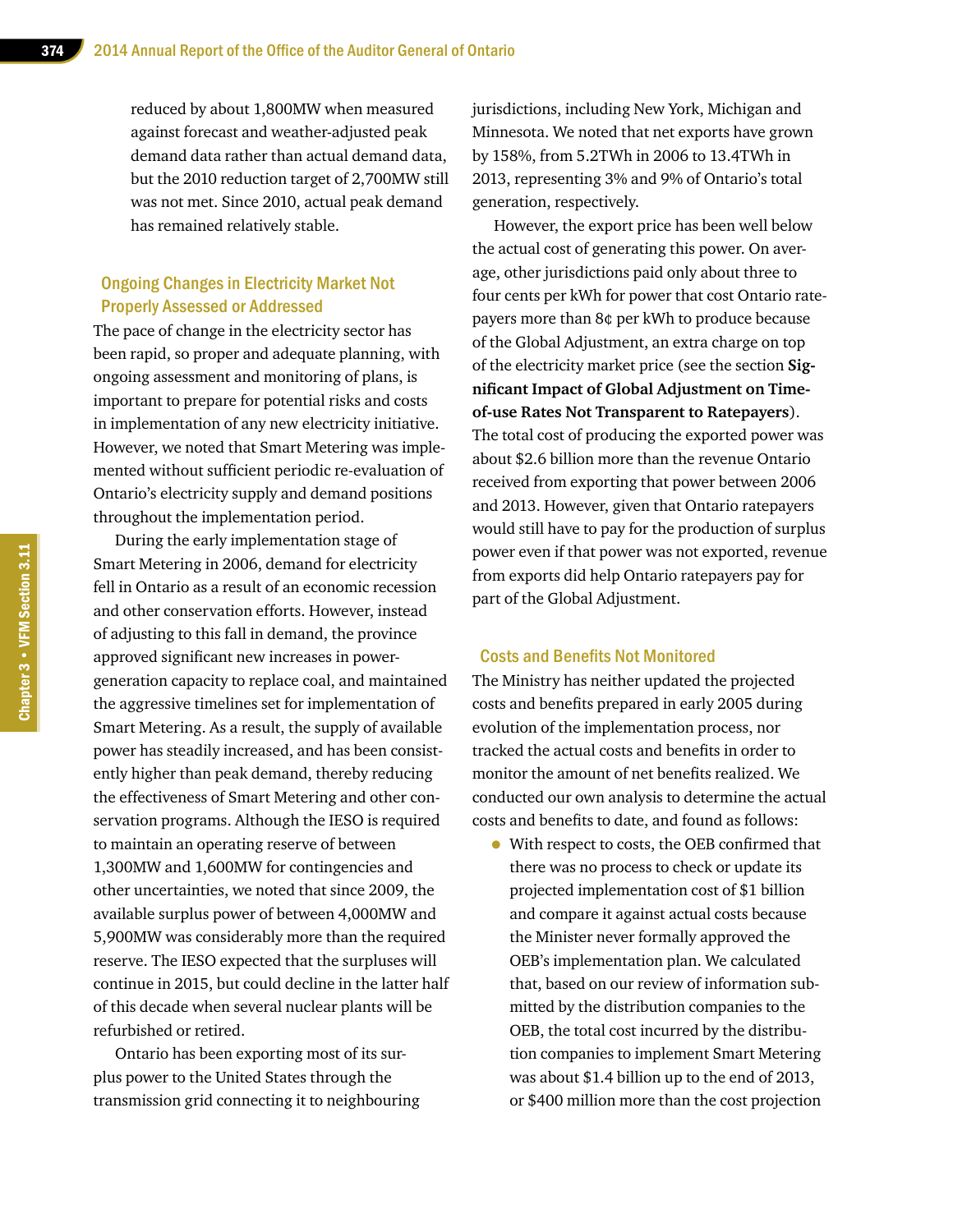in the OEB plan. The final total will be higher still because some distribution companies were still carrying out implementation at the time of our audit and had not yet submitted all of their costs to the OEB for review. The OEB also indicated that the Ministry, the IESO and the distribution companies incurred additional costs for activities brought in after the OEB's implementation plan was prepared, including the development, implementation and operation of a provincial data centre at a cost of about \$249 million (see the section **Ratepayers Charged for Redundant or Unused Provincial Data Centre Service**). As shown in **Figure 5**, we noted that as of May 2014, the total approximate costs of implementing Smart Metering had reached almost \$2 billion.

• With respect to benefits, only 5% of the distribution companies we consulted reported operational savings, mainly from no longer having to send staff to read meters manually, and all of these were of modest size; the other 95% said they realized no savings and their operating costs relating to smart-metering activities since implementation had actually risen. As well, the savings achieved by ratepayers were so far limited, contrary to government communications to the public that smart meters and TOU pricing would help "save money" and "lower electricity bills" if appliances were run during Off-Peak hours. In fact, over half of the distribution companies we consulted received a high volume of complaints about "increased bills with no savings" from ratepayers with smart meters who paid TOU rates (see **Appendix 1**). In addition, several large distribution companies analyzed a sample of their residential ratepayers and found that a majority would see no reduction in their bills after implementation of TOU pricing. Therefore, of the four sources of projected benefits shown in

**Figure 4**, two of them (reduction of distribution companies' operating costs and reduction in ratepayers' energy costs) have not been achieved. The remaining two sources of benefits (avoiding expansion of power-generation capacity and deferring or avoiding expansion of transmission and distribution systems) have yet to be seen because, as noted previously, the 2010 peak-demand reduction target was not met and actual peak demand has remained relatively stable since 2010.

# RECOMMENDATION 1

To ensure that any future major initiative in the electricity sector is implemented cost-effectively and achieves its intended purposes, the Ministry of Energy should:

- conduct cost-benefit analysis or business cases prior to implementing an initiative to assess costs, benefits and risks;
- review the role of the Ontario Energy Board as an independent regulator when ministerial directives that impact electricity rates are issued;
- consider different scenarios or alternatives as part of the planning process to assess possible risks and uncertainties; and
- re-evaluate and update the implementation plan periodically to identify and respond to changing conditions and unforeseen events in the electricity market.

#### MINISTRY RESPONSE

In line with best practice, the Ministry will ensure that the proper analysis is completed ahead of implementing major initiatives. In addition, the Ministry will continue to work with the relevant sector participants in a partnership approach to ensure that cross-sector initiatives are appropriately planned and consider the respective roles of those involved.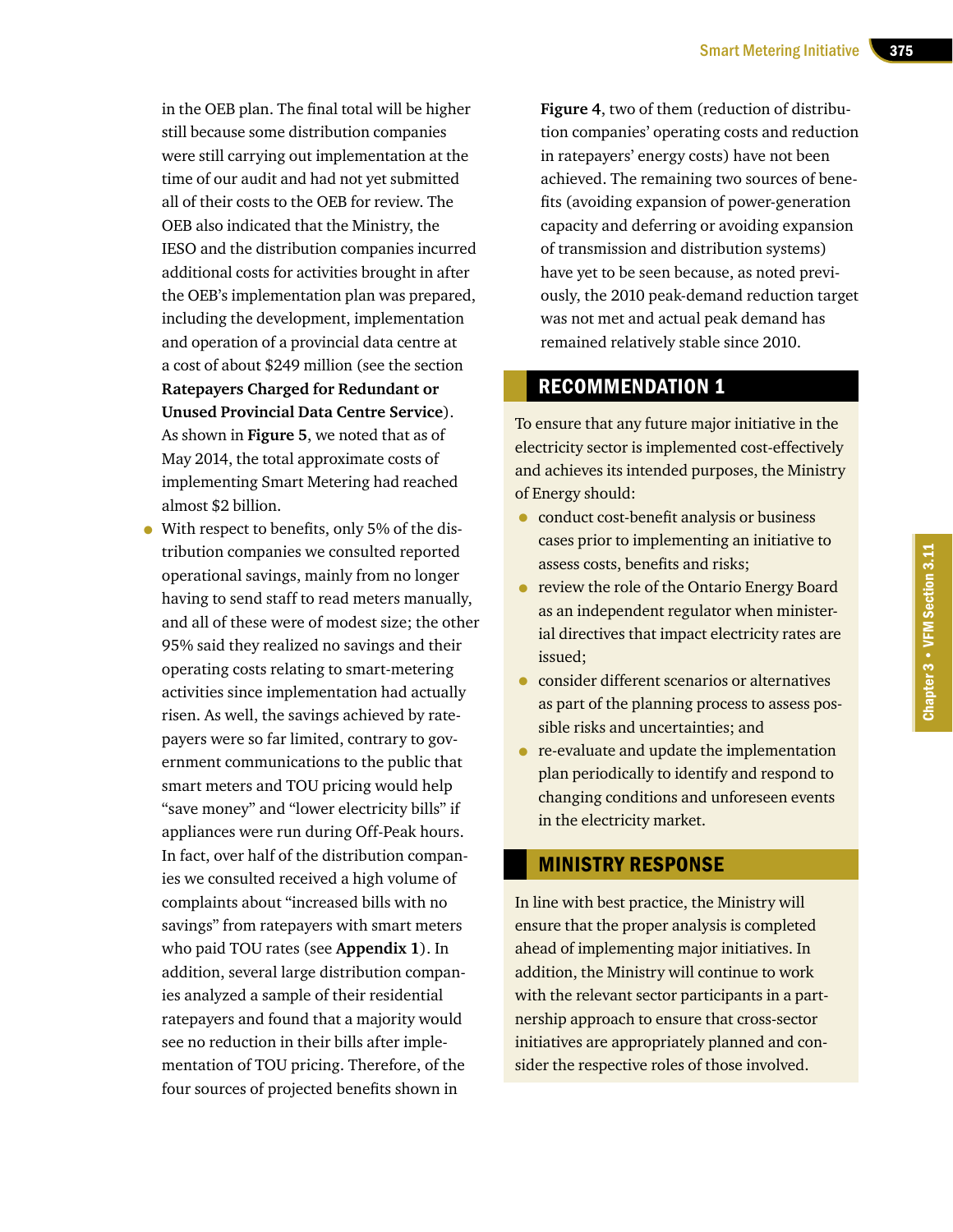Also in line with best practice, the Ministry respects the need to evaluate programs on a regular basis to maximize efficiencies. To this end, the Ministry will work with its agencies to

re-evaluate the implementation of smart meters, including the potential benefits they could enable through the development of a smart grid in Ontario.

#### Figure 5: Summary of Costs Incurred by Entities Involved in the Smart Metering Initiative, 2005–2014

Prepared by the Office of the Auditor General of Ontario

|                                                             |                               |                                                                                                                                                               | <b>Approx. Cost</b>  |                                                                                                            |
|-------------------------------------------------------------|-------------------------------|---------------------------------------------------------------------------------------------------------------------------------------------------------------|----------------------|------------------------------------------------------------------------------------------------------------|
| <b>Entity</b>                                               | <b>Date</b>                   | <b>Cost Description</b>                                                                                                                                       | ( \$000]             | <b>Report Section (if applicable)</b>                                                                      |
| Ministry of Energy                                          | Jan. 2005-<br>Apr. 2005       | Engaging an external consultant to<br>develop an implementation strategy<br>and to estimate the benefits of Smart<br>Metering                                 | 160 <sup>1</sup>     | Ineffective Implementation and<br>Oversight of Smart Metering<br>Initiative                                |
|                                                             | Nov. 2005-<br>Apr. 2006       | Engaging experts for technical, system<br>and legal supports during early<br>implementation stage of Smart Metering                                           | 400 <sup>1</sup>     |                                                                                                            |
|                                                             | 2006-2010                     | Developing Communication templates<br>and materials for use by the distribution<br>companies to raise public awareness and<br>understanding of Smart Metering | 6401                 |                                                                                                            |
| <b>Ontario Energy</b><br>Board (OEB)                        | Jul. 2004-<br>Jan. 2005       | Developing the implementation plan for<br>Smart Metering Initiative requested by<br>the Minister                                                              | 420                  | Ineffective Implementation and<br><b>Oversight of Smart Metering</b><br>Initiative                         |
|                                                             | Nov. 2010-<br><b>May 2014</b> | Engaging an external consultant to set<br>time-of-use (TOU) rates                                                                                             | 410                  | Significant Impact of Global<br>Adjustment on Time-of-use<br>Rates Not Transparent to<br>Ratepayers        |
|                                                             | Mar. 2013-<br>Mar. 2014       | Engaging an external consultant to<br>assess the impact of TOU rates on<br>consumption patterns                                                               | 180                  | <b>Significant Impact of Global</b><br>Adjustment on Time-of-use<br>Rates Not Transparent to<br>Ratepayers |
| Independent<br><b>Electricity System</b><br>Operator (IESO) | 2006-2014                     | Developing, implementing and operating<br>a Smart Metering Entity and a provincial<br>data centre                                                             | 160,0001,2           | Ratepayers Charged for<br><b>Redundant or Unused Service</b>                                               |
| <b>Local Distribution</b><br>Companies                      | 2006-2013                     | <b>Implementing Smart Metering</b>                                                                                                                            | 1,400,0003           | Ineffective Implementation and<br>Oversight of Smart Metering<br>Initiative                                |
|                                                             | 2005-2014                     | Scrapping conventional analog meters                                                                                                                          | 400,000 <sup>4</sup> | <b>Additional Costs of</b><br><b>Implementing Smart Metering</b><br>Initiative                             |
| <b>Total</b>                                                |                               |                                                                                                                                                               | 1,962,210            |                                                                                                            |

1. Covers activities added after OEB's 2005 implementation plan, or those outside the original scope of the Smart Metering Initiative.

2. Total approved by the OEB was \$249 million up to 2017. This cost is being recovered from ratepayers through a monthly smart-metering charge of 79 cents. The amount up to 2014 was approximately \$160 million.

3. Hydro One accounted for more than \$660 million of the \$1.4 billion spent by all 73 distribution companies. About \$500 million (mainly from Hydro One) of the \$1.4 billion is under review by the OEB and has yet to be approved by the OEB.

- 4. We reviewed the OEB's 2005 estimate. In our view, this is a reasonable estimate of total stranded costs.
- 5. See Figure 15 for other system-related costs incurred by the distribution companies that we interviewed and surveyed.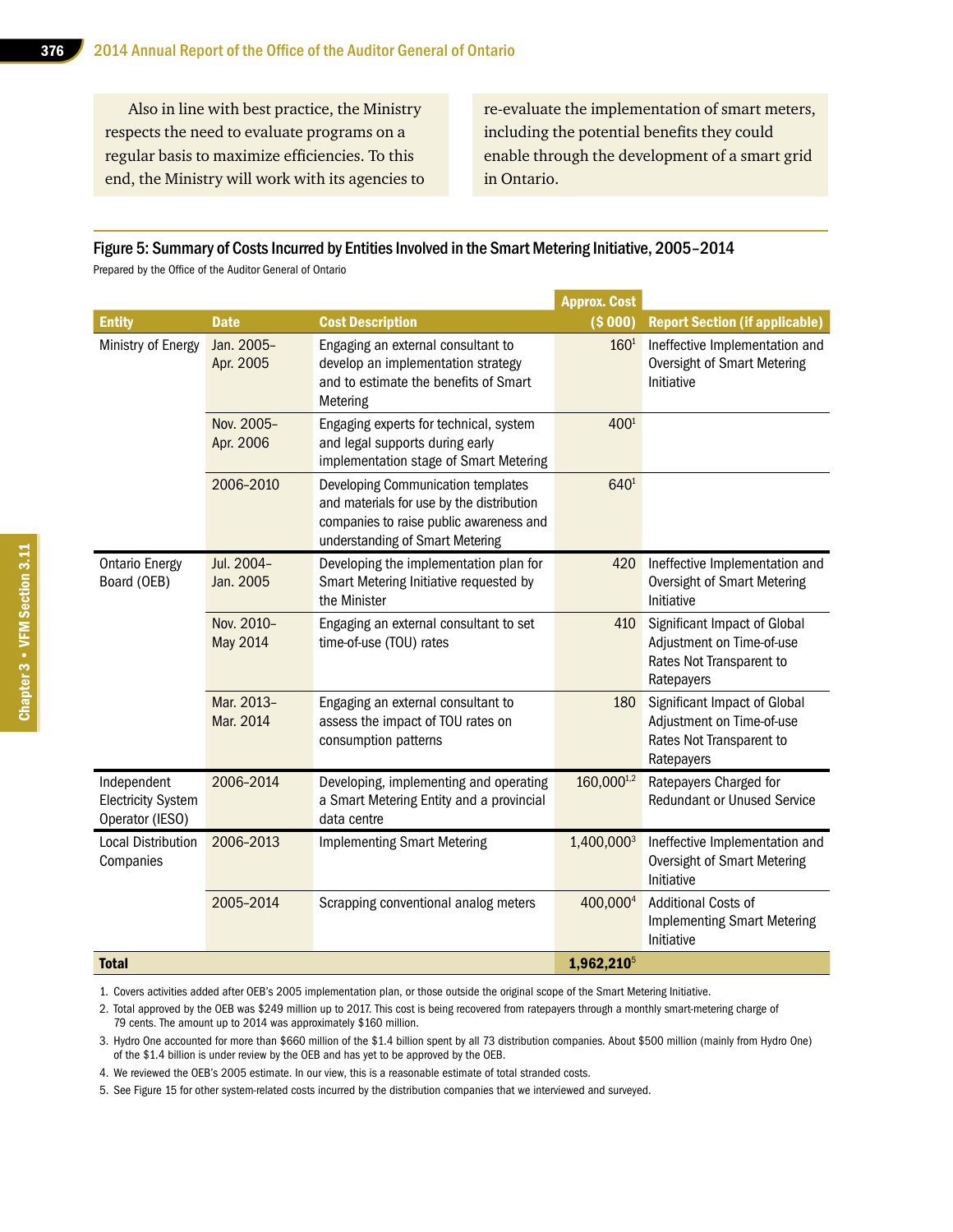# Billing Impacts on Electricity Charge to Ratepayers

Our research noted that the average electricity bill for residential and small-business ratepayers in Ontario has been among the highest in Canada, as shown in **Figure 6**. Ontario's typical electricity bill for residential and small-business ratepayers contains four categories of charges: Electricity, Delivery, Regulatory and Debt Retirement. Smart Metering has had an impact on the two biggest categories, Electricity and Delivery, as described in **Figure 7**. There are three key pricing methods for the Electricity Charge, as illustrated in **Figure 8**. Over 90% of residential and small-business ratepayers pay this charge based on time-of-use (TOU) pricing, which is enabled by smart meters to measure the exact time when electricity is used. The remaining 10% pay either a two-tiered rate, often because they live in places where it is not technically feasible or cost-effective to install smart meters, or fixed-contract prices to electricity retailers, who do not offer TOU rates.

## Significant Impact of Global Adjustment on Time-of-use Rates Not Transparent to **Ratepayers**

The Electricity Charge accounts for more than half of a typical residential electricity bill, as shown in **Figure 7**, and is made up of two components: the electricity market price and the Global Adjustment. The Global Adjustment is an extra charge, resulting from a government policy decision, that is tacked onto the electricity market price mainly to cover the gap between the guaranteed prices paid to contracted power generators and the electricity market price. It exists because most power generators in Ontario have contracts with the province that pay them more than the market price. For example, most renewable-energy generators such as wind and solar have contracted with the Ontario Power Authority under the Feed-in Tariff program that offers wind-power generators 11.5¢/kWh and solar power generators between 28.8¢/kWh and

#### Figure 6: Comparison of Average Electricity Bill (Excluding Taxes) for Residential and Small-business Ratepayers<sup>1</sup> by Province, as of April  $1, 2014$ Source of data: Hydro Quebec



1. Residential electricity bill was based on average ratepayer with consumption of 750 kWh/month. Small-business electricity bill was based on average ratepayer with power demand of 40 kW/month.

2. Ontario figure includes Ontario Clean Energy Benefit, which is a 10% rebate on the total electricity bill, as illustrated in Figure 7.

39.6¢/kWh. These contract prices are considerably higher than the average electricity market price of about 3¢/kWh.

Our review of trends in the Electricity Charge noted that the Global Adjustment has continued to increase to the point where it now significantly exceeds the electricity market price. This is the result of many new generators, especially in the renewable-energy sector, coming online with longterm contracts just as the market price has fallen due to oversupply of power and thus been insufficient to cover guaranteed contract prices. As shown in **Figure 9**, the Global Adjustment increased by a dramatic 1,200% between 2006 and 2013, from 0.4¢/kWh to 5.5¢/kWh, and is expected to grow to 6.7¢/kWh by 2015. During the same period, the average electricity market price has dropped by 46%, from 4.9¢/kWh to 2.7¢/kWh, and is expected to fall to 2.4¢/kWh by 2015 due to increasing electricity supply.

The total Global Adjustment charged to ratepayers has grown from \$654 million in 2006 to \$7.7 billion in 2013, as shown in **Figure 10**. With more new contracted generators, especially of renewable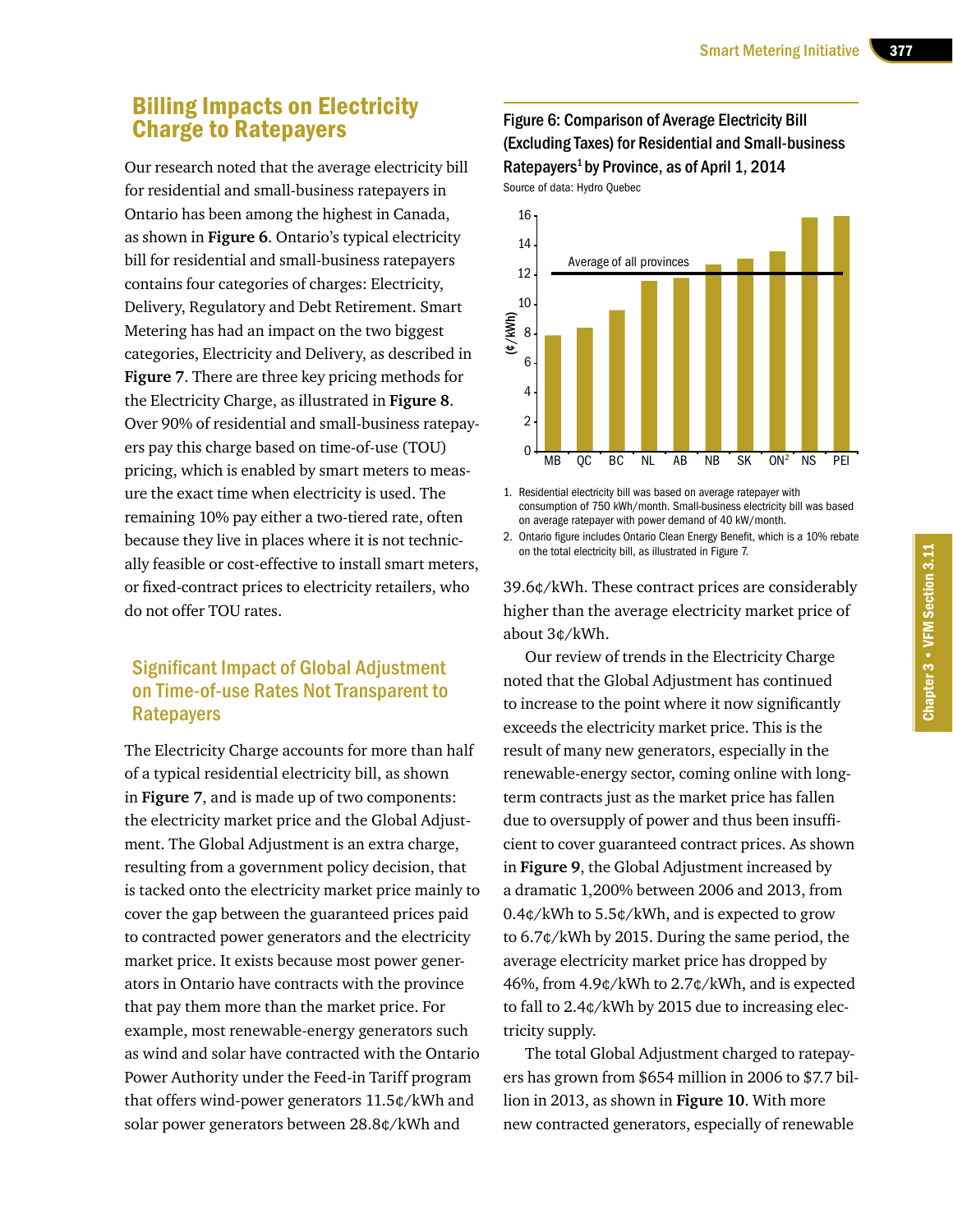energy, expected to begin producing energy at higher contract prices, the total Global Adjustment is expected to grow further, to \$8.5 billion in 2014 and \$9.4 billion in 2015. From 2006 to 2015, the 10-year cumulative actual and projected Global

Adjustment is about \$50 billion—an extra charge to ratepayers over and above the market price of electricity. To put this into perspective, \$50 billion is:

• sufficient to cover the 2014 provincial deficit of \$10.5 billion almost five times;

#### Figure 7: Components of Electricity Bill with Examples, 2013 (Average Typical Residential Ratepayer Consuming 800 kWh/Month)

Source of data: Ontario Energy Board (OEB)

|                                                    |                                                                                                                                                                                                                                                                                                                                                                                                                                                                                                           | <b>Examples</b>     |                     |                               |  |
|----------------------------------------------------|-----------------------------------------------------------------------------------------------------------------------------------------------------------------------------------------------------------------------------------------------------------------------------------------------------------------------------------------------------------------------------------------------------------------------------------------------------------------------------------------------------------|---------------------|---------------------|-------------------------------|--|
|                                                    |                                                                                                                                                                                                                                                                                                                                                                                                                                                                                                           | <b>Distribution</b> | <b>Distribution</b> | Avg. of all                   |  |
|                                                    |                                                                                                                                                                                                                                                                                                                                                                                                                                                                                                           | <b>Company A</b>    | <b>Company B</b>    | <b>Distribution</b>           |  |
| <b>Bill Component</b><br><b>Electricity Charge</b> | <b>Description</b><br>The cost of the actual electricity consumed. Presentation<br>of this charge on bills varies, depending on whether the<br>ratepayer buys electricity from a distribution company<br>or has signed a contract with a retailer. Over 90% of<br>low-volume power use ratepayers (residential and small<br>businesses) pay power charges based on time-of-use<br>pricing, enabled by installation of smart meters (see<br>Figure 6).                                                     | (S)<br>71.1         | (S)<br>71.1         | <b>Companies (\$)</b><br>71.1 |  |
| Delivery Charge*                                   | The cost of delivering electricity from power-generating<br>facilities to ratepayers via high-voltage (transmission)<br>and low-voltage (distribution) systems. Transmission<br>is handled primarily by Hydro One and distribution is<br>handled by the distribution companies, including Hydro<br>One. Costs of implementing and operating smart meters<br>are included in this line and vary from one distribution<br>company to another, usually with higher charges in rural<br>and remote locations. | 24.9                | 110.6               | 43.6                          |  |
| Regulatory<br>Charge                               | The cost to operate the electricity market and maintain<br>the reliability of the provincial grid. This includes the<br>operational costs of the IESO and the Ontario Power<br>Authority as well as a portion of administrative costs of<br>local distribution companies.                                                                                                                                                                                                                                 | 4.9                 | 5.1                 | 5.0                           |  |
| Debt Retirement<br>Charge                          | Charge mandated by the government to help pay off<br>the residual stranded debt of the old Ontario Hydro<br>that could not be funded by other revenues. The 2014<br>Budget proposed to eliminate this charge for residential<br>ratepayers after December 31, 2015.                                                                                                                                                                                                                                       | 5.6                 | 5.6                 | 5.3                           |  |
| <b>Electricity bill before tax and benefit</b>     |                                                                                                                                                                                                                                                                                                                                                                                                                                                                                                           | 106.5               | 192.4               | 125.0                         |  |
| <b>Harmonized Sales</b><br>Tax                     | The 13% tax that took effect on July 1, 2010, replacing<br>the federal goods and services tax (GST) and the<br>provincial sales tax (PST).                                                                                                                                                                                                                                                                                                                                                                | 13.9                | 25.0                | 16.3                          |  |
| <b>Ontario Clean</b><br><b>Energy Benefit</b>      | A 10% rebate on the total electricity bill for the first<br>3,000 kWh/month of electricity consumed. Rebate is<br>in effect from 2011 to 2015. Annual cost of rebate is<br>funded by taxpayers.                                                                                                                                                                                                                                                                                                           | (12.0)              | (21.8)              | (14.1)                        |  |
| <b>Total Electricity Bill</b>                      |                                                                                                                                                                                                                                                                                                                                                                                                                                                                                                           | 108.4               | 195.6               | 127.2                         |  |

\* See Appendix 2 for the Delivery Charge of each distribution company in Ontario.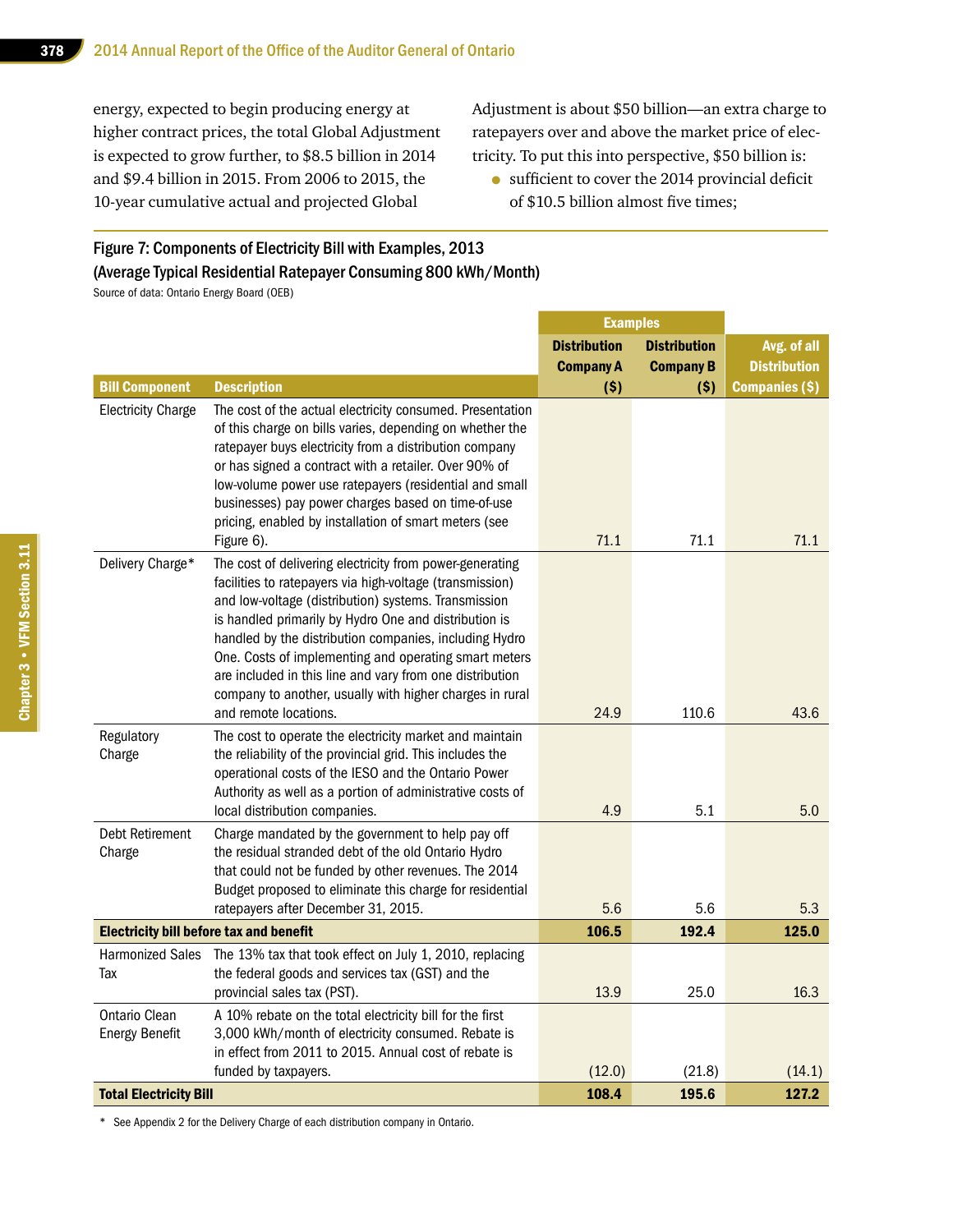- enough to pay the annual salary of about 2.3 million Ontarians working full time at the provincial minimum wage; or
- about 7.5 times more than the \$6.6-billion spent in the 2012/13 fiscal year on socialassistance programs such as the Ontario Disability Support and Ontario Works programs

administered by the Ministry of Community and Social Services.

For ratepayers whose Electricity Charge is based on TOU pricing, the Global Adjustment now accounts for about 70% of each TOU rate. Even though the Global Adjustment has increased significantly and accounts for a substantial proportion of

| Source of data: Ontario Energy Board (OEB) |                                                              |                                                             |  |  |  |
|--------------------------------------------|--------------------------------------------------------------|-------------------------------------------------------------|--|--|--|
| <b>Pricing Method</b>                      | Time-of-Use (TOU)                                            | <b>Tiered</b>                                               |  |  |  |
| <b>Electricity Provider</b>                | <b>Local Distribution Company</b>                            | <b>Local Distribution Compan</b>                            |  |  |  |
| <b>Electricity Charge</b>                  | YFS.                                                         | NO.                                                         |  |  |  |
| based on Time-of-Use?                      | Rates vary depending when<br>electricity is used, reflecting | Rates are fixed in two tiers<br>regardless of when electric |  |  |  |

#### Figure 8: Pricing Methods for Electricity Charge

**Retail Contract** Electricity Retailer electricity is used, reflecting that electricity costs more as demand rises (highest during the day on weekdays and lowest in evenings, at night, on weekends and holidays). Rates are fixed in two tiers  $\mathsf{div}$  is used (a lower rate for monthly usage up to a threshold and a higher rate for usage over the threshold). NO Rates are fixed by contracts that ratepayers sign with retailers no matter what time of day electricity is used. Electricity Charge Regulated by Ontario Energy Board (OEB)? YES OEB reviews and sets TOU and tiered rates twice a year (May 1 and Nov 1) based on future electricity prices estimated by an external consultant. NO Global Adjustment\* Shown Separately on Bill? NO Global Adjustment is blended into TOU and tiered rates, and embedded in the Electricity Charge line on electricity bill. YES Global Adjustment appears as a separate line on electricity bill.

\* The Global Adjustment is an extra charge designed to cover the contract prices paid to power generators, such as renewable energy generators, and the cost of conservation programs.

#### Figure 9: Historical and Projected Electricity Charge in Ontario, 2006–2015

Source of data: Independent Electricity System Operator and Ontario Power Authority



# Figure 10: Historical and Projected Total Annual Global Adjustment Charged to Electricity Ratepayers in Ontario, 2006–2015

Sources of data: Independent Electricity System Operator and Ontario Power Authority

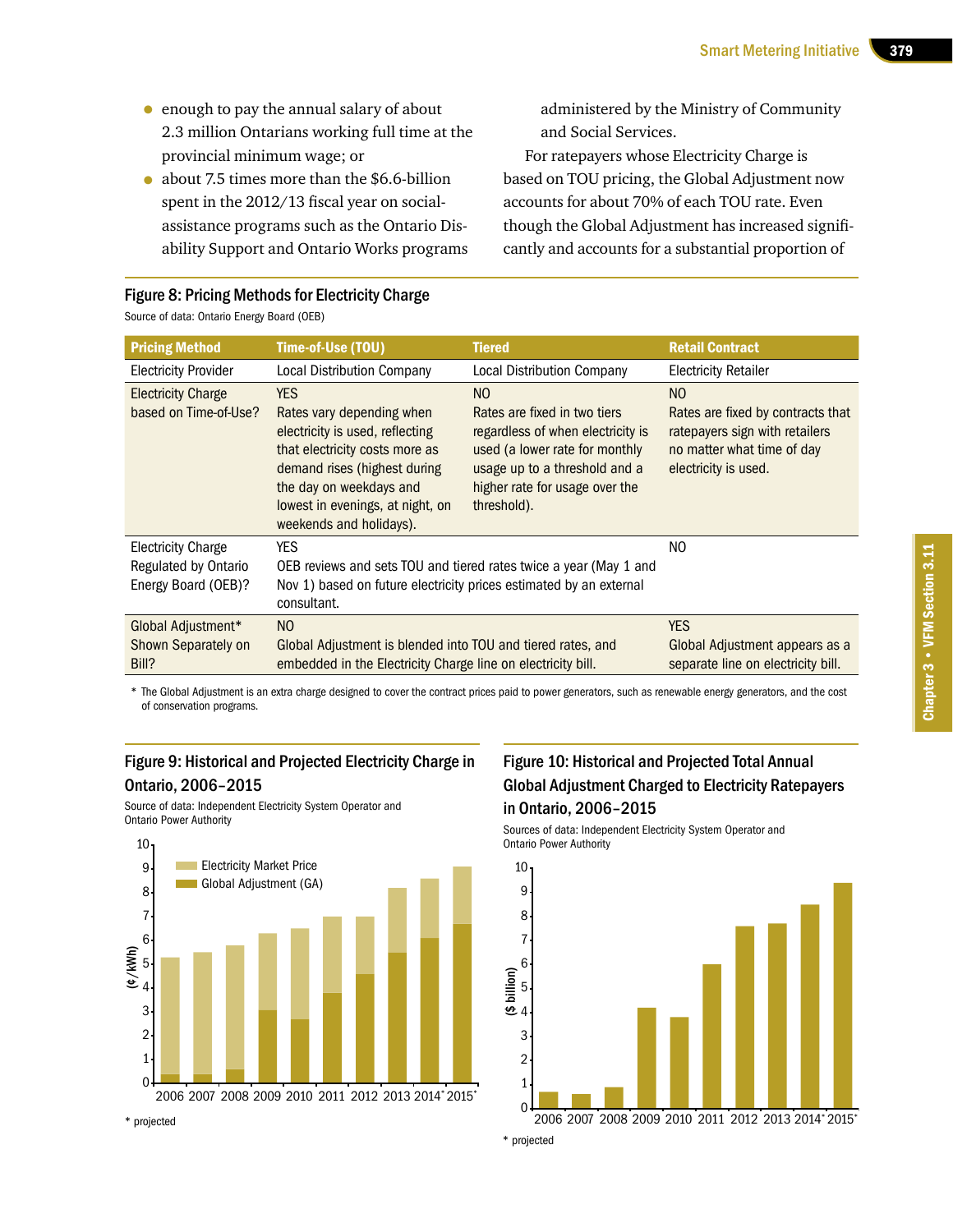the TOU rates, its impact is not transparent to most ratepayers because it does not appear on electricity bills as a separate line; instead, it is embedded in the TOU rates used to calculate the Electricity Charge (As shown in **Figure 8**, the Global Adjustment only appears separately on bills of those ratepayers who have signed contracts with electricity retailers).

#### Ineffective Design of Time-of-use Rates and Periods

As part of Smart Metering, there are three time-of-use (TOU) rates: On-Peak, Mid-Peak and Off-Peak, consistent with the TOU design in other jurisdictions. As illustrated in **Figure 11**, TOU rates vary, depending on the time of the day, day of the week, and season, to reflect the assumption that as demand rises, electricity costs more to supply. Like many cell phone plans, TOU rates are lowest in the evenings, on weekends and holidays; and highest

during the day on weekdays. The combination of smart meters and TOU pricing was expected to encourage energy conservation by giving ratepayers information and incentives to manage their electricity usage.

To account for seasonal variations in electricity consumption patterns, the OEB reviews and sets TOU rates every May and November, based on consumption and cost projections made by an external consultant with whom it contracted. Ontario Regulation 95/05 requires that the OEB set the TOU rates to meet three objectives:

- recover from ratepayers the full cost of electricity supply;
- reflect the differences in the costs of supplying electricity at different times and seasons; and
- provide ratepayers with incentives to change their time of use.

In order to encourage conservation and reduce peak electricity demand, TOU rates and periods

Figure 11: Time-of-use Pricing Periods in Ontario for Residential and Small-business Ratepayers Source of data: Ontario Energy Board (OEB)



| <b>Summer Weekdays</b>                                                       | <b>Weekends &amp; Holidays</b>                                 | <b>Winter Weekdays</b>                                                            |  |
|------------------------------------------------------------------------------|----------------------------------------------------------------|-----------------------------------------------------------------------------------|--|
| (May 1-October 31)                                                           | (All Year)                                                     | (November 1-April 30)                                                             |  |
| One On-Peak period in the afternoon<br>$(11 a.m.-5 p.m.),$ mainly due to the | No On-Peak period and all hours<br>Off-Peak, mainly because of | Two On-Peak periods, mainly due to less<br>daylight.                              |  |
| increase in air conditioner use during the<br>hottest hours.                 | comparatively lower overall demand.                            | • In the morning $(7 a.m.-11 a.m.)$ when<br>people turn on lights and appliances. |  |
|                                                                              |                                                                | • In the evening $(5 p.m.-7 p.m.)$ when<br>people get home from work.             |  |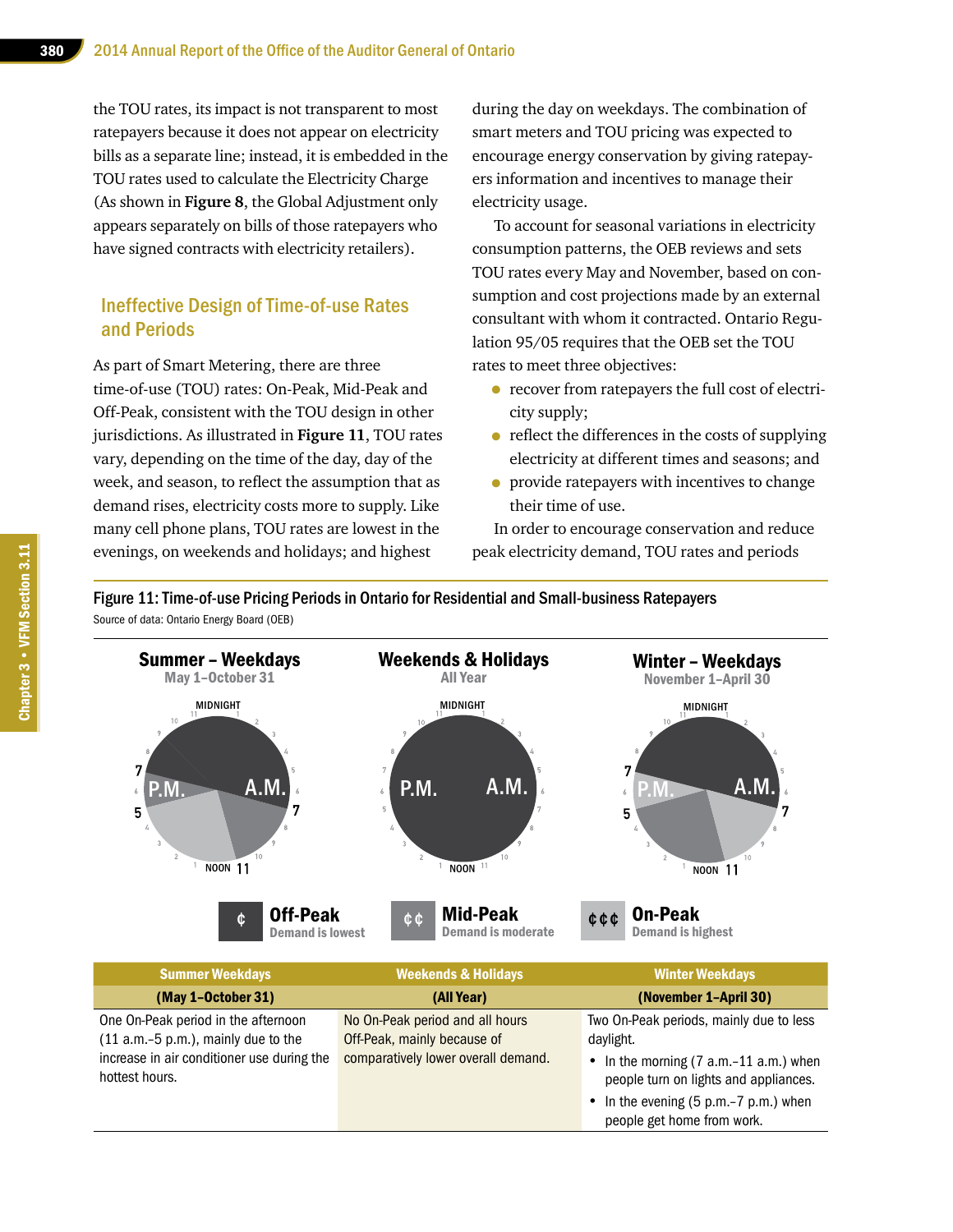must be set to provide an incentive to reduce usage during On-Peak times, when both demand and price are high, or shift it to Off-Peak times, when both demand and price are low.

With respect to the TOU rates, the greater the difference between On-Peak and Off-Peak rates, the higher the likelihood that ratepayers will change their usage patterns. However, we noted that the difference between On-Peak and Off-Peak rates in Ontario may not be significant enough to provide ratepayers with an incentive to change their electricity-use behaviour. Specifically:

- When TOU pricing was introduced in 2006, the initial On-Peak–to–Off-Peak ratio was three-to-one, meaning that On-Peak power cost three times as much as Off-Peak. However, the ratio had dropped to 1.8-to-one at the time of our audit due to the impact of the substantial growth of the Global Adjustment, as discussed in the section **Significant Impact of Global Adjustment on Time-of-use Rates Not Transparent to Ratepayers**. In particular, the Off-Peak rate rose the most, by 114%, and the On-Peak rate the least, by 29%, as shown in **Figure 12**. As a result, the difference between the two rates narrowed, reducing the On-Peak–to–Off-Peak ratio and undermining TOU pricing as an incentive for ratepayers to shift to Off-Peak.
- In 2010, the OEB commissioned an external consultant to study TOU rates around the world and assess the appropriateness of Ontario's TOU rates. Consistent with our observation above, the consultant reported that Ontario's On-Peak–to–Off-Peak ratio was "low relative to TOU programs in other jurisdictions and will likely produce modest ratepayer response or bill savings." The average ratio elsewhere was four-to-one, compared to Ontario's 1.8-to-one. The Ontario ratio could deliver only about a 1% drop in the average ratepayer's peak demand, while a four-to-one ratio could potentially yield a drop three times greater. The study proposed several options to

increase the ratio. However, following a consultation in 2011, the OEB chose not to make any change because a majority of stakeholders said such a move would be premature in the absence of robust and reliable Ontario-based empirical data.

With respect to the TOU periods, we noted that the distribution of On-Peak, Mid-Peak and Off-Peak periods did not fully reflect actual patterns of electricity use. Specifically:

- There has been a mismatch between demand and TOU rates on weekday early-evening hours (7 p.m.–9 p.m.), when demand is high but ratepayers pay the Off-Peak, or lowest, rate. The OEB initially set the Off-Peak period on weekday evenings to begin at 10 p.m., and then moved it to 9 p.m. in November 2009 to better reflect actual patterns of demand. However, in response to amendments to Ontario Regulation 95/05 in December 2010, the OEB set the start of Off-Peak at 7 p.m., making the early evening hours of 7 p.m. to 9 p.m. Off-Peak, even though demand remained high at those times, as illustrated in **Figure 13**.
- A 2013 study by an Ontario university found that the choices of On-Peak and Off-Peak times, number of seasons, and season start

## Figure 12: Percentage Change of Time-of-use (TOU) Rates and Electricity Market Price in Ontario, 2006–2014

Source of data: Ontario Energy Board and Independent Electricity System Operator

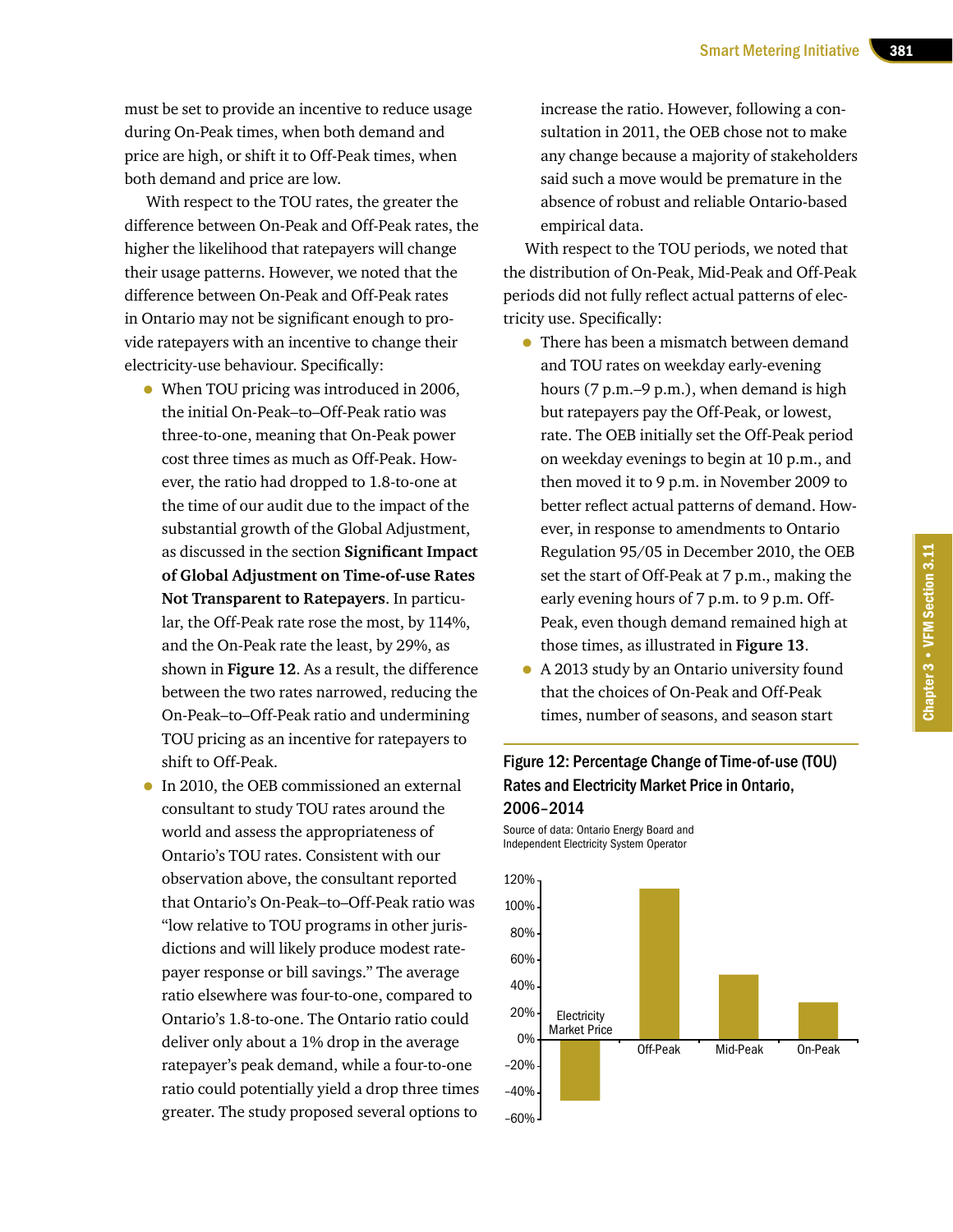and end times used in Ontario's TOU pricing were far from optimal. The study echoed our observation that the distribution of On-Peak, Mid-Peak and Off-Peak periods did not properly reflect the actual distribution of demand. The study also found that while the current TOU pricing structure has two seasons (summer: May 1-October 31, and winter: November 1-April 30), the optimal number of seasons should be four, beginning March 11 (spring), May 20 (summer), September 16 (fall) and November 4 (winter). If the current two-season pricing structure is to be maintained, the study said, summer should start on April 15 rather than May 1, and winter on October 14 rather than November 1.

#### Limited Effectiveness of Time-of-use Pricing Model

At the time of our audit, the distribution companies we consulted said they did not conduct studies to examine the changes in consumption after implementation of TOU pricing. The impacts of TOU pricing were evaluated in 2013, when the Ontario Power Authority (OPA) and the OEB contracted with external consultants to examine the

effectiveness on a sampling of ratepayers of TOU pricing in encouraging conservation and reducing peak demand. Both agencies released their studies in late 2013 with similar findings: TOU pricing has had a modest impact on reducing peak demand among residential ratepayers, a limited or unclear effect on small businesses, and no impact at all on energy conservation. Specifically:

- In November 2013, the OPA released its study, based on 105,000 residential ratepayers in four distribution companies, and 32,000 small businesses in two distribution companies. The study found that TOU pricing had a far smaller impact on reducing peak demand of small businesses than it did for residential ratepayers. Depending on the distribution company, the drop in peak demand during the summer ranged from 2.6% to 5.7% for residential ratepayers, but only from 0% to 0.6% for small businesses. The study also found that the impact of TOU pricing on energy conservation was "limited, being very small or zero," for residential ratepayers, and "negligible and generally insignificant" for small businesses.
- In December 2013, the OEB released its study, based on a sample of 10,000 residential ratepayers and 4,000 small businesses in



#### Figure 13: Time-of-use (TOU) Rates and Average Hourly Electricity Demand in Ontario, May 2013–April 2014

Sources of data: Independent Electricity System Operator and Ontario Energy Board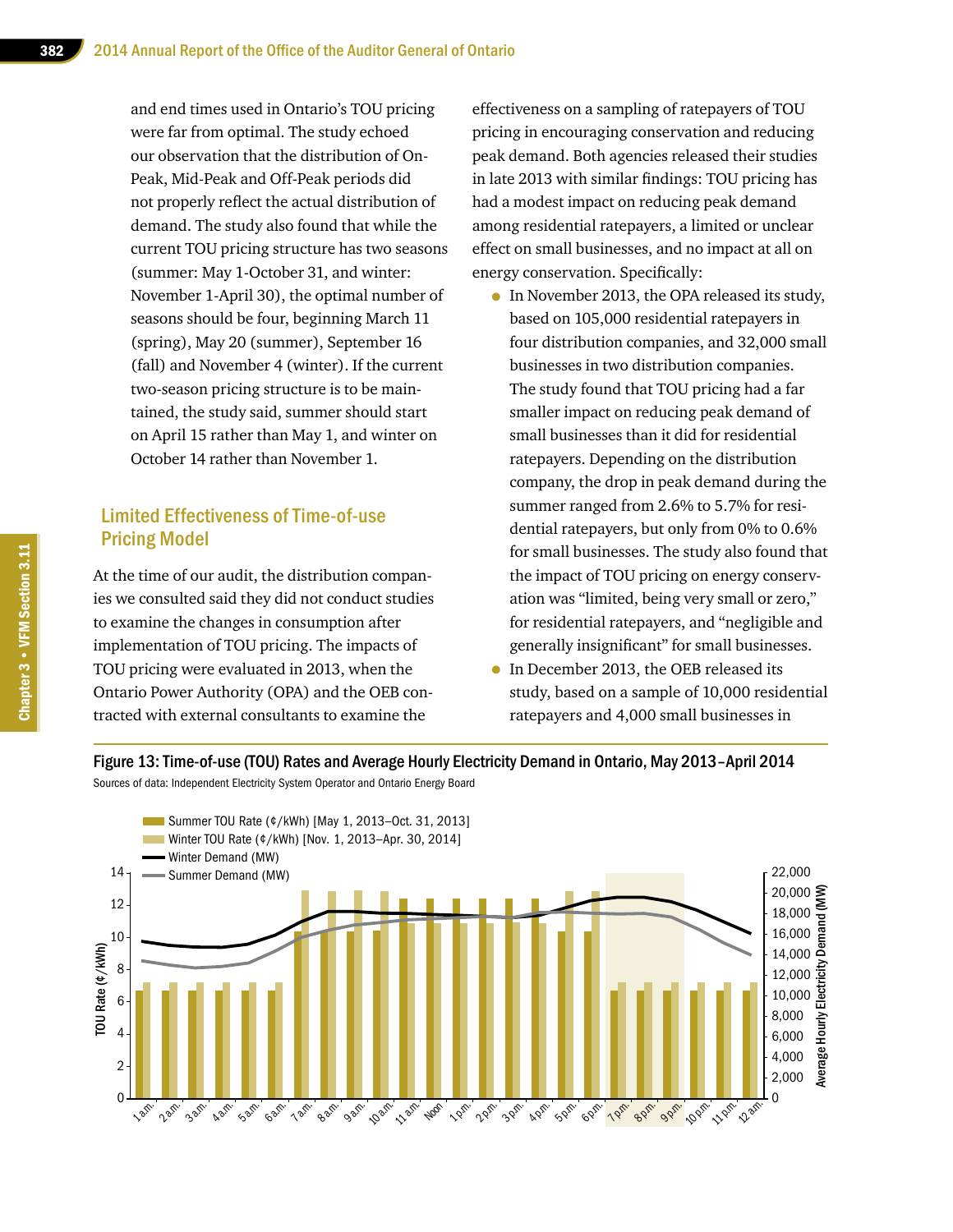16 distribution companies. The study found that TOU pricing reduced peak demand by about 3.3% for residential ratepayers while its impact on small businesses was "ambiguous." The study also found that TOU pricing had no significant impact on energy conservation in the summer.

We performed further analyses based on more current data and larger sample sizes. Specifically, we reviewed consumption patterns of about 1.8 million ratepayers (1.7 million residential ratepayers and 86,000 small businesses in 50 of 73 distribution companies), who paid TOU rates. While 35% of residential ratepayers and 19% of small businesses reduced their consumption during On-Peak periods, the remaining 65% of residential and 81% of small businesses did not.

Since the aforementioned studies by the OPA and the OEB did not specifically cover ratepayers with smart meters who signed fixed-price contracts with energy retailers and so do not pay TOU rates, we examined the consumption patterns and bills of about 77,000 of these ratepayers. Given that they paid fixed prices regardless of time of use, these ratepayers have little or no incentive to confine their consumption to Off-Peak periods, when TOU rates were lowest. However, we noted that consumption patterns of ratepayers paying fixed-contract prices to electricity retailers, and of ratepayers paying TOU rates, were about the same, indicating that TOU rates did not provide ratepayers with sufficient incentive to shift usage to Off-Peak. We also noted that those ratepayers with retail contracts paid an average of about \$500 more per year for electricity than they would have without the contracts.

### Ratepayer Complaints Stemmed from Time-of-use Pricing and Billing Errors

Ratepayers usually raised questions and concerns about Smart Metering by contacting the OEB and the distribution companies. Since 2008, the OEB has received about 2,400 enquires and complaints

relating to smart meters and TOU pricing; about two-thirds of them questioned the TOU pricing structure and whether it would save them money. Given that ratepayers get their bills directly from the distribution companies, the companies received even more enquiries and complaints.

Many distribution companies we consulted did not track enquiries and complaints separately, nor did they log the nature or type of complaints. They were thus unable to quantify the volume of complaints relating to Smart Metering before and after its implementation, and could not separate concerns about smart meters from those about billing. Without proper tracking and monitoring of ratepayer concerns, key information could not be collated to identify and resolve common or recurring problems on a timely basis.

Those distribution companies that had tracked the nature of complaints reported that a majority of the concerns raised by ratepayers related to TOU pricing and fell into the following categories (see **Appendix 1**):

- Ratepayers were upset about high electricity bills or "increased bills with no savings," which they believed were caused by faulty smart meters, but were in fact due to the increase of TOU rates as a result of the significant growth of the Global Adjustment (see section **Significant Impact of Global Adjustment on Time-of-use Rates Not Transparent to Ratepayers**).
- Ratepayers had "limited understanding and information about TOU pricing;" and
- Ratepayers had "limited or no ability to change electricity consumption," especially small businesses and individuals at home during most of the day.

For Hydro One, Ontario's largest distribution company and the only one owned by the province, we performed additional detailed reviews of ratepayer enquiries and complaints. In February 2014, four months after we began our audit, the Ontario Ombudsman also began an investigation into complaints at Hydro One. In order to avoid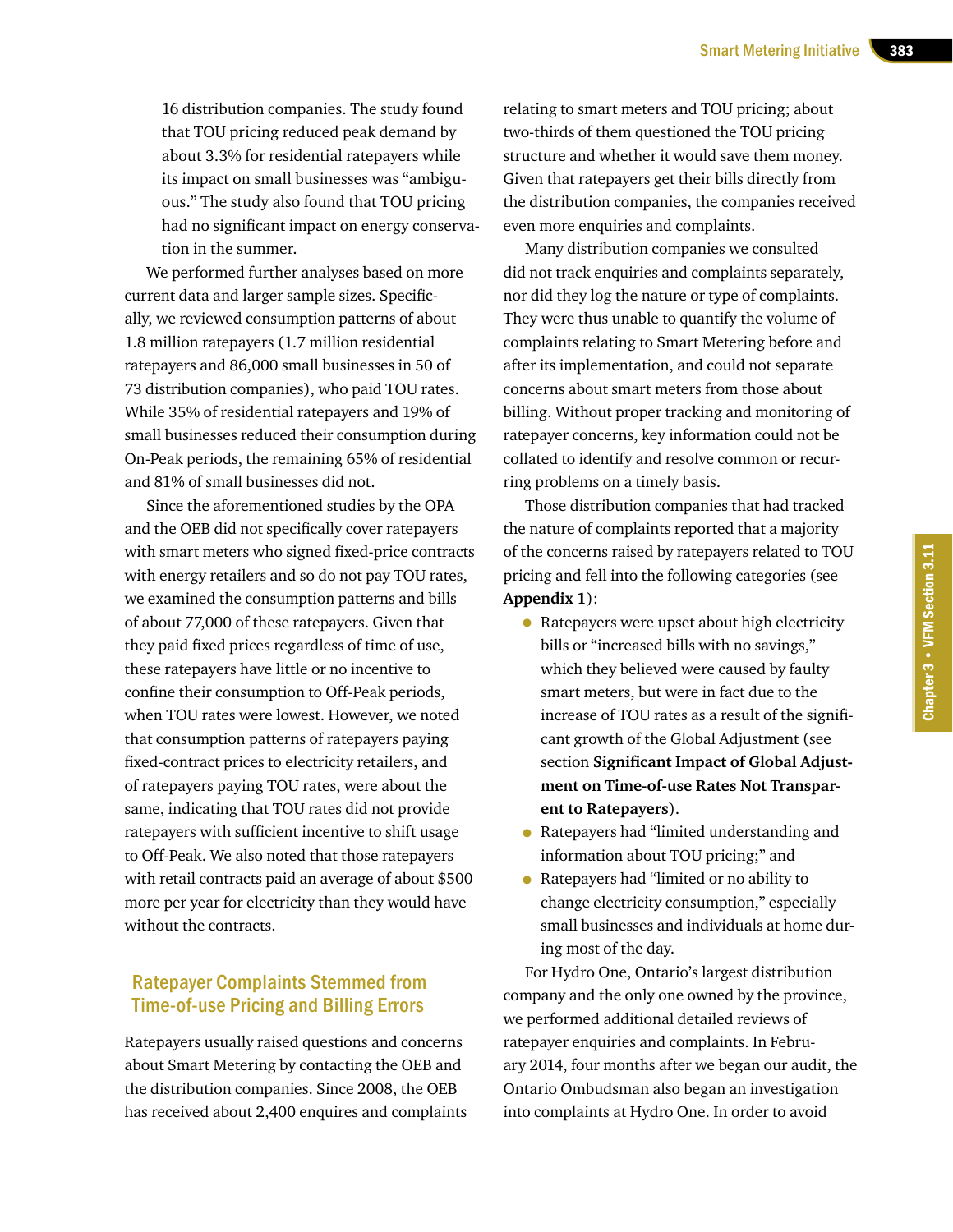duplication with that undertaking, we modified our audit scope to focus on identifying the root causes of billing issues potentially relating to smart meters and TOU pricing. Of the complaints we examined at Hydro One, most related to high electricity bills due mainly to TOU rates and not to defective smart meters, just like the other distribution companies noted above. In addition to the high-bill concerns relating to TOU rates, we also identified a number of complaints about billing anomalies that fell into the following categories:

- **Billing System Problems:** In May 2013, Hydro One transitioned to a new billing system. However, the transition was not smooth. At the time of our audit, Hydro One was adapting to and working on some technical issues with its new system, but more complex issues had yet to be fixed. We identified complaints about erroneous bills, prolonged estimated bills, delayed bills, multiple bills or no bills at all, that were due to problems with the billing system. For example:
	- In September 2013, a ratepayer received a bill for about \$37 million as a result of an error made in calculating electricity consumption, but Hydro One's billing system did not catch this error. In January 2014, the company cancelled the bill and revised the amount owing to about \$35,000.
	- In September 2013, a ratepayer with a smart meter received an estimated bill covering electricity usage for seven months. After that, the ratepayer received no bills for five months due to billing-system problems. In April 2014, Hydro One issued 12 bills, all on the same date and for a total of over \$4,900. Of these 12 bills, seven were to correct the under-estimated bill issued in September 2013 and five were to "catch-up" on the no-bill period since October 2013.
	- A smart meter installed in March 2012 was found to be malfunctioning, and was replaced in October 2012. However, the ratepayer was not billed until April 2013

due to problems in the billing system. In April 2013, the ratepayer received a "catchup" bill of about \$4,000 for usage between March 2012 and April 2013.

- **Communication System Problems:** Ratepayers did not receive any bills, or received only estimated bills, for extended periods, because actual consumption data was not available due to connectivity issues between the smart meters and associated local communication systems. The problems could be caused by non-communicating smart meters or by seasonal variations in system performance. With respect to the latter, Hydro One's service territory includes rugged terrain and extensive foliage that could block meter signals from reaching the systems, depending on the season. Communication systems in one region may work well in the fall and winter when most trees are bare of leaves, for example, but it may not function properly in the spring when trees have new leaves.
	- In December 2013, a ratepayer complained about receiving estimated bills for seven months, ranging from \$400 to \$500 per month, which was about two to three times higher than the previous monthly bills. Hydro One found that the smart meter was working properly, but it could not capture actual meter readings because its communication system was not producing a signal. Hydro One then corrected the overestimated bills and credited the ratepayer for about \$1,300 against future bills.
	- In December 2013, another ratepayer complained about receiving high estimated bills for nine months. Hydro One found that the bills were based on estimates rather than actual meter readings because the smart meter was not communicating with the system. Hydro One then cancelled the overestimated bills and issued a credit of about \$2,700 to the ratepayer.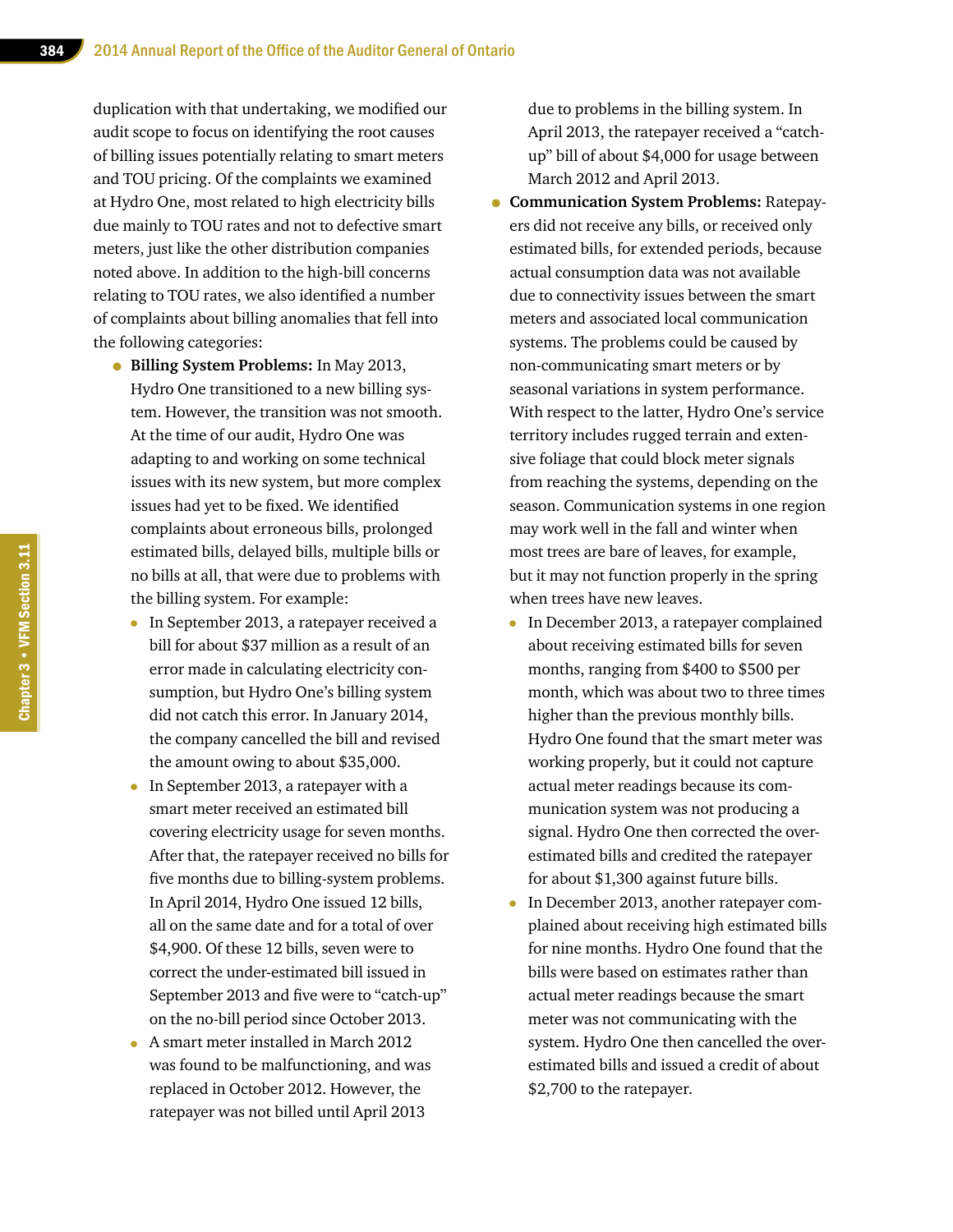- **Mixed or Cross-Metering Issues:** Ratepayers were billed based on errors arising from smart meters connected to wrong addresses during installation. Hydro One indicated that these issues also existed prior to the installation of smart meters but occurred rarely. Most ratepayers did not notice these issues because the amount of the errors was usually not significant; in other cases, however, they were. For example:
	- In response to a January 2012 query from a ratepayer about a high bill, Hydro One found that four smart meters in the same building had been mistakenly wired into the wrong addresses, and that the ratepayer who complained had been overbilled by about \$1,000.
	- In response to an enquiry from another ratepayer in April 2013, Hydro One found that a smart meter in an apartment was erroneously connected to another address, and that the ratepayer was overbilled by about \$200 from November 2012 to March 2013, when the smart meter was incorrectly connected.
- **Seasonal High Bills:** Unlike other distribution companies, Hydro One has wider geographic coverage and more seasonal ratepayers who own residential properties, such as cottages in rural or remote areas, in addition to their primary residence. Even though seasonal ratepayers used their properties mainly on weekends and holidays, they still received high electricity bills. For example, in February 2014, a ratepayer complained of bills totalling \$7,000 a year on a cottage that was only used six months a year. The ratepayer attributed the high bills to a faulty smart meter, but Hydro One found that the smart meter was functioning properly. We identified other similar complaints that were caused by one or all of the following reasons:
	- The Electricity Charge on seasonal ratepayer bills rose because of the increases

of all three TOU rates (see section **Significant Impact of Global Adjustment on Time-of-use Rates Not Transparent to Ratepayers**).

- The Delivery Charge to seasonal ratepayers was higher than for typical residential ratepayers because delivering power to remote seasonal properties through forests and around lakes requires more infrastructure, such as poles, lines and transformers, and is therefore more expensive than service to more populated areas.
- Seasonal ratepayers were surprised by the unanticipated consequence of billing changes after smart-meter installation. For example, before installing smart meters, Hydro One would issue four bills a year to seasonal ratepayers—one based on an actual meter reading carried out by Hydro One staff at the ratepayer's premises, and three based on estimates. After the installation of smart meters, which enable TOU pricing to measure the exact time when electricity is used, seasonal ratepayers began to receive much higher bills in the summer and lower bills in the winter.

At the time of our audit, we noted that Hydro One had been taking some actions to resolve the existing billing issues. For example, Hydro One was improving its training to customer-service staff; providing refund options (a cheque or a credit on account) to ratepayers who were overbilled; waiving late payment charges; and not sending disconnection notices to ratepayers who experienced billing issues caused by Hydro One.

# RECOMMENDATION 2

To ensure that the combination of smart meters and time-of-use (TOU) pricing is effective in changing ratepayer electricity-usage patterns to reduce peak electricity demand and related infrastructure costs, and that ratepayers understand the impacts of TOU pricing on their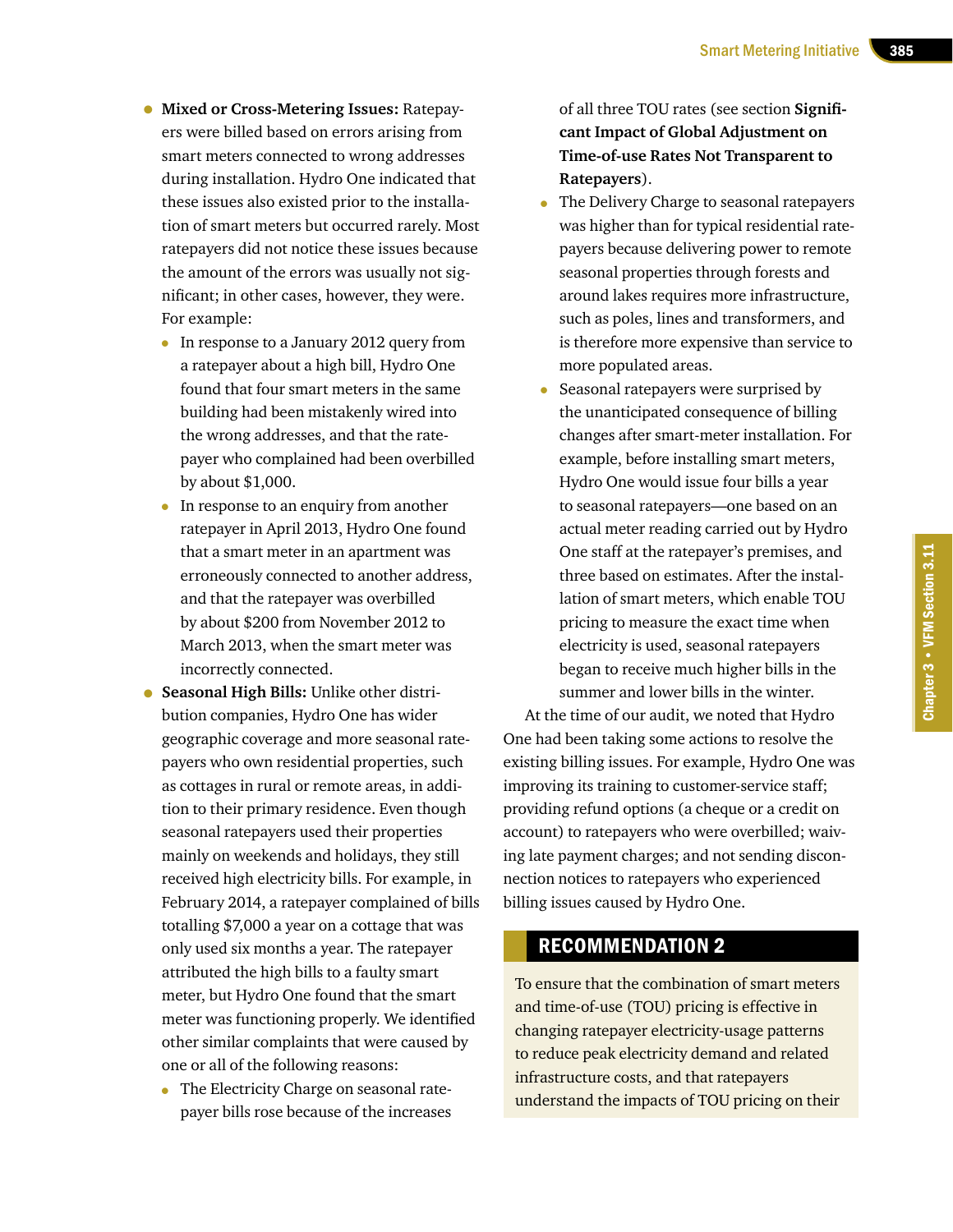electricity bills, the Ministry of Energy should work with the Ontario Energy Board and/or the distribution companies to:

- evaluate TOU pricing design, including TOU rates, TOU periods and the allocation of the Global Adjustment across the three TOU rates;
- monitor trends in ratepayer electricity consumption to evaluate the effectiveness of TOU pricing over time; and
- disclose the components of the TOU rates (electricity market price and Global Adjustment) separately on electricity bills so that the impact of the Global Adjustment is transparent to ratepayers.

#### MINISTRY RESPONSE

As established in the *Ontario Energy Board Act, 1998* and prescribed in Ontario Regulation 95/05, the OEB is responsible for setting rates for residential and small business customers on the Regulated Price Plan (RPP), which includes time-of-use (TOU) pricing.

TOU rates continue to evolve as the province balances both system and customer benefits, and as we learn more about how consumers are responding to TOU rates.

Further analysis is under way and the Ministry looks forward to the OEB's planned review of the RPP and TOU pricing that is currently under way.

The OEB's RPP review is timely in that it will build on the robust analysis of the actual impacts of TOU prices in Ontario that have been completed by the OEB and OPA.

#### OEB RESPONSE

The OEB is undertaking a review of TOU pricing. That review will consider all of the matters identified by the Auditor General, including the structure of the TOU periods, the TOU prices, and the forecasting of the costs and the Global Adjustment to be recovered in those

prices. We anticipate that this review will be completed during the OEB's 2014/15 fiscal year. The OEB would be pleased to work with other agencies and with the Ministry regarding any further review of TOU prices that the Ministry may consider appropriate in the circumstances.

## RECOMMENDATION 3

To ensure that ratepayer concerns are addressed properly and in a timely manner, and that clear, timely and accurate bills are issued to ratepayers, the Ministry of Energy should work with the Ontario Energy Board, Hydro One and other distribution companies to:

- improve tracking of the nature and details of ratepayer enquiries and complaints to identify and monitor common or recurring concerns;
- better educate ratepayers about the impacts of time-of-use (TOU) pricing and other factors on electricity bills, as well as the root causes of potential metering or billing issues and what is being done to address them; and
- identify and fix any problems with their billing systems and local communication systems on a timely basis, and monitor the performance of those systems over time to reduce ratepayer complaints triggered by these problems.

#### MINISTRY RESPONSE

In accordance with the *Ontario Energy Board Act, 1998*, the OEB is responsible for protecting the interests of consumers with respect to prices and the adequacy, reliability and quality of electricity service.

In line with these objectives, the OEB has made customer focus one of four principal outcomes for local distribution companies (LDCs) as part of its Renewed Regulatory Framework for Electricity.

The Ministry welcomes the introduction of specific metrics related to customer satisfaction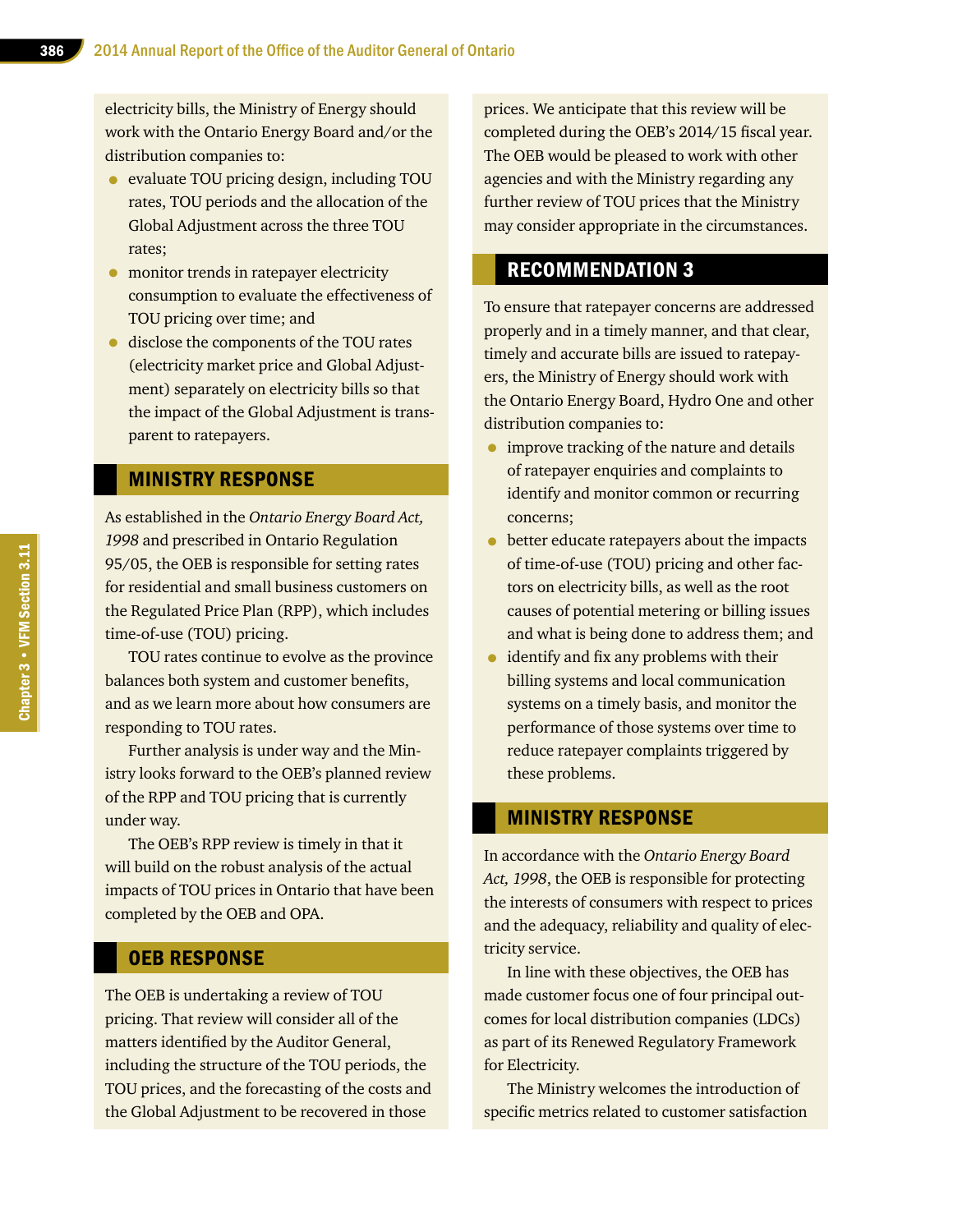as part of its scorecard to measure and benchmark LDC performance on an annual basis.

In particular, from 2014 on, LDCs will be required to report to the OEB on their effectiveness at addressing customer complaints, customer satisfaction survey results and performance with respect to targets for billing accuracy.

The Ministry will ask the OEB to consider whether any additions or revisions to its new framework are required in light of this recommendation.

#### HYDRO ONE RESPONSE

Hydro One serves over 1.2 million ratepayers across Ontario and issues over 1 million bills monthly. The implementation of Hydro One's new billing system in May 2013 has led to billing issues for about 6% of its customers. Hydro One has been working to communicate with ratepayers and make them aware of its plans to fix the technical issues and improve customer service. At the time of this audit, approximately 1.8% of customers were impacted. Since February 2014, Hydro One has taken several actions to improve its customer service, including:

- reducing the number of ratepayers who have not received a bill for a prolonged period of time to 0.8%, improved from 5%;
- decreasing the number of ratepayers who have received only estimated bills for a prolonged period of time (currently 1% of Hydro One's customer base);
- introducing a 10-day commitment for resolving customer issues, with a resolution within 10 days or by a promised date;
- changing call-centre training, increasing the number of customer-service-centre agents, and introducing new policies such as interest-free payment plans for customers who have received bills covering long billing periods and waived service charges for ratepayers affected by billing issues;
- adding a new section to Hydro One's website to improve ratepayer understanding of billing and metering issues; and answer ratepayers' common questions on high bills, the impact of cold weather on electricity consumption, meter readings, meter accuracy, smart meters and the smart-meter network;
- enhancing customer call tracking to identify and resolve emerging issues;
- exploring the implementation of a new customer commitment tracking and monitoring solution;
- establishing a Service Champion Advisory Panel; and inviting external experts to provide advice to Hydro One's president and CEO, review Hydro One's customer-service performance, and make performance results public; and
- continuing to fix and monitor the technical problems with its new billing system, improve call centre staff capabilities to address customer service needs, and resolve the associated complaints fairly and promptly by providing payment arrangement options and waiving late payment charges or any other penalties to ratepayers who were affected by these technical problems.

# Billing Impacts of Delivery Charge on Ratepayers

There are three major types of costs associated with Smart Metering: capital costs (for meters, communication infrastructure, installation and data systems); ongoing operating costs for meter reading and services; and stranded costs for scrapping old analog meters. These costs are recovered from ratepayers though the Delivery Charge, which is the second largest component of a typical ratepayer electricity bill, and which varies from one distribution company to another, as illustrated in **Figure 7** and **Appendix 2**.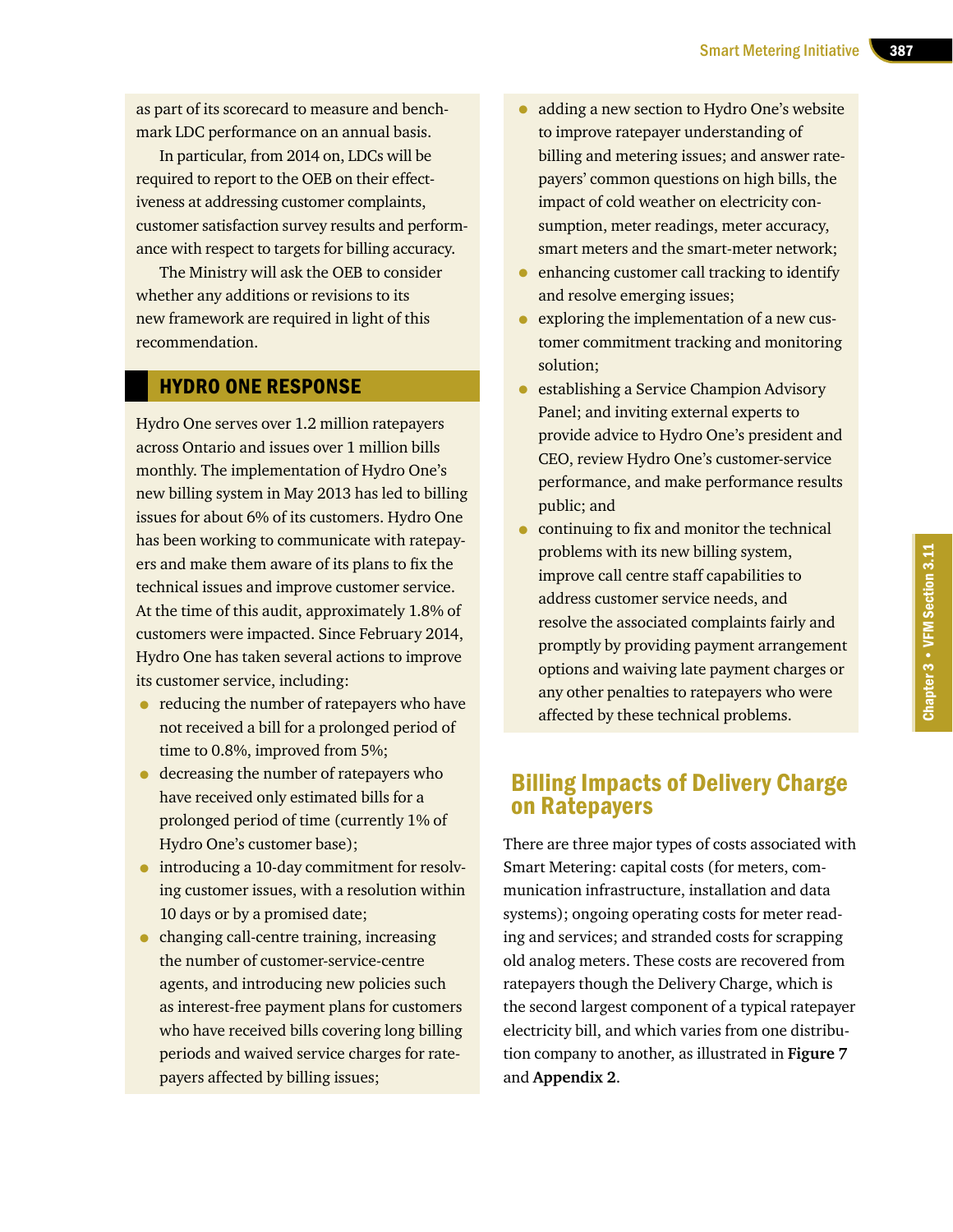#### Variations in Delivery Charge between Distribution Companies

As illustrated in **Figure 7**, a typical residential electricity bill varies between \$108 per month and \$196 per month, depending on where the ratepayer lives and which distribution company provides the service. Of the four categories of charges (Electricity, Delivery, Regulatory and Debt Retirement) that make up the electricity bill, the Delivery Charge accounts for the largest variation in costs among distribution companies, ranging from about \$25 a month to \$111 a month, with the average at about \$44 per month, as shown in **Figure 7** and **Appendix 2**.

In 2012, the Minister of Energy established the Ontario Distribution Sector Review Panel to advise the government on how to improve efficiency in the distribution companies with the aim of reducing the cost to ratepayers of electricity distribution. The panel's research and analysis showed that the current approach to delivering electricity has been costing ratepayers more than it should. In particular, compared to their larger counterparts, smaller distribution companies tended to have higher per capita operating costs, which were passed on to ratepayers through the Delivery Charge line on electricity bills. As a result, ratepayers of smaller distribution companies paid more for their electricity than ratepayers of larger distribution companies. Given the varying sizes of the distribution companies, and their varying Delivery Charge, the panel's key recommendation was to merge the existing distribution companies into eight to 12 larger ones to improve cost-efficiency and ensure price stability, fairness and value for money in the electricity-distribution sector. The panel expected that consolidation would help reduce sector-wide operating costs by 20% in areas such as customer service, billing, facilities maintenance and administration.

However, we noted that the panel excluded the two largest distribution companies with high costs, Hydro One and Toronto Hydro, when comparing the costs of different distribution companies. Given that these two distribution companies have Delivery Charges higher than the provincial average, it would be worthwhile for the Ministry, in conjunction with the OEB, to study the cost implication for ratepayers from consolidation to reduce the variations in distribution-company costs.

#### Variations in Smart-metering Costs between Distribution Companies

The distribution companies recover all costs associated with the implementation and operation of their smart-metering systems from ratepayers through the Delivery Charge line on electricity bills, as discussed in the section **Variations in Delivery Charge between Distribution Companies**. There are 73 distribution companies across Ontario, each responsible for procuring, installing and operating smart-meter systems. Each distribution company negotiated with different vendors to procure systems for their regions. As a result of the different costs incurred by distribution companies, we noted that the average cost per meter was about \$190, but varied significantly, ranging from \$81 per meter at one distribution company to \$544 per meter at another. Such wide variation was due mainly to geographical issues in service areas and the degree of upfront expenses, such as project-management and system-integration costs. These two factors were particularly significant at Hydro One, Ontario's only provincially owned distribution company.

At the time of our audit, we noted that the costs incurred by Hydro One in implementing its smart-metering project were significant. In December 2006, Hydro One's Board of Directors approved \$670 million for the project. By the end of 2013, Hydro One had spent over \$660 million (including about \$490 million on procurement and installation of smart meters and associated communication systems, and about \$170 million on system development, integration and automation), which was about 50% of the \$1.4-billion total province-wide implementation cost—and more than the other 72 distribution companies combined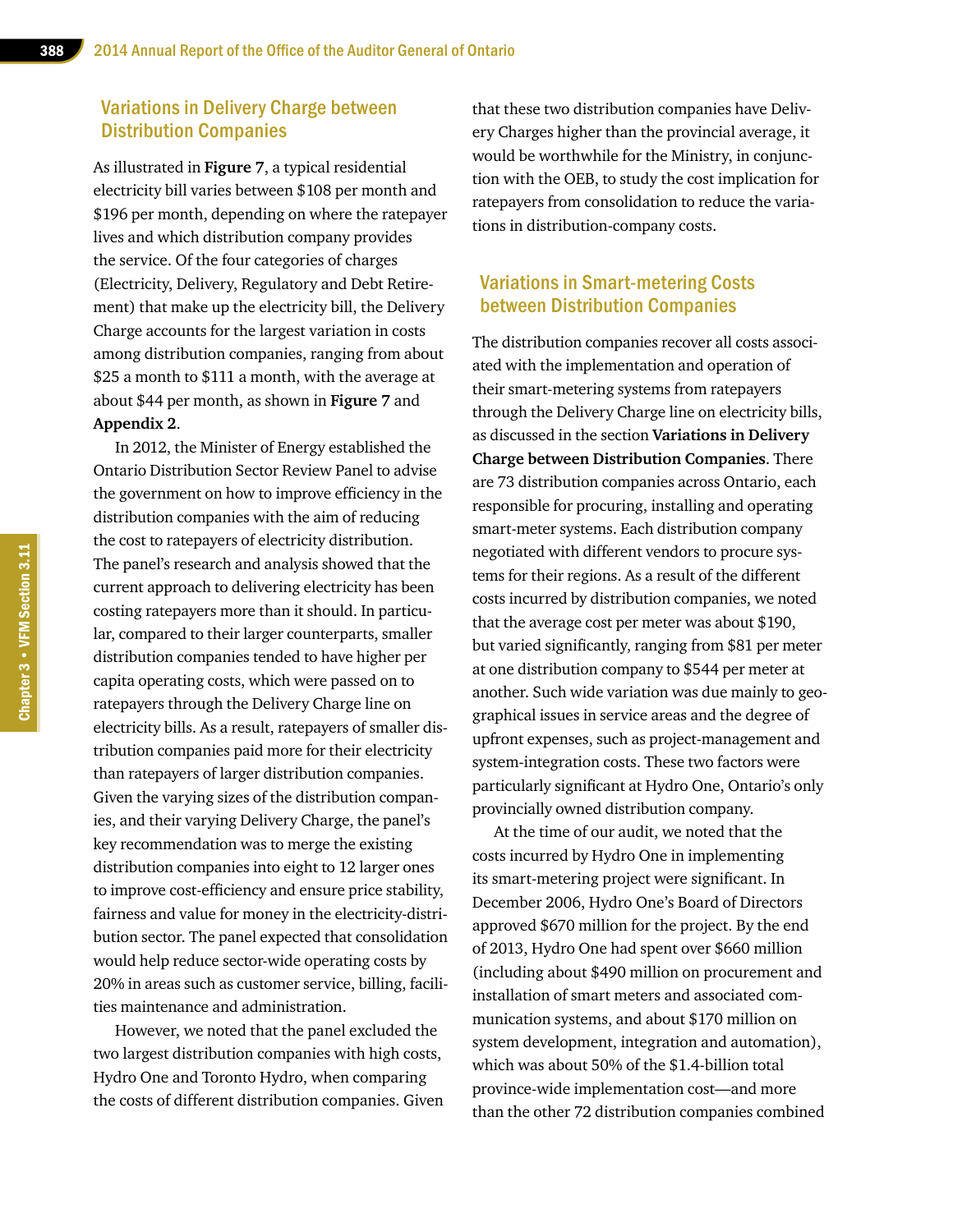(see the section **Ineffective Implementation and Oversight of Smart Metering Initiative**). However, Hydro One installed 1.2 million smart meters, which represents only about 25% of the 4.8 million smart meters installed in Ontario. Of the \$660 million spent by Hydro One, our review of the OEB's records noted that about \$440 million has yet to be reviewed and approved by the OEB.

Hydro One's high costs were partly the result of installing smart meters and establishing communications infrastructure across its large and diverse geographic service area, which includes a mix of urban, rural and remote regions. Another factor was the high contract fee paid to a private-sector vendor for system integration.

In August 2007, the OEB also noted that the cost incurred by Hydro One at that time to implement its smart-metering project was already high compared to other distribution companies. The OEB indicated that a special comment was warranted with respect to Hydro One's substantial expenditures on a contract for project management with a private-sector vendor. In particular, the OEB reported a concern raised by one stakeholder group: Hydro One had substantial internal management resources and was likely the most experienced distribution company in dealing with big projects, so it was hard to understand why it had to retain the vendor at such a large contract cost. At the time of our audit, we reviewed the contracting process and noted the following:

In March 2005, Hydro One issued a Request for Proposals (RFP) to select vendors in four areas: smart meters, communications, meter-data management, and system integration (including project management and various consulting services associated with back-office functions and operations).

With respect to the system-integration contract, eight vendors bid on the contract, and Hydro One set up an RFP Evaluation Team to assess each proposal. We noted that Hydro One did not effectively manage its vendor-selection process, governance structure and contract costs. Specifically:

• The proposals submitted by different vendors were not comparable, and so it was

inappropriate to assess them together. In particular, not all vendors submitted prices up to 2010. When we asked for more details and explanation, Hydro One management said they could provide only speculation and anecdotal responses, because the key employees in the RFP Evaluation Team who worked on the initial stage of the project were no longer with Hydro One. When we interviewed these former employees, they confirmed that, apart from the RFP Evaluation Team's scoring sheet, there was no other documentation on file to explain how the scores were assigned.

- The RFP Evaluation Team selected the systemintegration vendor based on several criteria, including price. However, pricing evaluation was not based on the overall contract cost. Hydro One explained that since the smartmetering project would span multiple years based on new technology, the overall contract cost could not be fixed due to the "unknown nature of all the business requirements at the time of the RFP." An appropriate RFP process would require Hydro One to understand and know more about what it wants in its smart metering project, and to specify the requirements for the vendors in sufficient detail so that they could develop an approach to the project. Granting a contract through the RFP process without acquiring enough knowledge about the business requirements could lead to risks of significant cost increases due to change orders. Carrying out a Request for Information (RFI) process, which is designed to collect more information from a broad base of potential vendors prior to the RFP procedure, would help reduce such risks, particularly for a project of this size involving emerging technology.
- In April 2005, Hydro One selected the systemintegration vendor. Since then, Hydro One entered into multiple contracts with this same vendor, and approved a number of change orders. The costs associated with these contracts have increased significantly, which in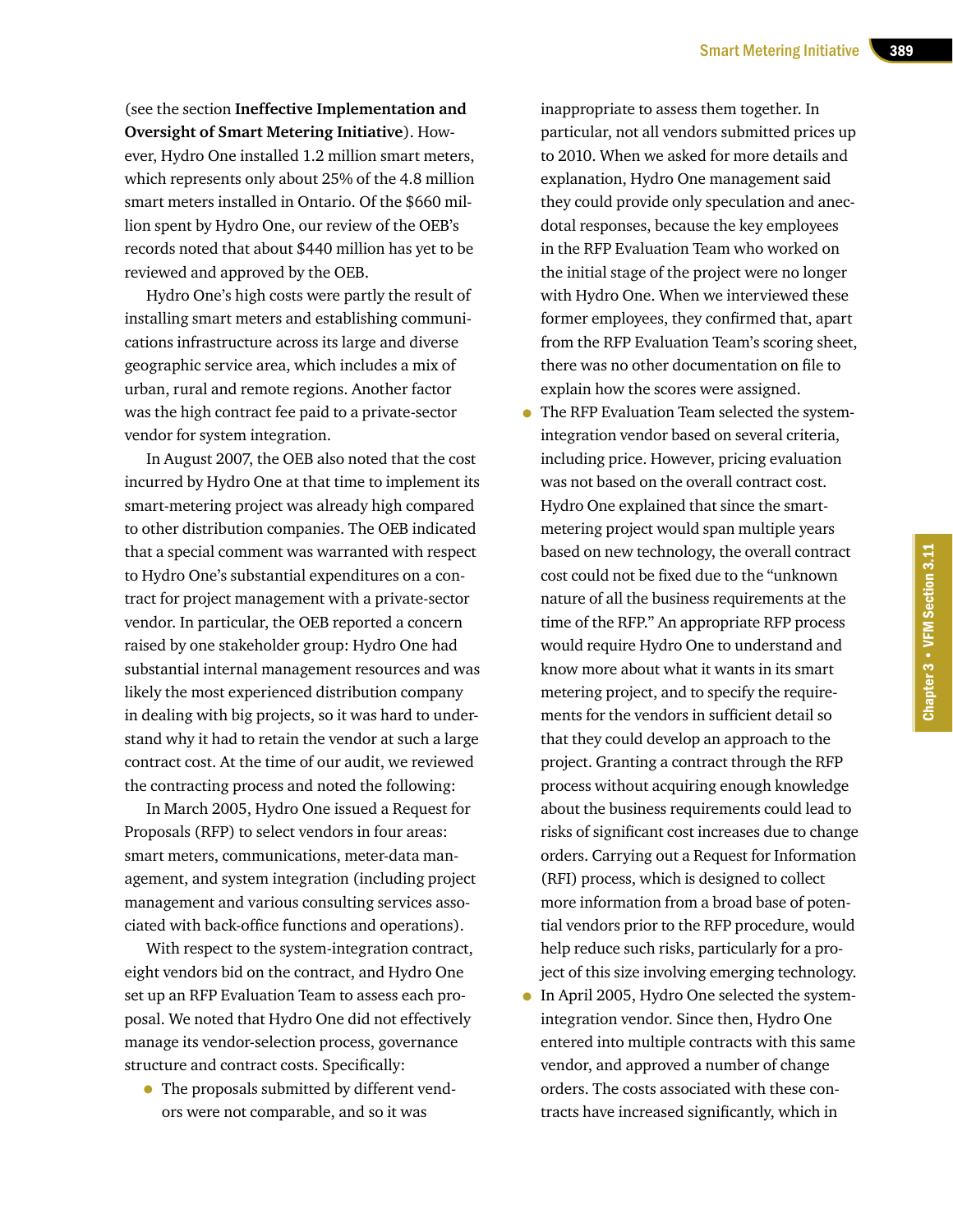turn contributed to Hydro One's higher cost per meter than other distribution companies. Specifically:

- At the time of our audit, the total contract cost paid by Hydro One to the vendor exceeded \$125 million. Our review of Hydro One's board minutes noted that the board received no specific details on contract fees paid to this vendor. Hydro One explained that the board delegated the responsibility to oversee cost details to Hydro One management. Hydro One also indicated that it managed the contract and project execution according to a program governance plan. However, our review of this plan noted that it was developed by the vendor and did not include Hydro One's board in the governance structure.
- The initial contract set the fee at a maximum of about \$1.1 million, and specified that the scope was to support the rollout of 25,000 smart meters, and to continue design, proof-of-concept and planning activities. The contract ended up supporting the deployment of just 2,000 smart meters, but the actual fee paid by Hydro One amounted to \$1.7 million, which included additional costs arising from change requests and reimbursements for travel and other expenses.
- Hydro One, as a Crown corporation, is required to follow the government's procurement policy, which says that any contract between the organization and a successful vendor must be formally defined in a signed written document before goods or services are provided. However, Hydro One signed the initial contract with the vendor on April 25, 2006, three months after the vendor had already started work. Similarly, a second contract was signed on August 31, 2006, two months after the vendor had already commenced work.
- After the first two contracts, Hydro One signed multiple contracts with the same vendor from 2007 to 2010 without a competitive process, even though both the initial and second contracts stipulated that Hydro One had the option to look for other suppliers to complete subsequent work. If Hydro One did not use the same vendor again for subsequent work, both the initial and the second contracts specified that Hydro One would have to pay an additional \$462,000 and \$650,000 respectively that the vendor had initially offered to Hydro One as a discount, and could not use certain products delivered by the vendor for any RFP or other procurement processes in the future. Hydro One explained that the smart-metering project was a multiphase one, with each phase proceeding on completion of the previous phase and at the sole discretion of Hydro One. Hydro One further indicated that since the initial contract had been awarded through a competitive process, there was no requirement to conduct separate competitive processes for subsequent phases.

#### Additional Costs of Implementing Smart Metering

Apart from smart-meter capital and operating costs, there were other expenses relating to implementation of Smart Metering, including the disposal of analog meters and the future replacement of smart meters, that will have a significant impact on electricity bills.

The installation of about 4.8 million smart meters in Ontario rendered millions of conventional analog meters obsolete, making it necessary to retire and dispose of them sooner than planned. The distribution companies we consulted said the analog meters they had to scrap were still in good shape and could have been used for another five to 16 more years. The expense of scrapping analog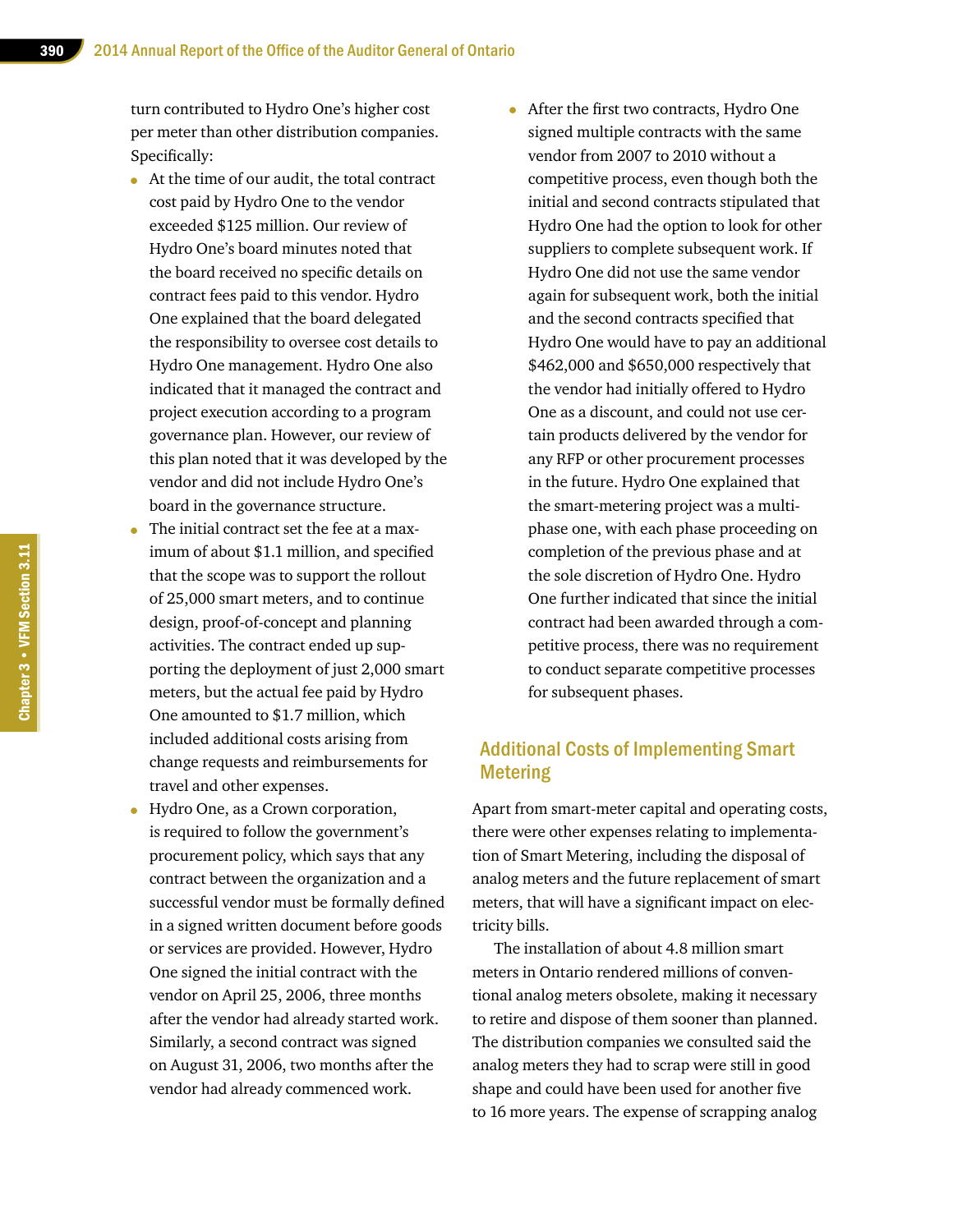meters became part of the so-called stranded costs, added to the costs of procuring, installing and operating smart-metering systems. The OEB allows distribution companies to fully recover stranded costs from ratepayers through the Delivery Charge on electricity bills. As of January 2011, total stranded costs would be about \$400 million, which represents the net book value of the obsolete analog meters as reported in the 2005 OEB implementation plan. As such, this \$400 million more reliably captures stranded costs than the \$185-million amount in stranded costs that the distribution companies had reported in their smart-meter-costrecovery applications to the OEB at the time of our audit. In our view, this \$185-million amount is incomplete because it represents only the costs the distribution companies are recovering through the application process to the OEB but not the costs that they are recovering through other means, such as writing off the value of their analog meters outright and accelerating the depreciation of their analog meters.

Apart from the stranded cost, another additional cost is related to the replacement of smart meters, which will likely further increase the Delivery Charge on electricity bills because smart meters would be subject to earlier and more frequent replacement than analog meters. The estimated useful life for a typical smart meter is 15 years, compared to 40 years for an analog meter. The distribution companies we consulted said the 15-year estimate is overly optimistic because smart meters:

- are subject to significant technological changes, making it difficult to maintain hardware and software for the first-generation meters, which do not have the advanced functions of newer models;
- have complex features, such as radio communications and digital displays, which are subject to higher malfunction and failure rates;
- are similar to other types of information technology, computer equipment and electronic devices in that they are backed by short warranty periods and require significant upgrades

or more frequent replacements as the technology matures; and

• will likely be obsolete by the time they are re-verified as required by the federal agency Measurement Canada every six to 10 years.

Costs relating to replacements will be subject to OEB review and approval. If the OEB does not allow the distribution company to recover these costs from ratepayers, the distribution company will seek recovery through other means (for example, passing the costs on to taxpayers and/or reducing the dividends that the distribution company pays to the municipality). At the distribution companies we visited, we noted cases of mass replacements of smart meters triggered by technological advances and malfunctions. For example:

- In 2013, one large distribution company notified the OEB that 96,000 first-generation smart meters installed in 2006 had to be replaced prior to their normal retirement date to take advantage of improved functionality provided by updated technology. The new meters have 10 times the memory retention of first-generation meters, and provide a "last gasp" function that allows them to detect imminent power outages. The distribution company forecast that 37,000 first-generation meters would be replaced by the end of 2020, and projected a \$2.5-million loss on disposal of these older smart meters. The total cost of replacing these meters was set at \$11 million.
- In 2012, another large distribution company identified a communication defect in a specific batch of 71,000 smart meters, and had to replace them all regardless of whether they malfunctioned, because they would eventually fail. The distribution company had already replaced about 62,000 of them and expected to complete the job by the end of 2014. From 2013 to April 2014, the distribution company incurred \$8.7 million in replacement costs, but it expected to recover at least \$2.3 million of that cost from the vendor under the commercial terms of the warranty.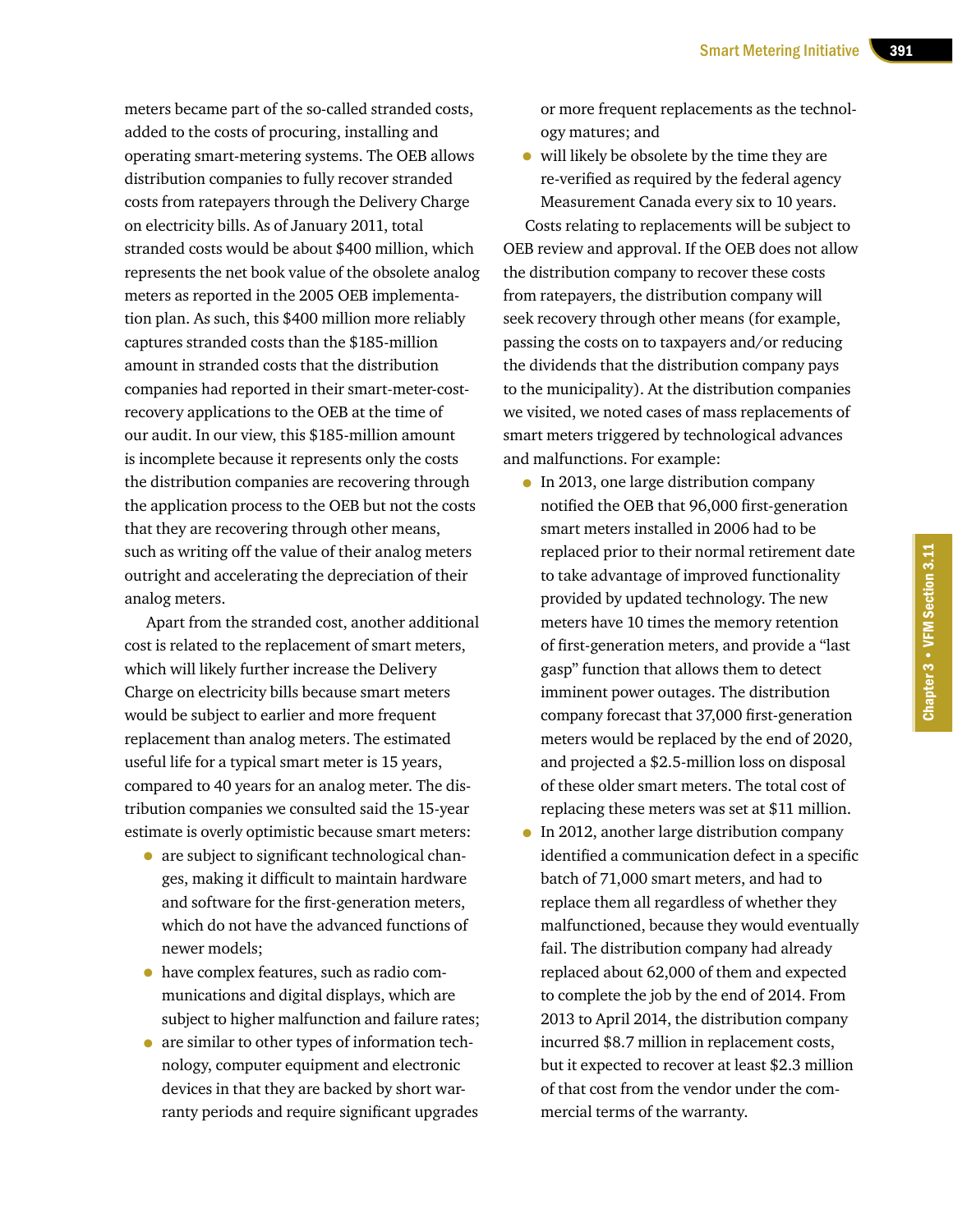# RECOMMENDATION 4

To ensure that the unanticipated costs incurred by distribution companies in implementing the Smart Metering Initiative are justified, and that any significant cost variations among distribution companies are adequately explained, the Ontario Energy Board should perform detailed reviews of distribution-company costs, including an analysis of cost variations for similar services among different distribution companies.

#### OEB RESPONSE

The OEB has reviewed the prudence of smartmeter costs incurred by most distribution companies through the OEB's hearing process. These reviews took into account the requirements of Ontario Regulation 426/06, the costs incurred by the distribution companies seeking approval and the variations of the costs incurred by different distribution companies. Accordingly, the OEB does not anticipate undertaking additional analysis of those smart-meter costs that have already been reviewed through the OEB's hearing process. However, several distribution companies, including Hydro One, have not yet applied for recovery of all of the smartmeter costs they have incurred. Once those distribution companies apply for such recovery, the OEB will review the prudence of those costs in accordance with the factors set out above.

#### RECOMMENDATION 5

To improve cost-efficiency of the distribution companies and reduce variations in distribution companies' costs, the Ministry of Energy, in conjunction with the Ontario Energy Board, should formally conduct a cost-benefit analysis into consolidating distribution companies as recommended by the Ontario Distribution Sector Review Panel.

#### MINISTRY RESPONSE

The Minister of Energy has committed that government will not legislate or force consolidation within the distribution sector. The government is focused on delivering ratepayer savings through voluntary consolidation on a commercial basis and in the best interest of ratepayers.

The government sought input from the local distribution companies (LDCs) to create efficiencies and deliver savings to ratepayers while at the same time positioning the distribution sector to meet the challenges of the future. The government continues to challenge LDCs to do more to improve efficiency and reduce costs for ratepayers.

Hydro One and its large distribution customer base can act as a catalyst for consolidation by seeking acquisition and partnership opportunities. The government expects that Hydro One will only pursue opportunities that are economically viable and in the best interest of ratepayers.

Any change of ownership in the local distribution sector is subject to Ontario Energy Board approval.

#### OEB RESPONSE

The OEB has undertaken a number of initiatives to improve the cost-efficiency of distribution companies and to address any regulatory barriers to consolidate the distribution companies. The OEB would be pleased to work with the Ministry regarding any further cost-benefit analysis of distribution-company consolidation that the Ministry may consider appropriate in the circumstances.

# RECOMMENDATION 6

To ensure that any future project is implemented cost-effectively and in compliance with sound business practices, Hydro One should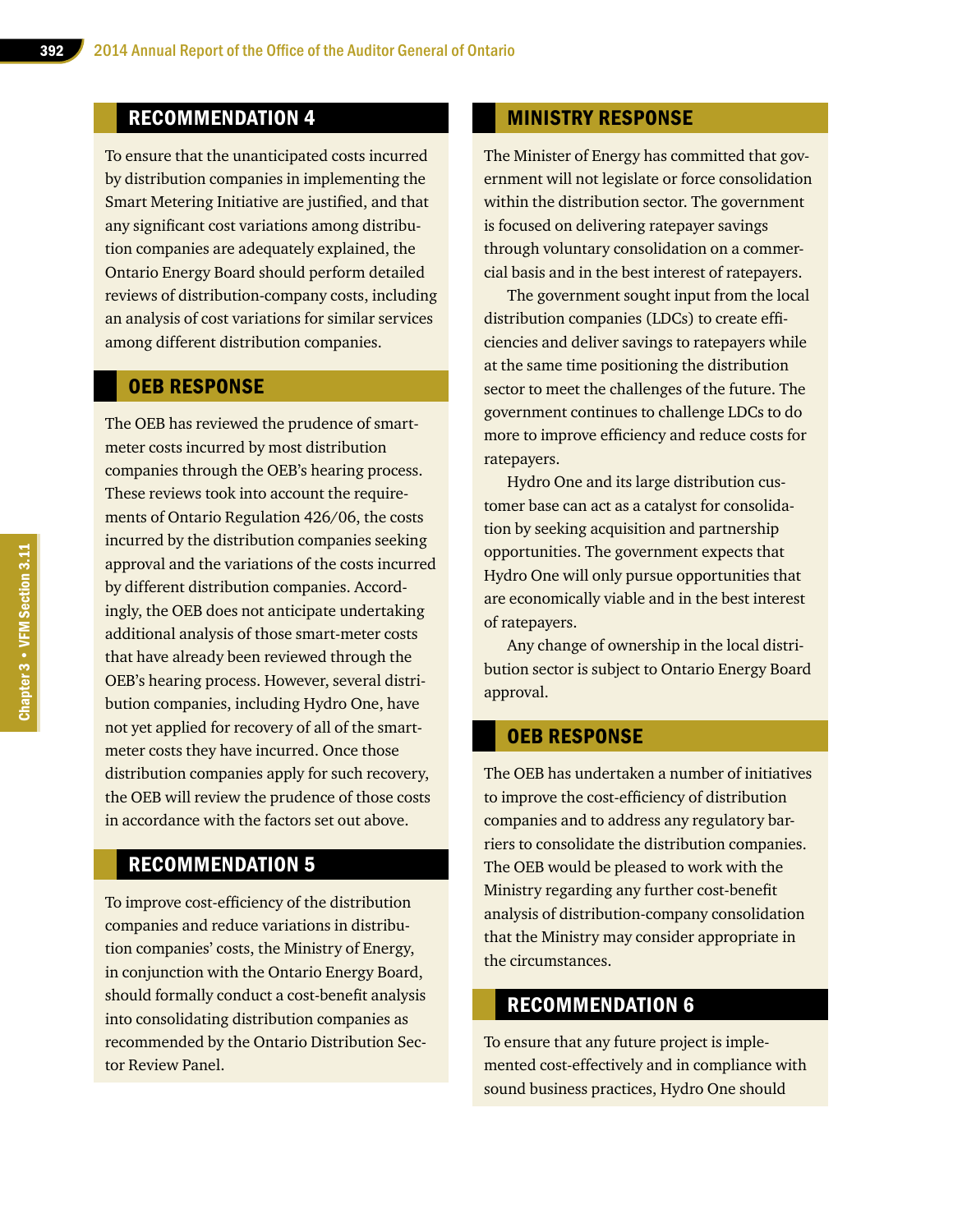review and improve its contracting and procurement activities, such as retaining adequate documentation to justify vendor selection and evaluation and acquiring enough knowledge about a project's business requirements before issuing a Request for Proposal, to minimize the risks of significant contract-cost increases.

#### HYDRO ONE RESPONSE

The Request for Proposal (RFP) process for Hydro One's smart-metering project was completed in April 2005. Subsequent to the RFP process and the Auditor General's audit on Hydro One's Acquisition of Goods and Services in 2006, Hydro One developed an evaluation guideline, which requires documentation of detailed notes to substantiate the evaluation scores.

Hydro One agrees that it is subject to the government's procurement directives. Hydro One has complied with such directives and associated amendments since the first directive was issued in July 2009. In 2009 and 2010, Hydro One also changed its internal policies to comply with the government's travel and expense and procurement directives. For example, Hydro One no longer reimburses its consultants for meals, hospitality or incidentals, and continues to reimburse expenses related to flights, train and car travel and hotel rooms only if such expenses are agreed to in the contracts and preapproved by Hydro One.

Hydro One also agrees that a Request for Information (RFI) process is a useful tool to assess the market, determine business requirements, and/or estimate project costs. Responses to RFIs contribute to the content of an eventual RFP document. The RFI is a procurement tool that Hydro One now employs.

# Smart-meter Data Processing Systems and Costs

Data collection and management is an important component of Smart Metering to ensure that accurate and timely meter-reading data is available from which to prepare TOU-based bills for ratepayers.

In July 2006, the government appointed the Independent Electricity System Operator (IESO) as co-ordinator of the Smart Metering System Implementation Program. A key IESO responsibility was to establish the Meter Data Management and Repository (provincial data centre), to provide a common and central platform for processing, storing and managing smart-meter data to support TOU pricing.

In July 2007, the government designated the IESO as a Smart Metering Entity, making it responsible to manage the development, implementation and operation of the provincial data centre, and to facilitate the integration of smart-meter data within the centre. The aim was to enable distribution companies to bill ratepayers accurately for consumption. The data flow between the distribution companies and the IESO within the smart-metering system is illustrated in **Figure 14**.

### Ratepayers Charged for Redundant or Unused Provincial Data Centre Services

The *Energy Conservation Responsibility Act, 2006*, permits the IESO to recover costs associated with the development, implementation, and operation of the provincial data centre, as well as the integration of the distribution companies into the provincial data centre. In March 2013, the OEB approved an IESO application to recover from all residential and small-business ratepayers the \$249-million cost for the period from 2006 to 2017 (including \$100 million in actual costs from 2006 to 2012 and the \$149-million projected costs from 2013 to 2017) through a new Smart Metering Charge (Charge) of 79¢ a month. This monthly Charge has been included in the Delivery Charge on electricity bills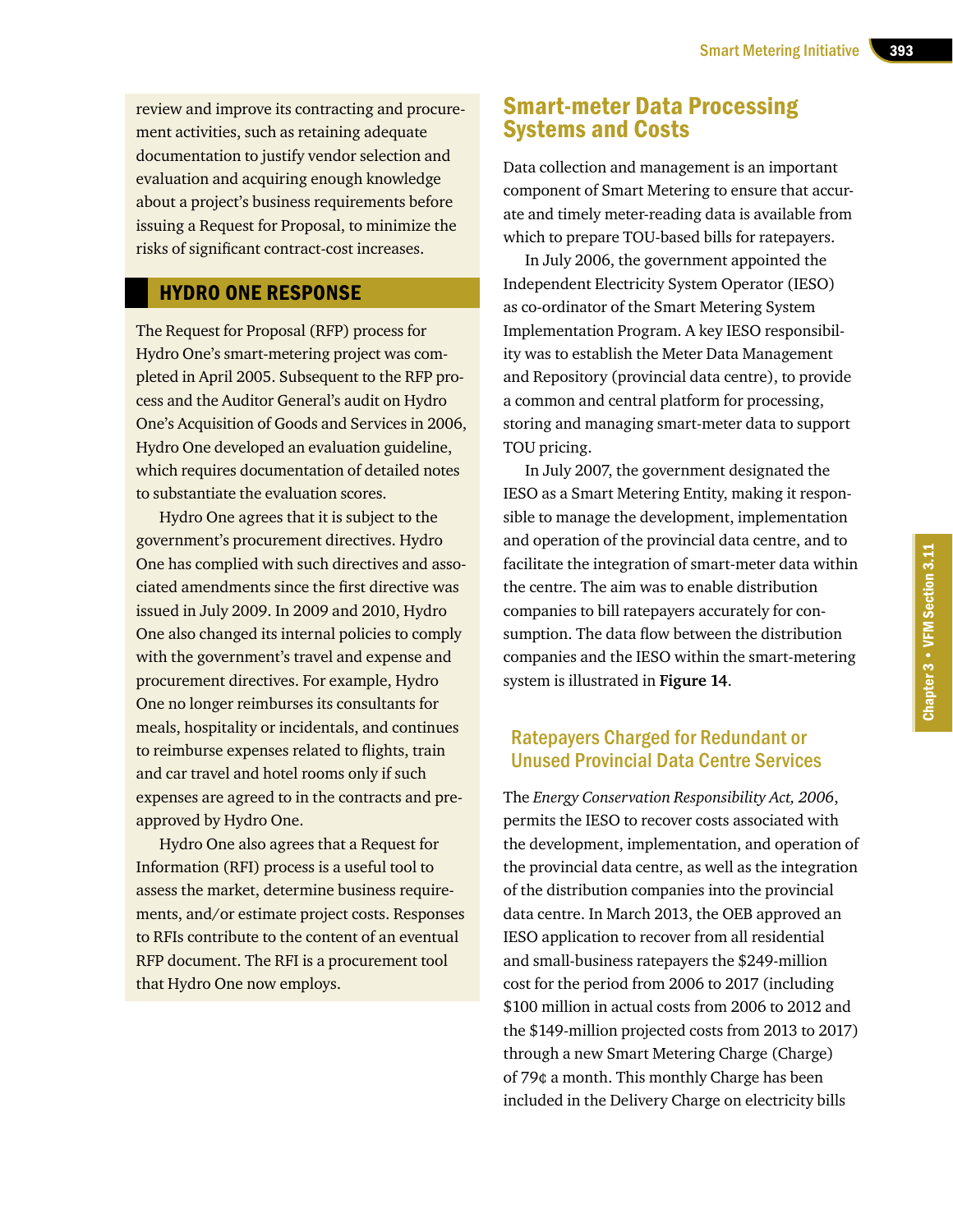#### Figure 14: Smart Metering System and Data Flow in Ontario

Source of data: Independent Electricity System Operator (IESO)

| <b>73 Local Distribution Companies</b>                                                               |                                                                                                                                          | <b>IESO</b>                                                                                     | <b>73 Local Distribution Companies</b>                                                                                                                         |                                                                                                                                                           |                                                                                                                                        |
|------------------------------------------------------------------------------------------------------|------------------------------------------------------------------------------------------------------------------------------------------|-------------------------------------------------------------------------------------------------|----------------------------------------------------------------------------------------------------------------------------------------------------------------|-----------------------------------------------------------------------------------------------------------------------------------------------------------|----------------------------------------------------------------------------------------------------------------------------------------|
| <b>Smart Meters</b>                                                                                  | <b>Data Collector</b>                                                                                                                    | <b>Data Transfer</b>                                                                            | Data Processing*                                                                                                                                               | <b>Billing System</b>                                                                                                                                     | <b>Data Access</b>                                                                                                                     |
| Smart meters<br>installed by<br>a distribution<br>company track<br>hourly electricity<br>usage data. | Data is sent<br>by wireless<br>connection,<br>phone or power<br>line to a regional<br>collector owned<br>by the distribution<br>company. | Regional<br>collector relays<br>data to a system<br>operated by<br>the distribution<br>company. | Provincial data centre<br>collects data from<br>distribution company<br>and calculates<br>electricity usage during<br>on-peak, mid-peak and<br>off-peak hours. | The distribution<br>company<br>receives data<br>from the<br>provincial<br>data centre<br>and prepares<br>electricity bills<br>from its billing<br>system. | Ratepayers have<br>access to their<br>data through<br>electricity bills and<br>online through<br>distribution<br>company's<br>website. |
| 25°C                                                                                                 |                                                                                                                                          |                                                                                                 |                                                                                                                                                                |                                                                                                                                                           |                                                                                                                                        |

\* Almost all of the distribution companies have also used their own systems to process smart-meter data (before transmitting it to, or after receiving it from, the provincial data centre) for billing purposes, as illustrated in the section *Duplication of Systems and Costs*.

since May 1, 2013, and will continue until October 31, 2018.

About 4.8 million smart meters have been installed by distribution companies across Ontario, but approximately 812,000 of them, or about one in six, have not transmitted any data to the provincial data centre for processing. However, these 812,000 ratepayers still have to pay the monthly Charge of 79¢, totalling about \$42.1 million up to October 2018. Specifically:

• In August 2008, one large distribution company implemented its own system to process smart-meter data, with functions similar to the provincial data centre. In April 2009, the Ministry and this distribution company signed a Letter of Understanding allowing the company to use its own system on an interim basis to accelerate the introduction of TOU pricing. The distribution company initially agreed to begin transmitting its smart-meter data to the provincial data centre by the end of 2010. In February 2013, the company deferred its plan for full integration with the provincial

data centre to the end of 2015. Currently, this company has about 700,000 ratepayers with smart meters, but still has not transmitted any data to the provincial data centre. While these 700,000 ratepayers have never benefited from the provincial data centre, each still has to pay the 79¢-a-month Charge; they have paid a total of about \$7.7 million up to mid-2014, and will pay \$28.6 million more by October 2018. On top of the monthly Charge, these ratepayers also cover the cost of the distribution company's own data system.

• Another large distribution company has about 112,000 ratepayers with smart meters, but has not transmitted any data to the provincial data centre due to internal network connectivity issues with the company's smart-metering system. Although these 112,000 ratepayers have never benefited from the provincial data centre, they must also pay the monthly Charge of 79¢—a total of \$1.2 million up to mid-2014 and another \$4.6 million by October 2018.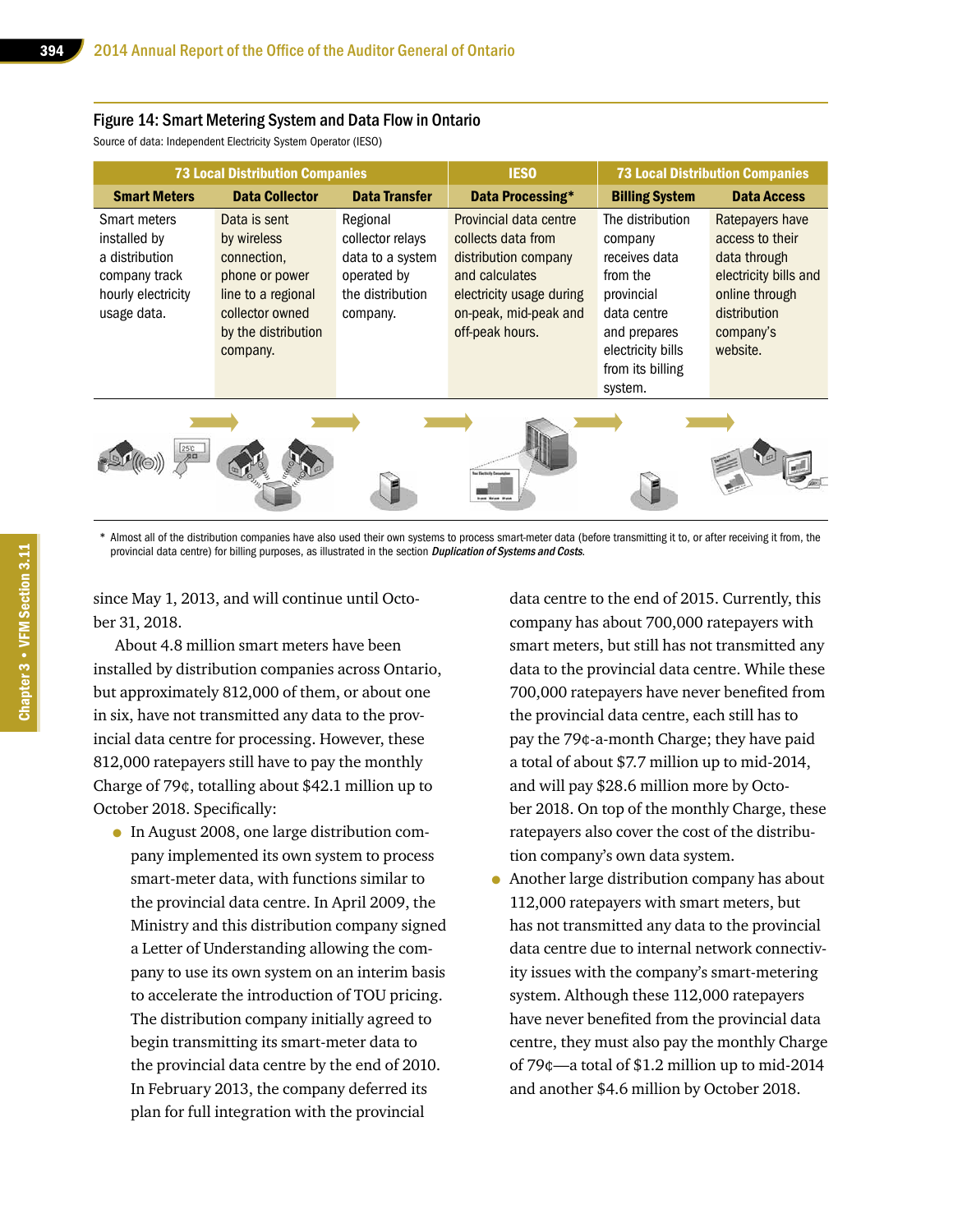#### Duplication of Systems and Costs

The *Energy Conservation Responsibility Act, 2006* and Ontario Regulation 393/07 designated the IESO as the Smart Metering Entity, with "exclusive authority" to carry out the following functions through development and operation of the provincial data centre:

- collect, manage and store meter data;
- perform validation, estimating and editing activities to identify and account for missed or inaccurate meter data;
- operate one or more databases to facilitate collecting, managing, storing and retrieving meter data; and
- prepare data that is ready for use by distribution companies to bill ratepayers.

In February 2007, the Program Definition Document, which established the responsibilities for the Ministry and the IESO in the design and delivery of provincial data centre functionality, also stated that "centralization of the [provincial data centre] functions will ensure a standardization of data validation, estimating and editing processes across the province and facilitate a cost-effective implementation of such processes."

However, when the IESO began developing the provincial data centre in 2007, some distribution companies had already procured and begun to install their own smart meters and associated systems, which varied from one company to another. As a result, we noted that the use of the provincial data centre as a central system has not been cost-effective, because most of the distribution companies have used their own systems to process smart-meter data (before transmitting it to, or after receiving it from, the provincial meter data management system) for billing purposes.

In interviews with and surveys of distribution companies, we found that 96% have been using their own systems to process smart-meter data, and 88% said their own systems and the provincial data centre perform similar functions, resulting in redundancy. For example, before transmitting data to the provincial data centre, the distribution companies use their systems to perform data validation, estimating and editing services—all key functions of the provincial data centre.

The costs of this duplication—one system at the provincial level and another locally—are all being passed on to ratepayers. The monthly operating cost associated with each distribution company's own system, about 21¢ per meter on average, is being borne by ratepayers on top of the 79¢ monthly Smart Metering Charge (see the section **Ratepayers Charged for Redundant or Unused Provincial Data Centre Service**).

Based on our review of comments submitted by distribution companies and stakeholders in June 2006, during the Ministry's consultation, we noted consistent concern about system duplication. Examples of comments:

- "Centralization of part of the customer billing functions and accountabilities as proposed are unnecessary and incomprehensible given the complexities and issues that give rise to exceptions in determining meter reading and billing quantities on a daily basis."
- "Vesting that responsibility [validation, editing and estimating (VEE) function of smartmeter data] in the[provincial data centre] is tantamount to duplication of efforts and operational inefficiencies that will lead, in turn, to incremental costs."
- "The customers will call us when they have questions or problems. It is critical that the [local distribution companies] have free and open access to our customer data, the right to archive data for billing and operational usage, and continue to be the sole point of contact for our retail customers."
- "[Local distribution companies] have never been given a reasonable explanation as to why the data needs to be gathered, stored and redistributed back to [local distribution companies] from such a massive central storage base… Customers will be calling their local distributors for information that will be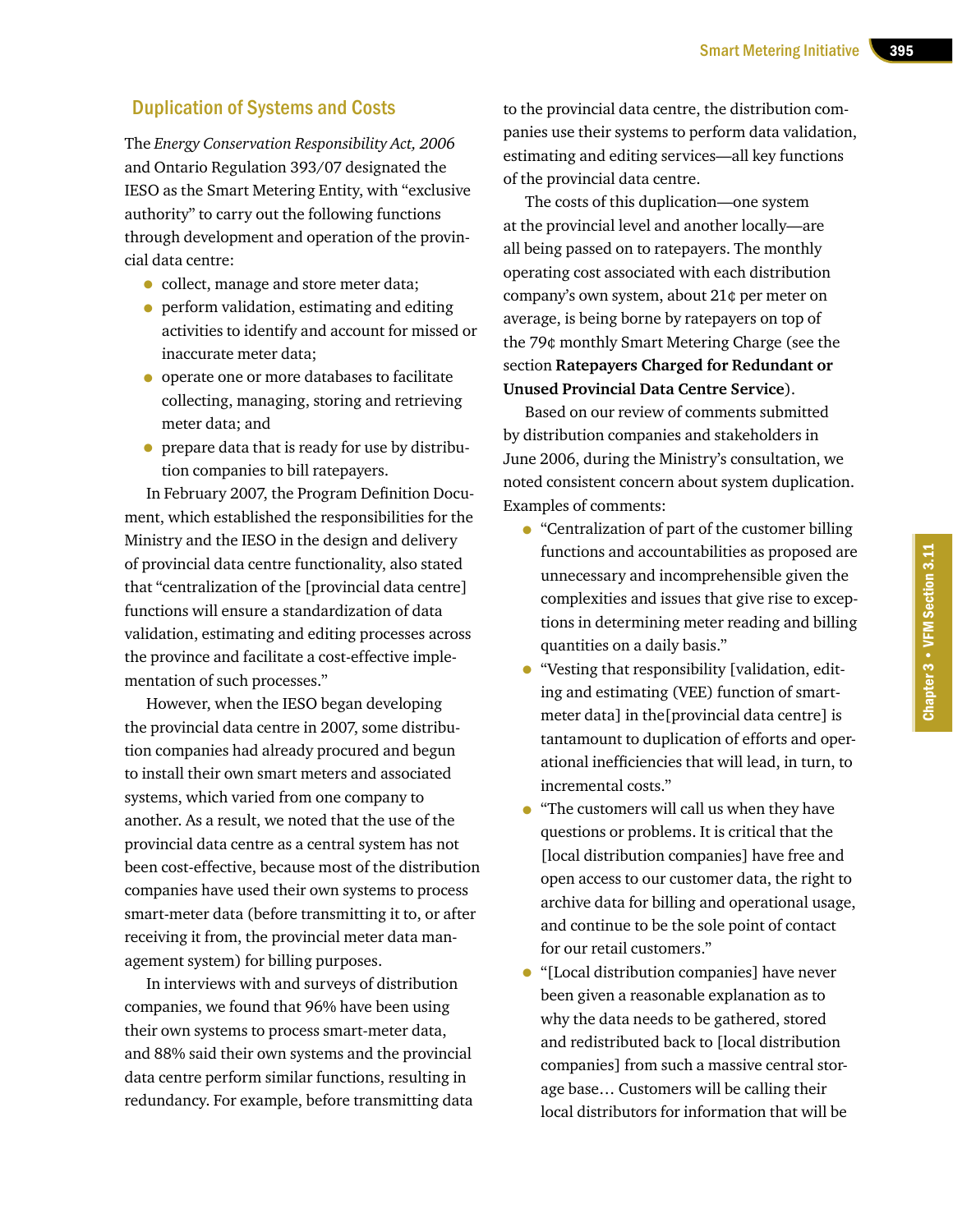primarily housed at a central [provincial data centre]."

- "Validation, editing and estimating (VEE) will be performed centrally. This central assumption is of great concern to [local distribution companies]. As the [local distribution company] has the local customer relationship and knowledge, it is in the best position to know the unique specifics of their individual customers and therefore provide the most accurate edits and estimations of customer data."
- "As the LDCs' Customer Information System (CIS) is the source of the relationship between customer, location and meter, CIS will now also have to manage that relationship including the new [provincial data centre]. This will require programming changes within CIS systems… This approach seems to be one which would result in significant duplication of data in order to maintain these relationships."

## Significant System Development and Integration Challenges

Tight and aggressive timelines set by the government, as noted in the section **Governance and Oversight of Planning and Implementation**, along with the complex structure of Ontario's electricity sector involving numerous distribution companies, have created significant challenges in the system-development and integration aspects of implementation of Smart Metering.

#### Aggressive Smart Metering Implementation **Timelines**

According to the OEB's 2005 implementation plan for Smart Metering, many stakeholders expressed concern over an aggressive timetable that could lead to mistakes and higher costs. The OEB plan also warned that Smart Metering was both challenging and complex, requiring an intense and well-co-ordinated effort between key players over several years, plus the co-operation of ratepayers.

We found that aggressive timelines created challenges in the development of the provincial data centre and its integration with different systems at the distribution companies. For example, senior IESO management indicated that the timelines were tight from the start and that development of the provincial data centre was a large undertaking being done too quickly, especially in 2007 and 2008, when the IESO encountered software and technical issues. The IESO expressed concerns about the tight timelines to the Ministry, but there was no change to the original summer 2007 deadline. The IESO did not meet that deadline, and delivery of the provincial data centre was delayed to March 2008. Some distribution companies had started installing smart meters for ratepayers prior to 2007. The provincial data centre was not ready to process smart-meter data for TOU pricing when the first smart meter went online.

The OEB also indicated that 40 out of 73 distribution companies applied for extensions to their mandated implementation dates of TOU pricing due to operational or technical problems, including delays in integrating with the provincial data centre and data-quality issues with certain smart meters.

In addition, 40% of the distribution companies we consulted ranked "implementation timelines" as one of the top three challenges (see **Appendix 1**). Some of the distribution companies commented that:

- "The province should have provided more time for testing and implementation of smart meter technology as opposed to rushing unproven technology into service."
- "Integration with the [provincial data centre] presented challenges as the system design and timelines continued to evolve during the implementation."
- "Meeting timelines was difficult due mainly to integration challenges."
- "Implementation timelines were aggressive given all the testing and paper-work that was required."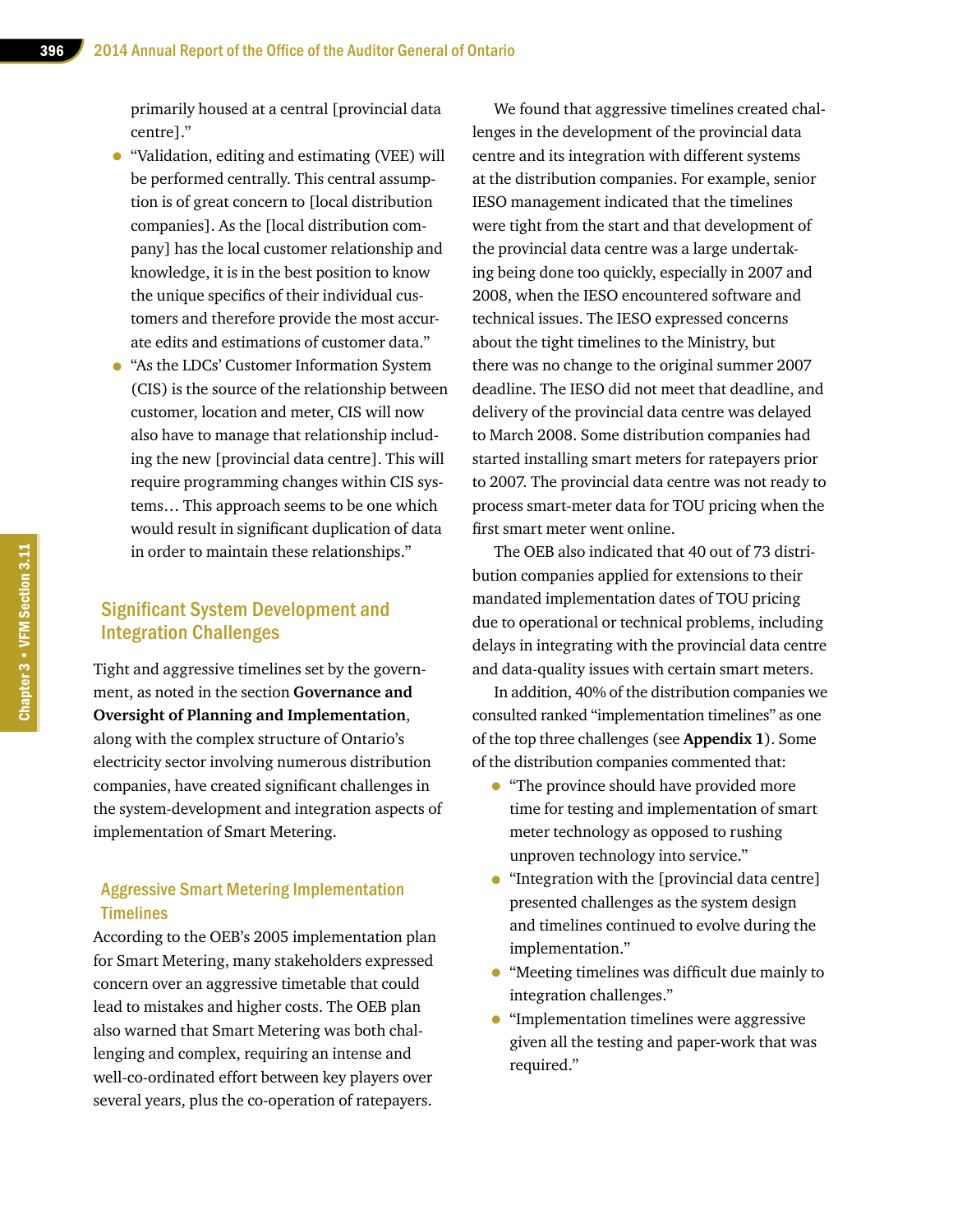#### Complicated Structure of Electricity Sector for Smart Metering Implementation

In other jurisdictions, mass deployment of smart meters was carried out by only a few distribution companies, or even just one. The challenge in Ontario was that 73 different distribution companies were each responsible to purchase, install, operate and maintain smart meters, as well as to bill ratepayers.

The fact that a relatively large number of distribution companies operate in Ontario's electricity sector has made it challenging to ensure costefficient implementation of Smart Metering, in part because it required significant system integration between the provincial data centre and different smart-metering systems as well as billing systems at individual distribution companies. To ensure compliance with system interface and data-transfer requirements, each distribution company had to upgrade its existing systems, or acquire new ones, and perform a series of hardware and software tests. Specifically, we noted that:

- Seventy-five per cent of the distribution companies we consulted ranked "data management and system integration" as one of the top three challenges, and 83% said it was difficult and costly to integrate their systems with the provincial data centre (see **Appendix 1**).
- Sixty per cent of distribution companies indicated that changes to the provincial data centre required them to implement "frequent

system changes and upgrades." The IESO said that between 2009 and 2012, three major changes were made to the provincial data centre to correct defects, deliver new functions, and address the issue flagged by Measurement Canada (see section **Non-compliance with Measurement Canada's Data Requirements**). Apart from the three major changes, the provincial data centre was also modified during 2008 and 2009 to support changes to distribution company systems and operating practices. Distribution companies that tracked these costs reported spending a total of about \$47 million to change their internal systems to ensure proper integration and compatibility with the provincial data centre (see **Figure 15**). Some of the distribution companies commented as follows:

- "Integration with [the provincial data centre] required multiple upgrades and ongoing testing beyond testing required with the IESO."
- "Testing with the [provincial data centre] was a very onerous task."
- "Significant time and effort went into systems integration to ensure proper data flow between the [provincial data centre] and the distribution companies."
- "This was a costly and time-consuming exercise to integrate the distribution companies' systems and the [provincial data centre]."

#### Figure 15: System-related Costs Incurred by Local Distribution Companies

Prepared by the Office of the Auditor General of Ontario

|             |                                                                                                                   | Approx. Cost <sup>1</sup> |                                                               |
|-------------|-------------------------------------------------------------------------------------------------------------------|---------------------------|---------------------------------------------------------------|
| <b>Date</b> | <b>Cost Description</b>                                                                                           |                           | (\$000) Report Section (if applicable)                        |
| 2006-2013   | Upgrading local systems to enable the implementation<br>of TOU pricing                                            | 47,000 <sup>2</sup>       | Significant System Development<br>and Integration Challenges  |
| 2006-2013   | Developing web presentment portals to allow ratepayers<br>to access their electricity use and billing data online | 1.100                     |                                                               |
| 2010-2012   | Fixing local systems to comply with Measurement<br>Canada's requirements                                          | 800                       | Non-compliance with Measurement<br>Canada's Data Requirements |

1. Amount understated because some of the distribution companies we interviewed and surveyed did not separately track these costs. Many of the distribution companies we consulted treated these smart metering-related costs as their normal operating costs and recovered these costs through their regular rate applications to the OEB rather than through their smart-meter-cost-recovery applications.

2. About \$40 million of this \$47-million amount was incurred by Hydro One.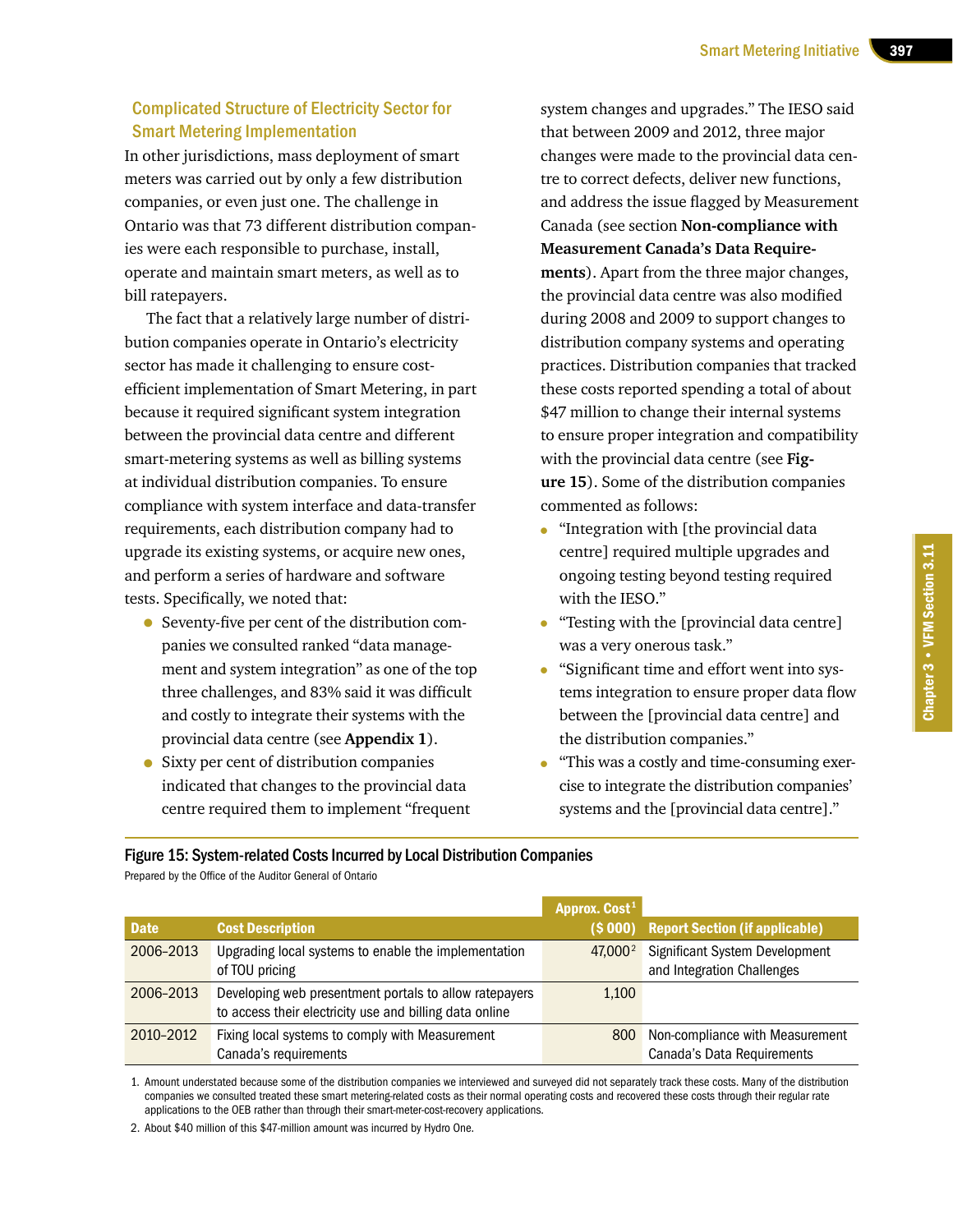Aggressive implementation timelines and a complex electricity sector made it challenging to implement Smart Metering smoothly and cost-effectively.

#### Insufficient Oversight of Provincial Data Centre Costs and Services

The IESO initially contracted in December 2006 with a private-sector vendor, following a competitive bidding process, for the development, implementation and operation of the provincial data centre. That initial contract was for the five years from December 2006 to March 2012, with an option for another two years to March 2014, which it exercised. In December 2012, following a competitive bidding process, the IESO entered into a new contract with the same vendor for another five years, to March 2019, with an option to extend for five more years, to March 2024. The IESO has already paid this vendor about \$81.7 million for the period from January 2007 to March 2013. Apart from using personnel supplied by this vendor and internal staff, the IESO incurred about \$16 million in costs by the end of 2013 for other consultants to develop, implement and operate the provincial data centre.

#### Contract Terms for Operating Fee of Provincial Data Centre Not Clear

Our review of the contract fee paid by the IESO to the vendor for operating the provincial data centre showed that the average annual fee of \$13.4 million for the two-year extension period between 2012 and 2014 was almost double the \$6.8-million-ayear rate of the original contract period for the five previous years.

The IESO attributed a portion of the fee increase to the additional costs associated with the changes made to the provincial data centre. However, we noted that these additional costs were mainly incurred prior to 2012, before the two-year extension, to deal with major changes made to the provincial data centre. The IESO also attributed a portion of the fee increase to the higher number of

smart meters. However, the government had set the target of installing smart meters for all residential and small-business ratepayers, so the IESO should have been aware of the number of smart meters that had to be installed.

We noted that the IESO and the vendor negotiated and agreed upon the higher contract fee as a result of the ambiguity of contract terms for the two-year extension period. Specifically, when the IESO prepared in June 2011 to exercise the twoyear extension option under the original contract, it discovered an error that resulted in an underestimation of the cost projection for the two-year extension period by \$13.9 million. As a result, IESO management informed the Board of Directors that the error stemmed from an amendment that failed to clarify the contract fee applicable to the two-year extension. IESO management also informed its legal counsel that this was an oversight on the part of the vendor, the IESO and their counsels, and that since the vendor had incurred losses on the contract, the "ambiguity around contract extension offered opportunities to improve the vendor's commercial position and stem their losses going forward."

#### Continued to Contract for Service Not Being Used

Under the original contract, the IESO required the vendor to provide Interactive Voice Response (IVR) service that enables ratepayers to check their electricity usage by telephone. The IVR service was available for use in March 2008, when the provincial data centre began operating. However, only two of the 73 distribution companies chose to register and configure themselves for IVR, and they reported only limited ratepayer use of the service. For example, only 25 ratepayers at these two distribution companies used IVR from February 2012 to March 2013. Even though there has been very little use of IVR since its start-up in March 2008, the IESO still included IVR in the new contract signed with the vendor in December 2012.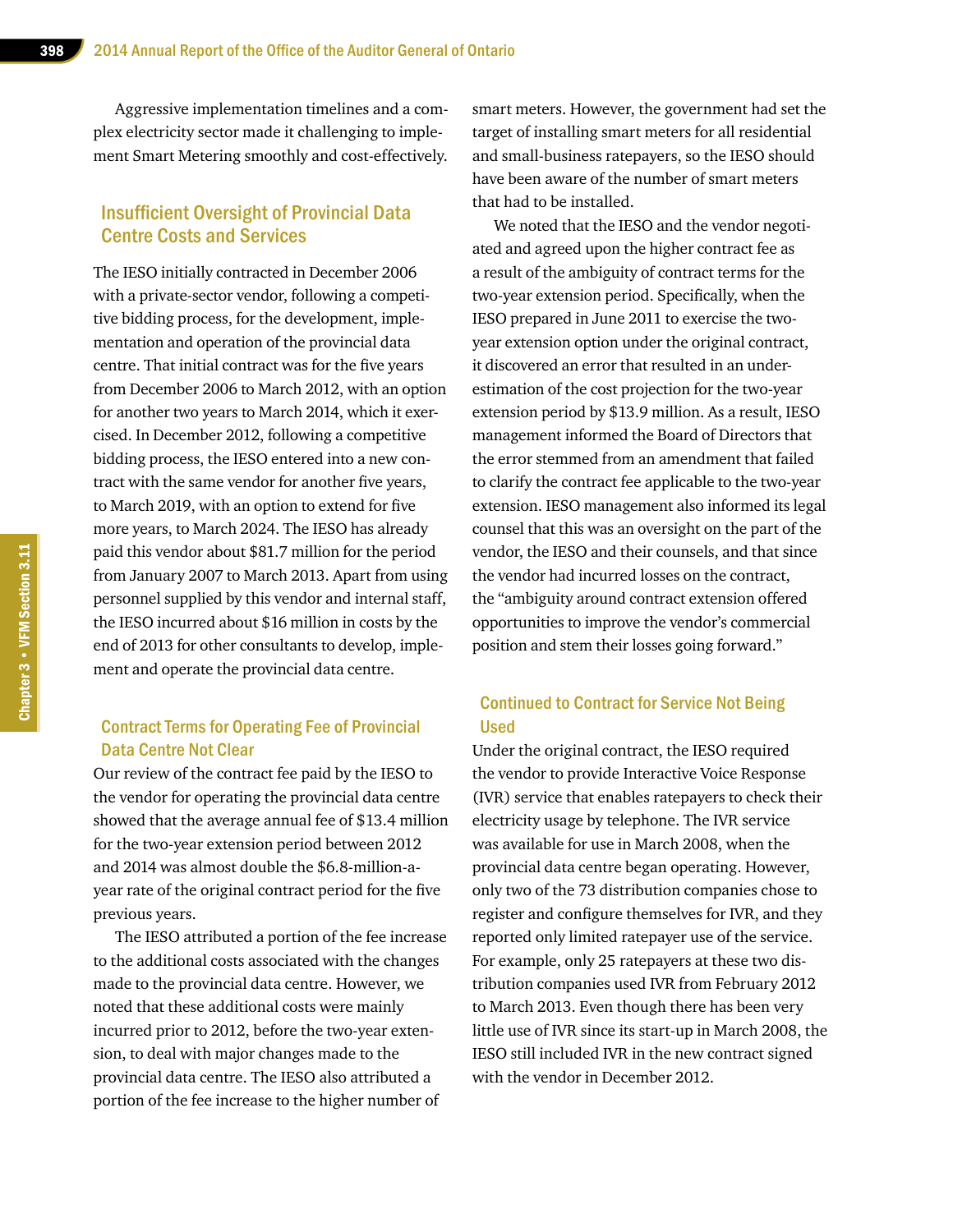While almost 80% of the distribution companies integrated their systems with the provincial data centre in 2011 and early 2012, the IESO indicated that it did not have sufficient information on the actual use of the IVR service prior to 2013. As such, the IESO did not retire IVR until September 2013, and it consequently negotiated a credit of \$390,000 to be applied against future deliverables from this vendor. Adequate and proper monitoring of service usage on a timely basis would have terminated the IVR service sooner and eliminated the associated cost, which was not specified in the contracts and could not be estimated.

### RECOMMENDATION 7

To ensure that ratepayers are not burdened with the duplicated and ongoing costs of system development and integration, the Ministry of Energy should work with the Independent Electricity System Operator (IESO), the Ontario Energy Board (OEB) and the distribution companies to re-evaluate options around operating the provincial data centre and/or having separate local systems at individual distribution companies in order to determine the cost-effectiveness of various options and avoid continued duplication of systems and costs.

#### MINISTRY RESPONSE

The Ministry has ensured that the necessary regulatory framework, in particular Ontario Regulations 393/07 and 426/06, is in place to restrict cost duplication for services which are within the exclusive authority of the Meter Data Management and Repository.

The Ministry will continue to investigate opportunities to build on the value already provided by the provincial data centre.

#### IESO RESPONSE

If requested by the Ministry of Energy, the IESO will work with the Ministry and the OEB to encourage distribution companies' compliance with existing regulation and reduce the reported duplication of the functions that the IESO has exclusive authority over, and that are fulfilled by the provincial data centre.

Similarly, if requested by the Ministry of Energy, the IESO will work with the Ministry and distribution companies to identify and evaluate opportunities for leveraging existing investments and economies of scale of the provincial data centre in order to reduce the operating costs of distributors and costs to the ratepayer.

#### OEB RESPONSE

The OEB would be pleased to work with the Ministry of Energy and others in any assessment that the Ministry may initiate in respect of options regarding the cost-effective use of the resources of the provincial meter data management system and the local distribution systems.

### RECOMMENDATION 8

To ensure that any future province-wide project involving the complex electricity distribution sector is implemented cost-effectively, the Ministry of Energy should work with the relevant electricity sector organizations to set appropriate and reasonable implementation targets and timelines in order to minimize the costs and risks associated with system development and integration for numerous distribution companies.

#### MINISTRY RESPONSE

The smart meter and time-of-use (TOU) rollout was completed via a partnership approach. Each organization, namely the Ministry, the IESO, the OEB and local distribution companies were responsible for certain aspects of the rollout, and significant consultation took place along the way.

The Ministry will ensure that projects in the electricity distribution sector are rolled out in a prudent, collaborative and cost effective manner.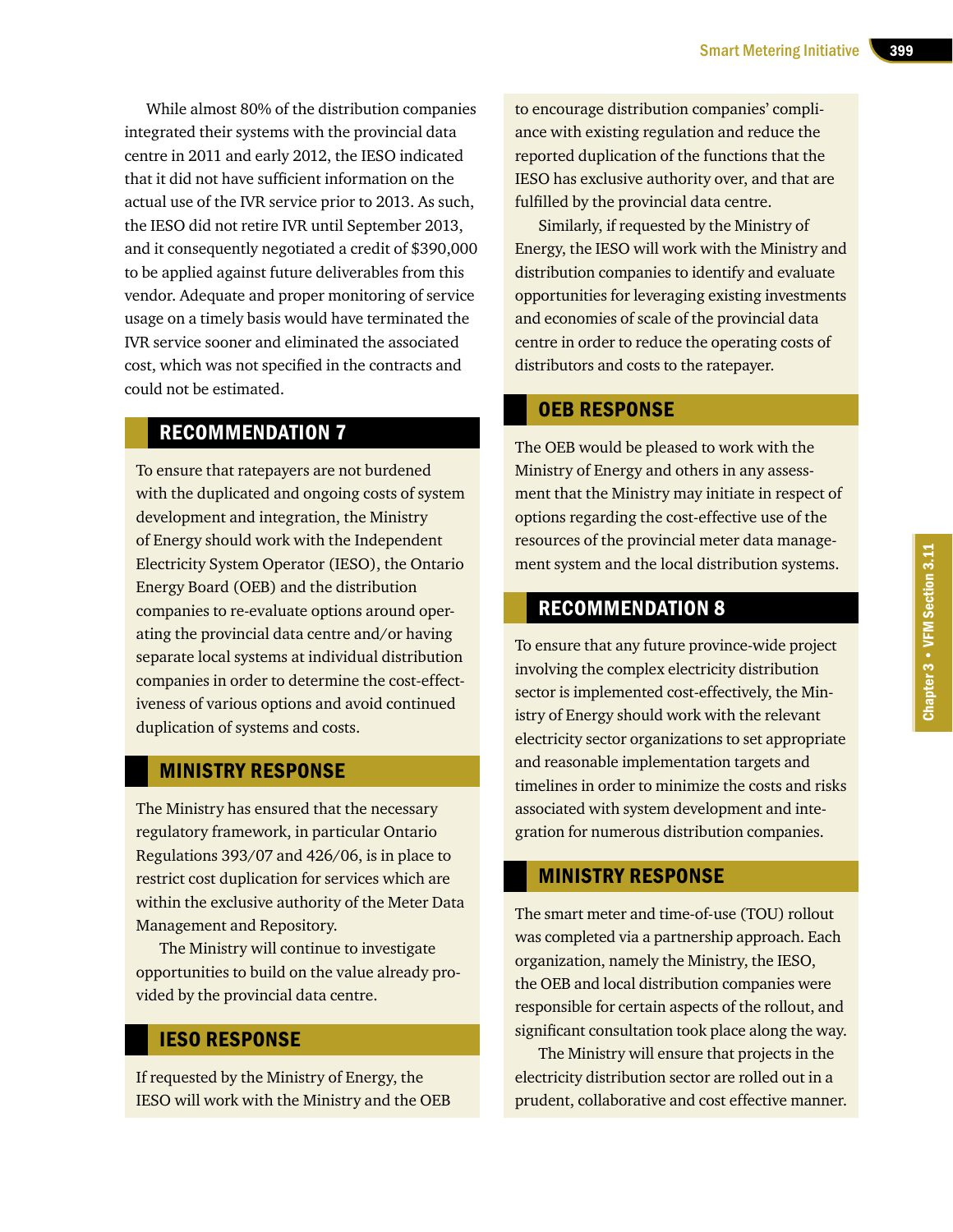# Smart-meter Data Accuracy and **Quality**

To minimize billing estimates and adjustments, as well as ratepayer complaints, smart-meter data has to be processed accurately and completely to produce correct and timely billing data.

#### Non-compliance with Measurement Canada's Data Requirements

Measurement Canada is the federal agency responsible for ensuring that ratepayers receive fair and accurate measurement in transactions involving goods and services, including measurement of electricity consumption and billing. Generally, electricity consumption and billing can be measured using two types of smart-meter data: "register read" or "interval read."

- "Register read," recorded by both analog and smart meters, is the meter's internal memory or external display showing the total cumulative consumption from the date it was installed, similar to a car odometer's record of kilometres travelled. Prior to installing smart meters, distribution company staff manually read analog meters by visiting ratepayer premises. The cumulative meter reading on electricity bills should match the numbers on the meters.
- "Interval read" is logged only by a smart meter, and is a time-based record of electricity usage (hourly or shorter period) by ratepayers.

Measurement Canada requires the cumulative meter reading to be used in calculating the billing amount, and to be displayed on both the meter and the bill. These requirements ensure transparency by providing information on electricity bills that enable ratepayers to look at their meter's display and then reconcile it to the amounts on their bills. However, Measurement Canada advised both the IESO and the Ministry in November 2009 that its requirements were not being met in Ontario, because the cumulative meter reading from smart

meters was not being captured by the provincial data centre or by the distribution companies' systems. In January 2010, Measurement Canada reiterated its concerns and instructed the IESO to take corrective action by January 1, 2012. Consequently, both the IESO and the distribution companies changed their systems to address Measurement Canada's concern. The IESO spent \$13.7 million to make necessary adjustments to the provincial data centre.

Apart from the IESO, the distribution companies also incurred costs to fix the problem at their end. In August 2010, the IESO indicated to the media that only about 150,000 ratepayers at five distribution companies were affected by this issue. However, we noted at the time of our audit that, in fact, all distribution companies were affected and had incurred additional costs to fix the problem. Of the distribution companies we consulted, only 20 of them tracked their costs for this—a collective total of more than \$800,000 to correct the problem (see **Figure 15**). One distribution company noted that the Measurement Canada issue has "negatively impacted the costs associated with [provincial data centre] integration." Another said the billing systems of all distribution companies "had to be re-engineered to remove 'register reads' when the [provincial data centre] was first implemented and then re-engineered again to put the 'register reads' back … there really seemed to have been a misunderstanding with the Ministry or IESO as the system should have been designed to show 'register reads' right from the beginning."

#### Questionable Quality and Usefulness of Meter-reading Data

Several limitations in processing smart-meter data by the provincial data centre and the business processes at the distribution companies have affected the quality and usefulness of smart-meter data. For example:

• When distribution companies change or replace meters, they must follow a proper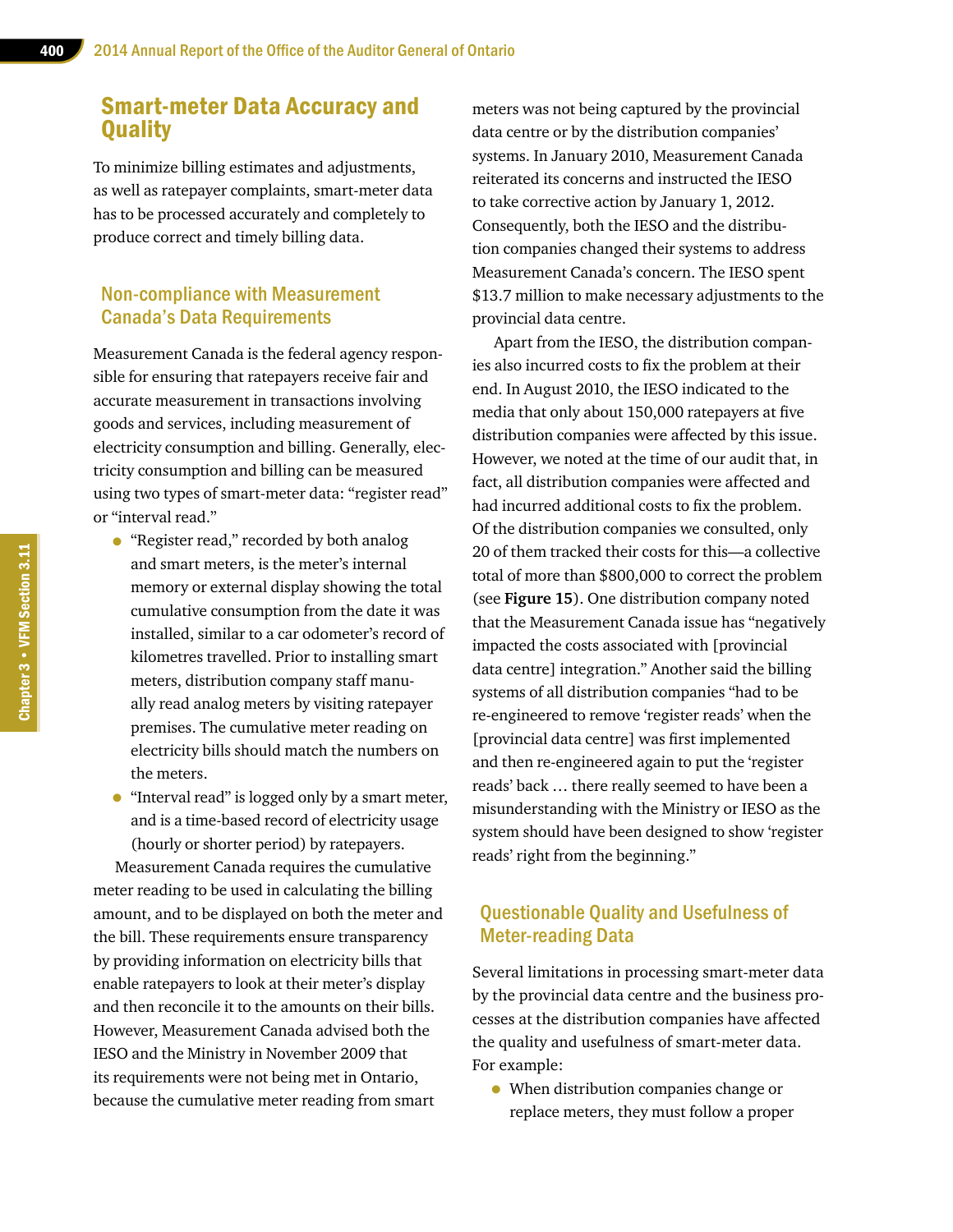business process that requires them to send two sets of consumption data to the provincial data centre: one set from the old meter and one from the new. Given that some distribution companies did not follow this process, there is no guarantee of the quality and completeness of data they submitted to the provincial data centre, creating a risk that incorrect billing data could be generated.

- Not all smart meters are equipped with technology to notify the provincial data centre when power outages occur. The Ministry also indicated that the provincial data centre is not intended to have a real-time outage management function to help identify blackouts. As a result, ratepayers who lose power during outages could still receive electricity bills based on estimates made by the provincial data centre or the distribution companies. In December 2013, for example, a severe ice storm caused massive power outages in southern Ontario. Based on our review of usage data from one large distribution company affected by the blackouts, some ratepayers with no power still had to pay electricity bills based on estimates of their historical consumption patterns, and the distribution company had to correct the bills in subsequent billing periods.
- Almost all distribution companies have their own systems as noted in section **Duplication of Systems and Costs**. Apart from using these internal systems to process smart-meter data, companies also use it to query and retrieve usage data for ratepayers and for internal analysis. According to half the distribution companies we consulted, they do this because the provincial data centre has limited capabilities for data retrieval and querying. In August 2013, the IESO also reported to its Board of Directors that the provincial data centre was able to manage data queries during its early stage of implementation, but it was not designed to support the expected increases in volume of data-retrieval requests. This has,

in turn, reduced the value and usefulness of the provincial data centre, which had been expected to facilitate storage and retrieval of meter data when it was first developed.

# RECOMMENDATION 9

To ensure the accuracy, quality and usefulness of smart-meter data, the Independent Electricity System Operator should:

- work with the distribution companies to review the limitations and the billing problems associated with the provincial data centre and the distribution companies' business processes, including improving the procedures of processing smart-meter data during meter replacements and power blackouts, as well as enhancing the data retrieval and querying capability of the provincial data centre; and
- educate the distribution companies about the proper business processes that have to be followed.

#### IESO RESPONSE

The IESO has provided training sessions for all distribution companies on processing meter replacements and power blackouts within the provincial data centre. The IESO will provide additional training sessions and assistance to those distribution companies that need such training to improve the procedures of processing smart-meter data.

Subsequent to the audit, the IESO enhanced the data retrieval and querying capability of the provincial data centre. Also, the IESO and the Ministry have been working together to develop a business case for a project that will support the evolving needs for data access and retrievals for research and analysis purposes.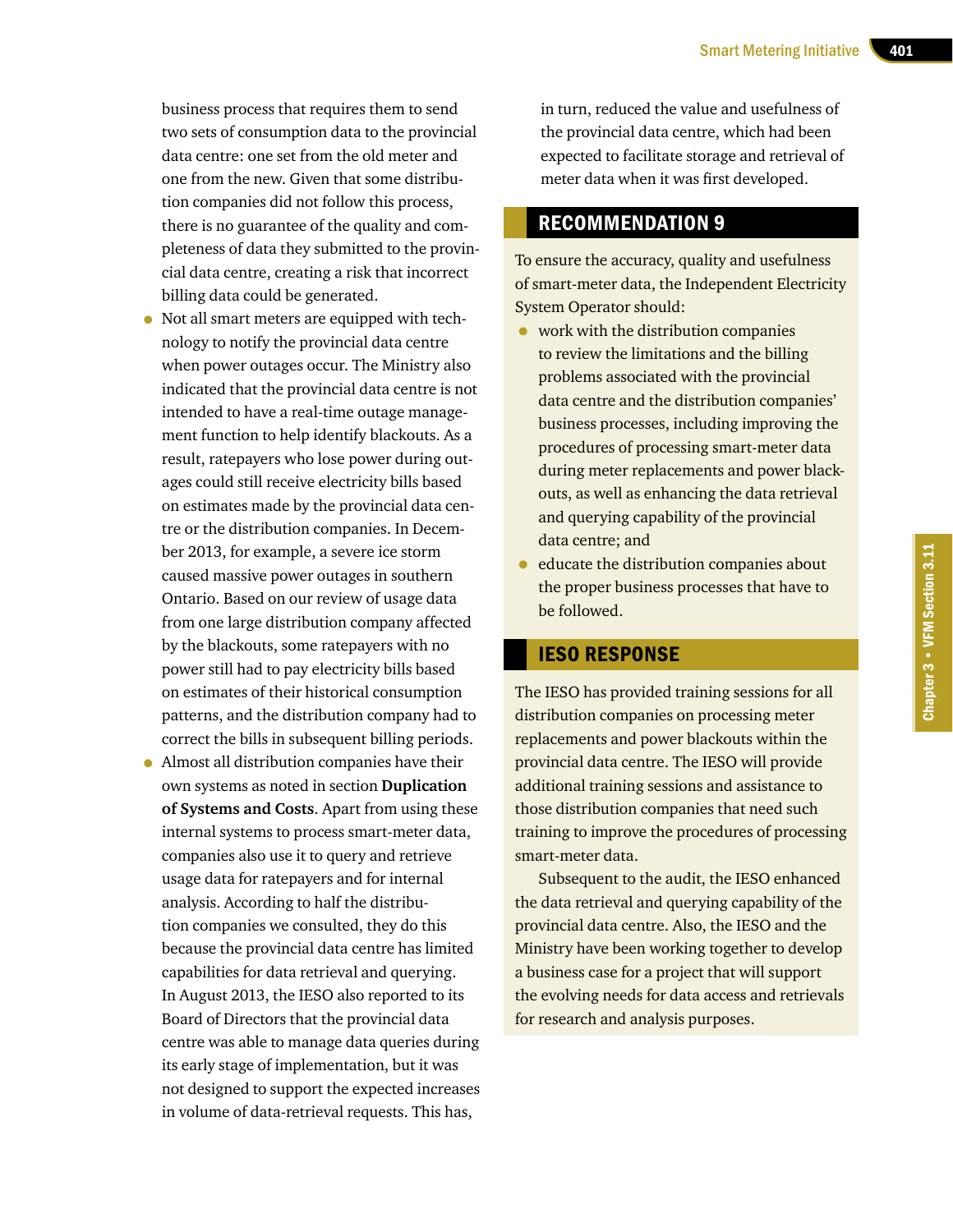# Smart-meter Security and Safety Risks

The expanding use of smart meters has led to questions and concerns about possible security risks relating to privacy, and safety risks associated with fire hazards. As part of our audit, we examined these concerns in Ontario.

#### Insufficient Security and Access Controls on Meter-reading Data

The ability of smart meters to track electricity use on an hourly basis for residential and small-business ratepayers has raised security and privacy concerns regarding unauthorized access to and use of smart-meter data. Smart meters enable the collection of massive amounts of personal electricity-use data, allowing ratepayers and distribution companies—as well as anyone else with access to the data—to see exactly what makes up a ratepayer's electricity use. The smart-meter data could reveal when people are out, daily routines and changes in those routines. As a result, electricity-use patterns could be mined, for example, for marketing and advertising purposes.

In Ontario, about 800 distribution company employees and/or their agents have access to specific functions in the provincial data centre that include viewing and editing meter data through an encrypted interface from any computer connected to the Internet. The IESO's existing controls to prevent and detect unauthorized data access include an annual audit of the provincial data centre by external auditors and an annual risks-and-controls assessment by IESO staff. However, we noted that data security could be improved further. Specifically:

• The provincial data centre automatically grants access to users through a login process that requires a name and password. However, no additional authentication code is required. Based on our research, and consultation with an independent expert in information security and smart metering, the best practice for more secure remote access of privacy-sensitive information is two-step verification. This requires users to provide an authentication code generated by a security device issued to them, in addition to user name and password.

- The IESO has engaged external auditors to conduct an annual audit to provide reasonable assurance that its controls over the provincial data centre are suitably designed and operate effectively. Since this audit is not designed to cover the distribution companies, it is limited to provincial data centre operations and controls specified by the IESO. We noted that data from the provincial data centre could still be exposed to potential security risks at the distribution-company level because:
	- As noted in the section **Duplication of Systems and Costs**, almost all distribution companies we consulted use their own systems to process smart-meter data. Also, about 85% of them indicated that they have not performed any Privacy Impact Assessment (PIA), a formal risk-management tool used to identify the actual or potential effects that a proposed or existing system may have on ratepayer privacy. The PIA is considered a "best privacy practice" for organizations with significant existing or new systems containing personal information.
	- Our review of a sample of 200 staff at different distribution companies who had access to the provincial data centre found that eight who had left the distribution companies did not have their access revoked in a timely manner. The IESO indicated that it is up to distribution companies to advise it when access rights need to be modified or ended. The IESO also said it does not have the jurisdiction, responsibility or ability to review the appropriateness of users to whom distribution companies wish to grant access. Therefore, there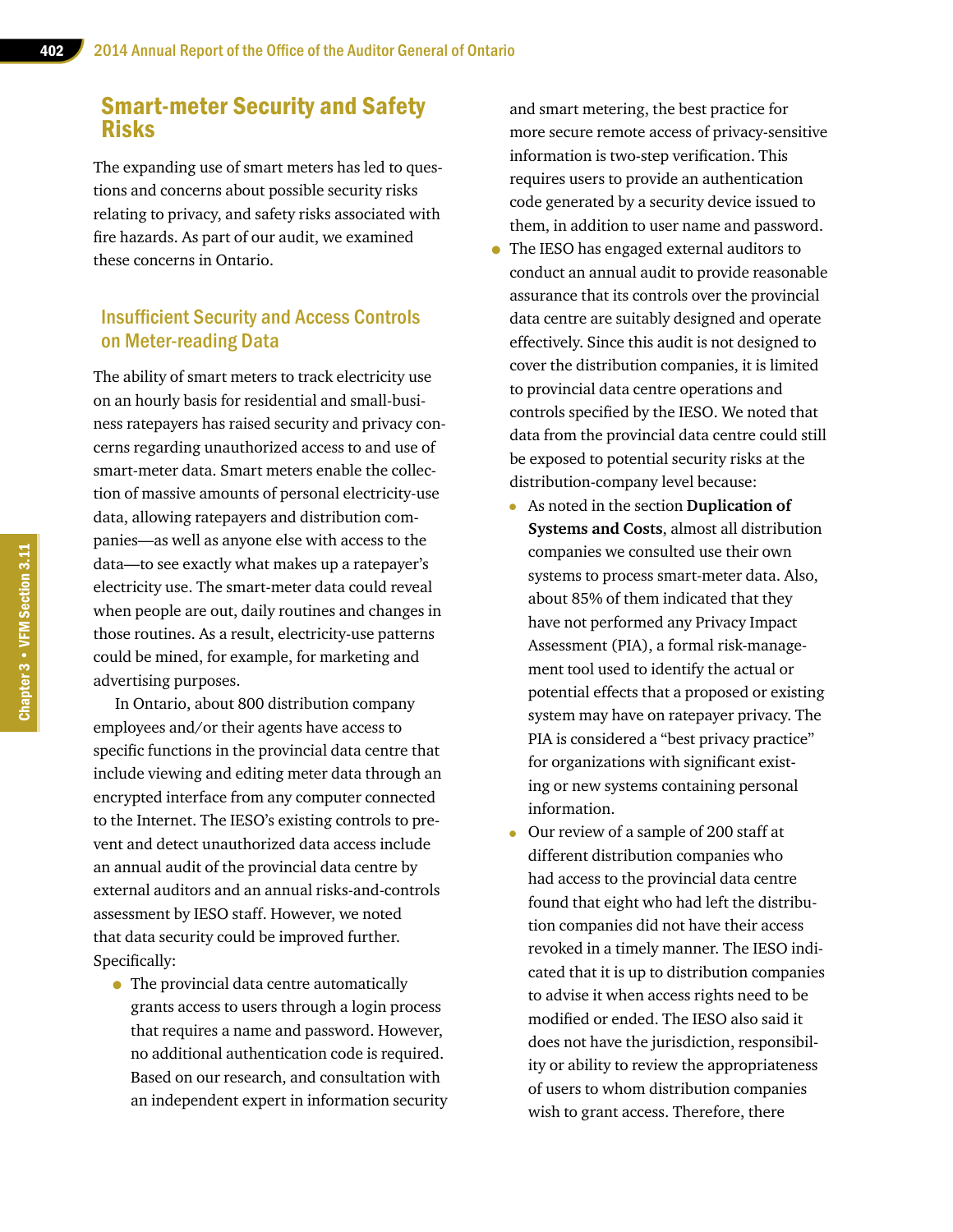could be security risks at the distributioncompany level that the IESO was not aware of and over which it had no control.

#### Lack of Tracking and Monitoring of Smart Meters-related Fire Incidents

At the time of our audit, we found instances of Ontario ratepayers reporting fires arising from smart meters. From our research, we also noted that other jurisdictions, such as British Columbia, Saskatchewan and Pennsylvania, also reported cases of smart meters catching fire. However, no accurate or complete information on smart metersrelated fires was available in Ontario to determine the scope and extent of the problem across the province. Specifically:

- The Office of the Fire Marshal (OFM), Ontario's principal adviser on fire protection policy and safety issues, indicated that it is aware of fires involving smart meters in Ontario, elsewhere in Canada, and in the United States. However, some distribution companies and fire departments do not report such cases to the OFM, so more information is needed to assess the extent of the problem in Ontario. From May 2011 to March 2013, for example, the OFM recorded 14 fires involving either meters or the bases on which they were mounted. However, the OFM indicated that its incident-reporting system could not specifically identify what type of device was involved analog or smart meter—because it did not collect specific details about the meters. Based on anecdotal evidence, the OFM identified three possible root causes for the fires:
	- old meter base connections may have been loose or otherwise unfit for a seamless exchange to a new smart meter;
	- new smart meters may have been improperly installed; or
	- new smart meters may have had defects that caused electrical failures or misalignment with the old meter base.

• The Electrical Safety Authority (ESA), the agency with a mandate to enhance public electrical safety in Ontario, is delegated by the government to be responsible for the regulation that applies to meter installation. Any meter failure resulting from incorrect installation by the distribution company falls under the ESA's regulatory oversight. In February 2007, and again in October 2012, the ESA indicated that it has been aware of potential fire risks in smart meters, and incidents of property damage involving smart meters and/or meter bases. To address these concerns, the ESA surveyed the distribution companies, asking them to provide information on such incidents. However, the ESA indicated that it has not received sufficient information to conclude on the severity of the issue or the types of meters causing problems. Due to recent smart meters-related fires in Saskatchewan, the ESA started reviewing those incidents in the summer of 2014 to determine if there could be any concerns in Ontario.

The federal Industry Canada department oversees the certification of radio communication devices, including smart meters, which must be tested and certified against Industry Canada standards before they can be sold in this country. At the provincial level, the ESA acts on behalf of the Ontario government, with specific responsibility for electrical safety. As part of its mandate, the ESA administers the Ontario Electrical Safety Code and regulations associated with electricity-distributionsystem safety, electrical product safety and licensing of electricians. However, there has been a lack of clarity on the safety standards relating to smart meters at the provincial level. Specifically:

• The ESA indicated that according to an Ontario Electrical Safety Code bulletin in May 2012, federal legislation does not give ESA any jurisdiction over revenue billing devices (i.e., smart meters and associated transformers) and does not require the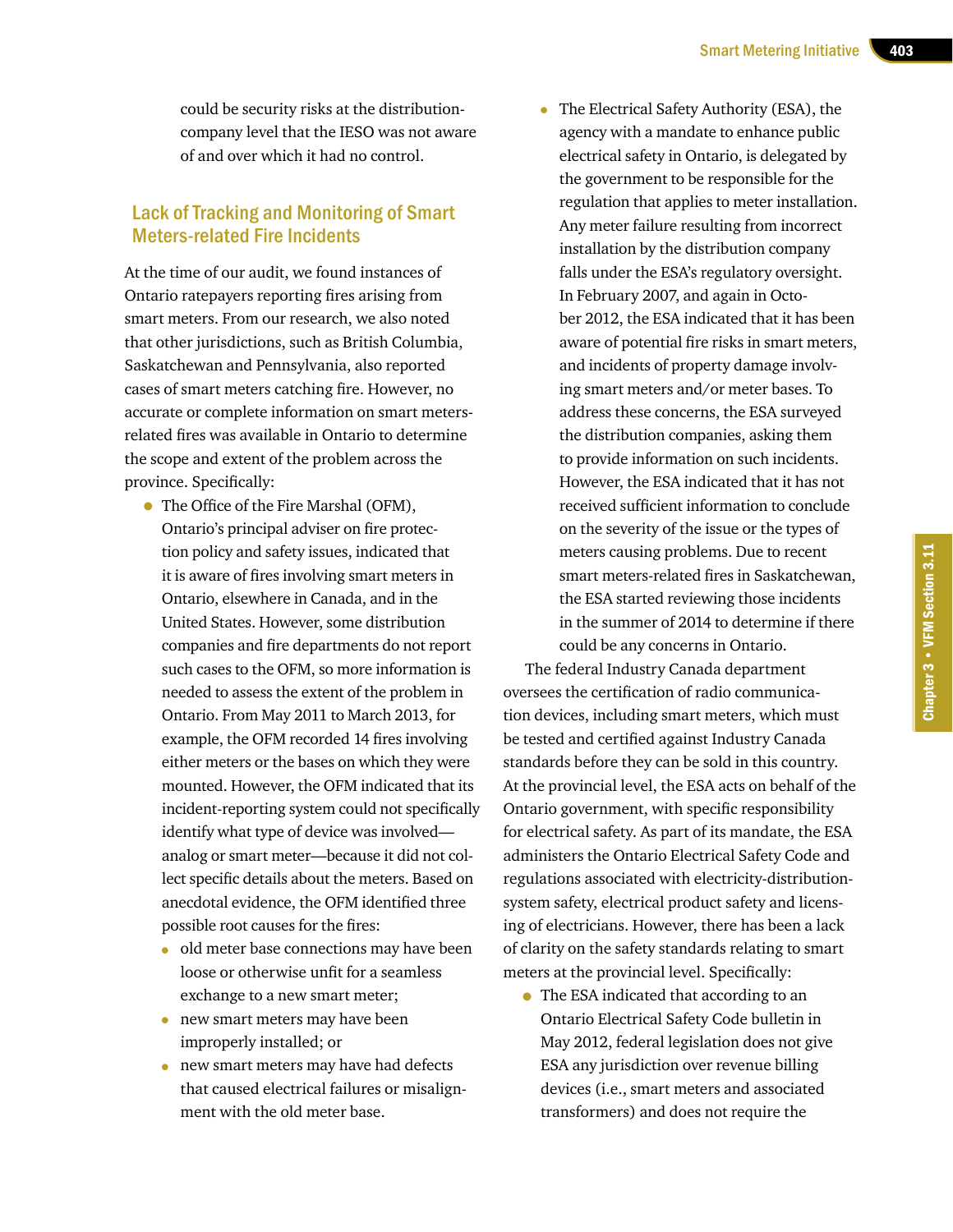revenue billing devices to be approved provincially as required by the Canadian Electrical Code or Ontario Electrical Safety Code.

• The ESA further noted that the Ontario Electrical Safety Code applies to meter bases and mounting devices, but not to revenue billing devices such as the actual smart meters. Therefore, smart meters and associated transformers are deemed acceptable if they have an approval number provided by Measurement Canada, a federal agency. However, we noted that Measurement Canada is mandated to ensure the integrity and accuracy of measurement, including electricity consumption and billing data, but not the safety, of measuring devices such as smart meters.

Insufficient tracking and monitoring of smart meters-related fire incidents has made it difficult to determine the scope and extent of the problem across the province as well as to address the problem accordingly, creating safety risks in Ontario.

# RECOMMENDATION 10

To ensure that smart-meter data is processed and stored securely, the Independent Electricity System Operator should work with the distribution companies to improve their system and data-security controls in order to prevent and detect unauthorized access to smart-meter data.

#### IESO RESPONSE

Subsequent to the audit, the IESO introduced new capabilities in June 2014 to help distribution companies manage their users' access to the provincial data centre. The IESO provides the distribution companies with additional information that allows them to identify required changes to their users' access permissions. Based on this additional information, the distribution

companies are to notify the IESO of any necessary changes.

In addition, the IESO will review the datasecurity controls in place at the IESO and the controls that should be in operation at the distribution companies to prevent and detect unauthorized access to smart-meter data. The IESO will also work with the distribution companies to review the "Building Privacy into Ontario's Smart Meter Data Management System" paper published by the IESO and the Information and Privacy Commission of Ontario.

## RECOMMENDATION 11

To ensure that potential fire risks of smart meters are addressed appropriately and in a timely manner, the Ministry of Energy should work with relevant entities, such as the distribution companies, the Office of the Fire Marshal and the Electrical Safety Authority, to track and monitor information on smart meter-related fire incidents so as to identify and understand their causes in Ontario.

# MINISTRY RESPONSE

The Ministry has not received information from the appropriate authorities or local distribution companies (LDCs) to indicate that there is a safety risk with smart meters in Ontario.

The Ministry will support efforts by the appropriate entities such as the Office of the Fire Marshal, the Electrical Safety Authority and LDCs to ensure that any concerns or incidents related to electricity meter safety are tracked and monitored accordingly.

The Ministry continues to monitor the concerns and actions related to meter safety in Saskatchewan and consider any implications for Ontario.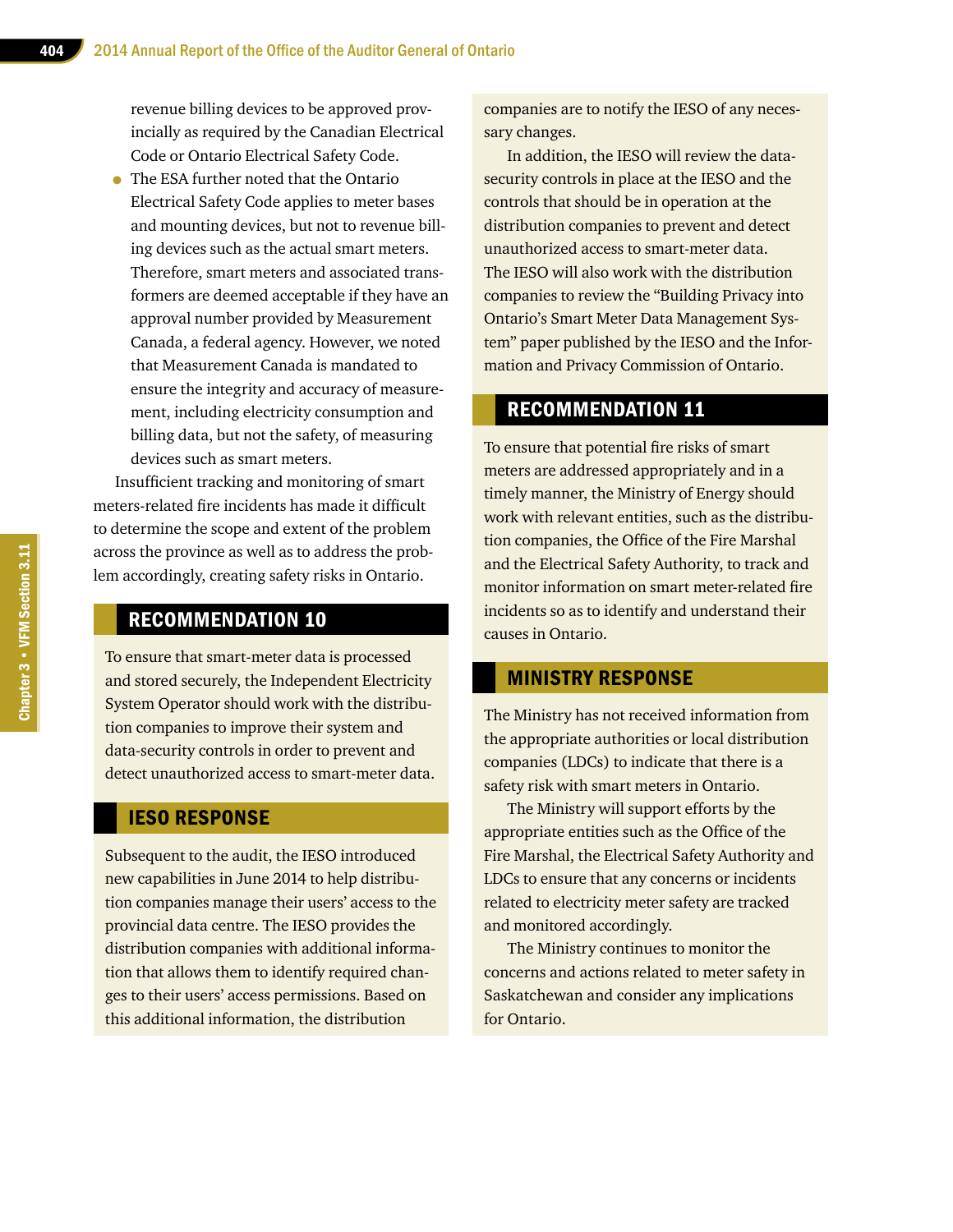# Appendix 1—Questions to and Responses from Distribution Companies in Ontario

Prepared by the Office of the Auditor General of Ontario

|                                                                                                                                                                    | <b>Responses</b>                                                                                                                                           |                               |  |
|--------------------------------------------------------------------------------------------------------------------------------------------------------------------|------------------------------------------------------------------------------------------------------------------------------------------------------------|-------------------------------|--|
|                                                                                                                                                                    | $%$ of                                                                                                                                                     |                               |  |
|                                                                                                                                                                    | <b>Distribution Companies</b>                                                                                                                              | <b>Distribution Companies</b> |  |
| <b>Selected Questions</b>                                                                                                                                          | <b>Responded "Yes"</b>                                                                                                                                     | <b>Responded "No"</b>         |  |
| Did your distribution company realize any net savings in operations<br>since implementing the Smart Metering Initiative?                                           | 5                                                                                                                                                          | 95                            |  |
| Did your distribution company conduct any study to examine the bill<br>impact since the implementation of smart meters and time-of-use<br>(TOU) rates?             | 9                                                                                                                                                          | 91                            |  |
| Did your distribution company conduct any study to examine the<br>changes of electricity consumption since the implementation of<br>smart meters and TOU rates?    | $\mathbf 0$                                                                                                                                                | 100                           |  |
| Does your distribution company have a system, performing similar<br>functions as the central Meter Data Management and Repository, to<br>process smart meter data? | 96                                                                                                                                                         | 4                             |  |
| Did your distribution company perform any Privacy Impact<br>Assessment when implementing the Smart Metering Initiative?                                            | 15                                                                                                                                                         | 85                            |  |
|                                                                                                                                                                    | % of Distribution Companies Indicated as Concerns                                                                                                          |                               |  |
| Please indicate your distribution company's concerns with the<br>Meter Data Management and Repository (provincial data centre)                                     | 88% - Redundant functionality with the systems at<br>distribution company                                                                                  |                               |  |
|                                                                                                                                                                    | 83% - Difficult and costly to integrate distribution<br>companies' systems with the Meter Data Management<br>and Repository                                |                               |  |
|                                                                                                                                                                    | 60% - Frequent changes and upgrades of the Meter<br>Data Management and Repository<br>50% - Limited capacity or capability for data retrieval<br>and query |                               |  |
|                                                                                                                                                                    |                                                                                                                                                            |                               |  |
|                                                                                                                                                                    | % of Distribution Companies Ranked                                                                                                                         |                               |  |
|                                                                                                                                                                    | as Top 3 Challenges                                                                                                                                        |                               |  |
| Please rank the challenges that your distribution company has<br>faced in implementing the Smart Metering Initiative.                                              | 75% - Costly data management and system integration                                                                                                        |                               |  |
|                                                                                                                                                                    | 44% - Lengthy procurement process                                                                                                                          |                               |  |
|                                                                                                                                                                    | 40% - Tight implementation timeline                                                                                                                        |                               |  |
|                                                                                                                                                                    | % of Distribution Companies Indicated as<br><b>Top 3 "High Volume" Complaints</b>                                                                          |                               |  |
| Please indicate the volume (High/Low) of ratepayer complaints                                                                                                      | 51% - Increased bills with no savings                                                                                                                      |                               |  |
| relating to smart meters and TOU pricing since the implementation<br>of Smart Metering Initiative in your distribution company.                                    | 33% - Limited understanding and information on TOU<br>pricing                                                                                              |                               |  |
|                                                                                                                                                                    | 24% - Limited or no ability to change electricity<br>consumption                                                                                           |                               |  |